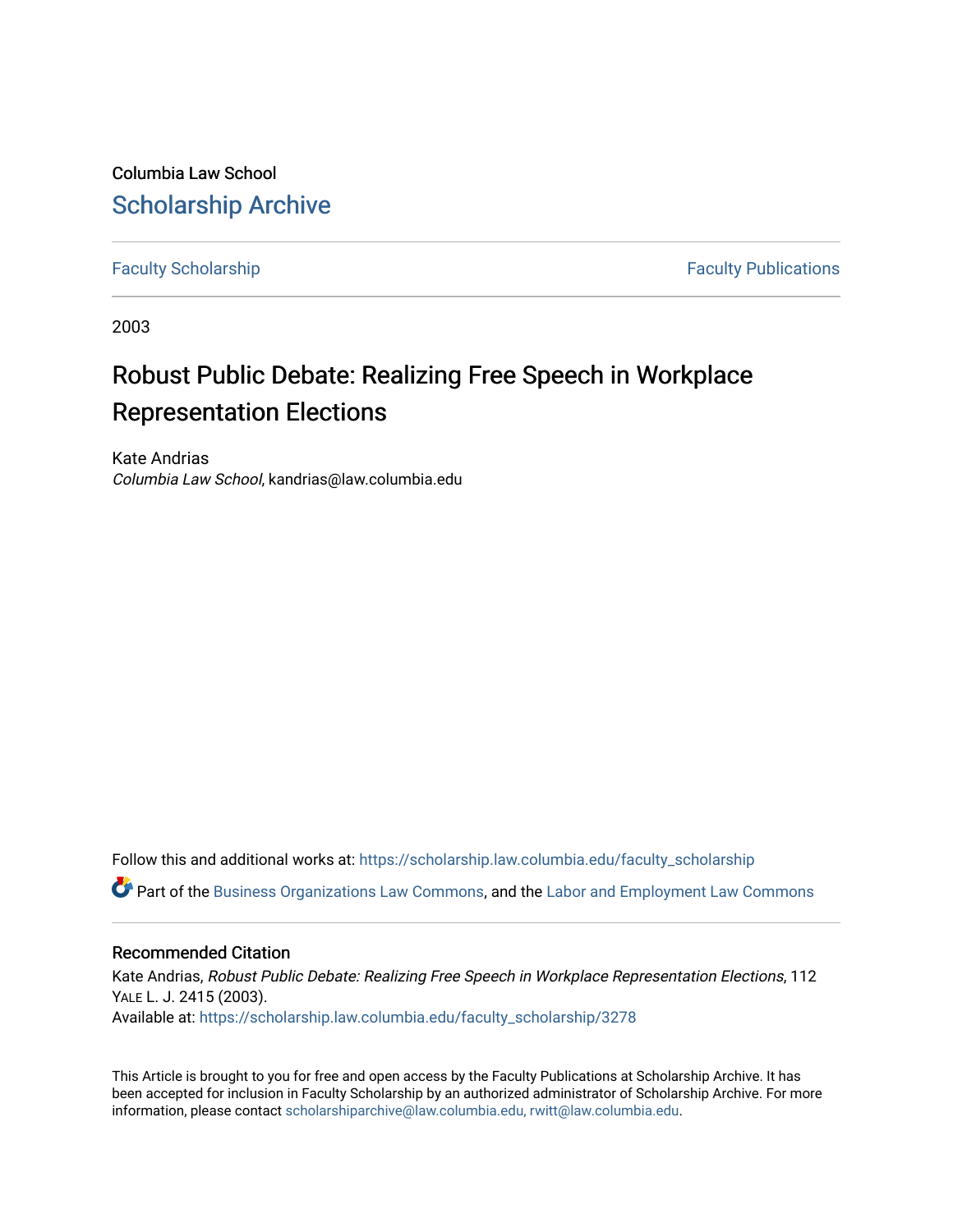# Notes

# **A Robust Public Debate: Realizing Free Speech in Workplace Representation Elections**

**Kate E. Andrias** 

#### **INTRODUCTION**

The First Amendment stands as a guarantor of political freedom and as the "guardian of our democracy."<sup>1</sup> It seeks to expand the vitality of public discourse in order to enable Americans to become aware of the issues before them and to pursue their ends fully and freely.<sup>2</sup> As the Supreme Court wrote in the canonical case of *New York Times Co. v*. *Sullivan*, the First Amendment's function is to create the "uninhibited, robust and wideopen" public debate necessary for the exercise of self-governance.<sup>3</sup>

The Amendment plays a prominent role in the regulation of workplace representation elections, the process by which unorganized workers decide whether or not to unionize. Since the 1940s, and particularly since the passage of the Taft-Hartley Act in  $1947<sup>4</sup>$  Congress and the courts have used the First Amendment to protect the right of employers to campaign against unionization.<sup>5</sup> Holding that employers may say nearly anything in order to persuade their employees to vote "no" in a union election, the Supreme Court has permitted the National Labor Relations Board to proscribe employer speech only when it contains threats of reprisal or

<sup>1.</sup> Brown v. Hartlage, 456 U.S. 45, 60 (1982).

<sup>2.</sup> OWEN M. FISS, IRONY OF FREE SPEECH 3 (1996).

<sup>3. 376</sup> U.S. 254, 270 (1964).

<sup>4.</sup> Labor Management Relations (Taft-Hartley) Act of 1947, 29 U.S.C. §§ 141-187 (2000).

<sup>5.</sup> *See, e*.*g*., Thomas v. Collins, 323 U.S. 516, 537 (1945) ("[E]mployers' attempts to persuade to action with respect to joining or not joining unions are within the First Amendment's guaranty.").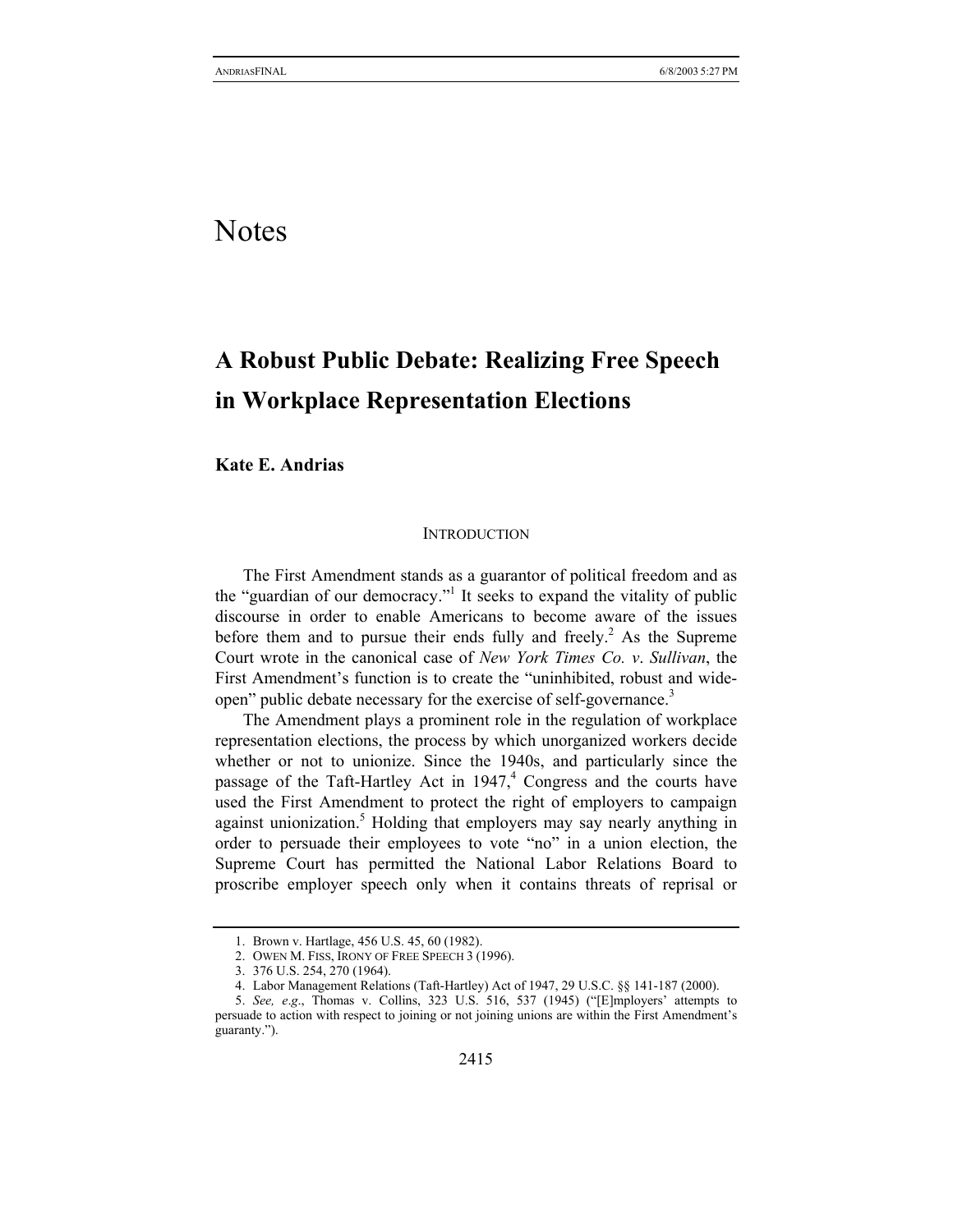coercive promises.<sup>6</sup> In so ruling, the Court has sought to balance employers' right of free speech, as well as their common-law property and managerial rights, with workers' right to unionize. Yet whether deeming speech to be prohibited or protected, the Court has framed the issue with the First Amendment weighing only on the side of employers. For the most part, existing academic work on union elections has implicitly accepted this approach, viewing employers' rights of speech, property, and management as clashing with workers' statutory right to organize, without invoking any countervailing First Amendment right on behalf of workers.<sup>7</sup>

This Note challenges the Court's approach to the First Amendment for failing both to recognize and to protect the very real speech interests of workers and union organizers at stake in workplace representation

<sup>6.</sup> *See* NLRB v. Gissel Packing Co., 395 U.S. 575, 618-19 (1968) (upholding the National Labor Relations Board's ruling that particular employer speech amounted to an unfair labor practice, and holding that "an employer is free to communicate to his employees any of his general views about unionism or any of his specific views about a particular union, so long as the communications do not contain a threat of reprisal or force or promise of benefit"). This Note will refer to the National Labor Relations Board as the NLRB or, more simply, the Board.

<sup>7.</sup> *See, e*.*g*., James A. Gross, *A Human Rights Perspective on United States Labor Relations Law: A Violation of the Right of Freedom of Association*, 3 EMPLOYEE RTS. & EMP. POL'Y J. 65, 101 (1999) (applying a human rights perspective, and arguing that the "fundamental human right of freedom of association should trump employer property and speech rights at the workplace"); John Logan, *Representatives of Their Own Choosing?: Certification, Elections, and Employer Free Speech, 1935-1959*, 23 SEATTLE U. L. REV. 549, 567 (2000) (tracing the history of the Board's protection of employer speech in the election context, and concluding that the Board increasingly chose to privilege employer speech over the right to organize); Clyde W. Summers, *Questioning the Unquestioned in Collective Labor Law*, 47 CATH. U. L. REV. 791, 806 (1991) ("Employer speech has become the primary instrument used by employers to discourage unionization and collective bargaining."); *id*. at 802-07.

To the extent that labor scholars address the First Amendment in union elections, they focus upon whether employer speech receives the appropriate level of constitutional protection. For the most detailed argument that employer speech does not deserve such extensive protection, see Alan Story, *Employer Speech, Union Representation Elections, and the First Amendment*, 16 BERKELEY J. EMP. & LAB. L. 356 (1995). Story concludes that employer speech should not receive constitutional protection, because (1) the workplace does not function as a marketplace of ideas, (2) employer speech is a form of commercial speech, and (3) such speech is coercive. *See id*. at 456; *see also* Craig Becker, *Democracy in the Workplace: Union Representation Elections and Federal Labor Law*, 77 MINN. L. REV. 495, 500-01, 559-65 (1993) (concluding that employers should be stripped of any legally cognizable interest in their employees' election of representatives); Summers, *supra*, at 806 (arguing that employer speech receives greater protection than constitutionally required and that "[l]imiting employer speech to that constitutionally protected would help restore the original purpose of the Wagner Act"). Other scholars have advocated greater First Amendment protection for employer speech. *See, e*.*g*., Julius Getman, *Labor Law and Free Speech: The Curious Policy of Limited Expression*, 43 MD. L. REV. 4, 22 (1984) (arguing for greater First Amendment protection of employer speech, as well as of labor boycotts and picketing); Beth Z. Margulies, NLRB v. Gissel Packing Co.*: A Standard Without a Following (The Need for Reappraisal of Employer Free Speech Rights in the Organizing Campaign)*, 22 WILLAMETTE L. REV. 459 (1986) (showing that *Gissel* is applied without any consistency, and concluding that such contradictory rulings mean that employer rights should be expanded); Shawn J. Larsen-Bright, Note, *Free Speech and the NLRB's Laboratory Conditions Doctrine*, 77 N.Y.U. L. REV. 204 (2002) (arguing that restrictions on employer speech under the laboratory conditions doctrine are unconstitutional and in conflict with legislative intent).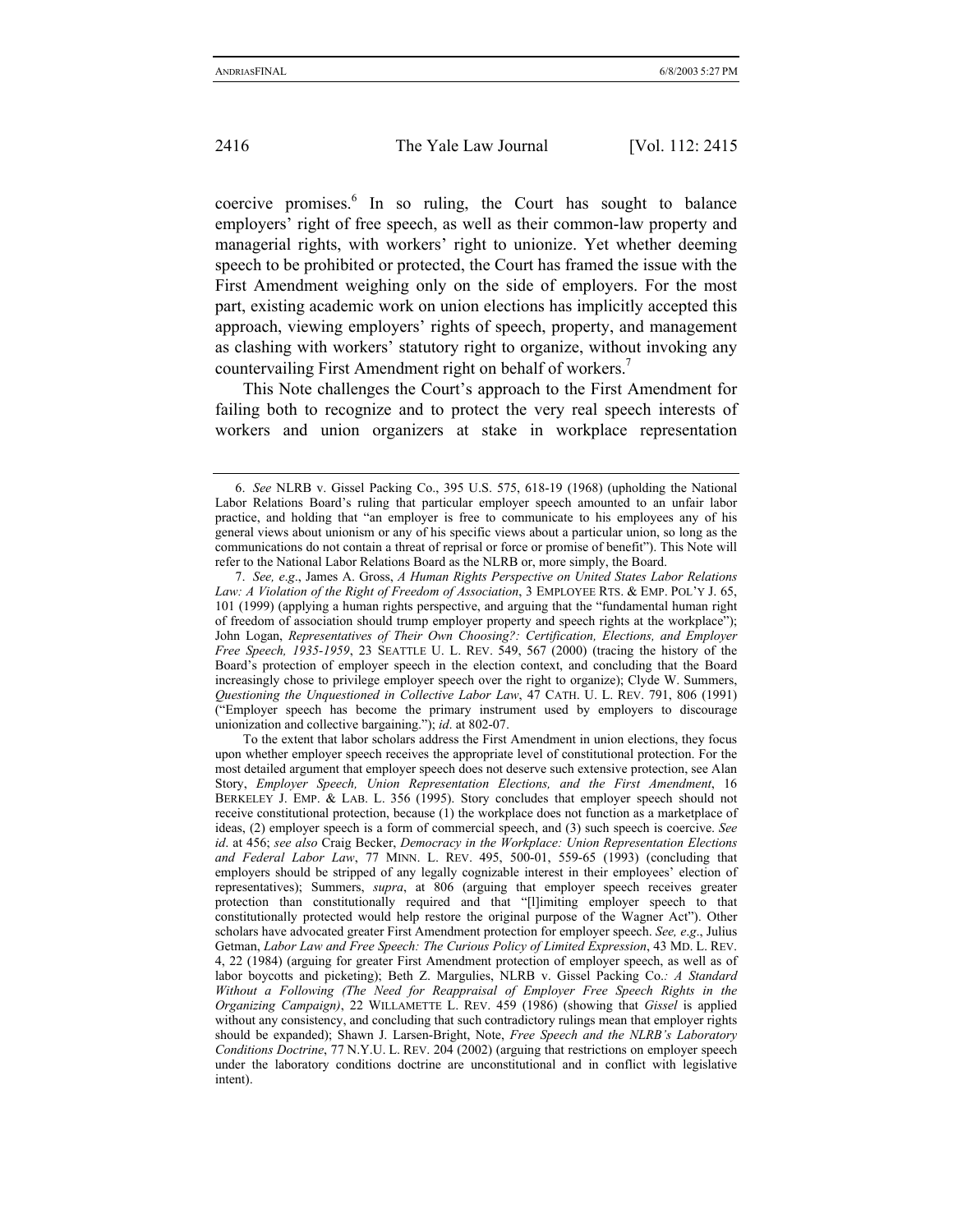elections.<sup>8</sup> Building on the work of "democratic" free speech scholars, such as Alexander Meiklejohn, Owen Fiss, and Cass Sunstein,<sup>9</sup> and applying their theories to a new arena, this Note argues that the Court's exclusive focus on safeguarding employer speech from state incursion leaves society vulnerable to powerful forces of private censorship.<sup>10</sup> Specifically, the

<sup>8.</sup> My goal is to deal with the issue of speech not at work generally, but in the context of union-organizing attempts; therefore, a full discussion of whether the grant of common-law managerial and property rights and the ability of employers to silence workers violate the First Amendment absent a unionization attempt is beyond the scope of this Note. A considerable body of scholarship deals with the broader issue, persuasively arguing that the First Amendment should generally protect private-sector workers; there is also some case law supporting this view. *See infra* note 13. However, there is virtually no scholarship making a First Amendment argument about worker speech specifically within the union-organizing context. Workplace representation elections provide one area in which to interrogate current conceptions of the First Amendment and the workplace. Furthermore, the argument for a revised conception of First Amendment rights in the context of workplace elections is even stronger than in the broad context of employment because union speech is some of the most harshly suppressed speech within the workplace, the union election context is an area in which there is considerable state involvement in the form of regulatory laws and enforcement mechanisms, and the decision of whether or not to unionize has particular relevance to the First Amendment's democratic purposes.

<sup>9.</sup> *See, e*.*g*., ALEXANDER MEIKLEJOHN, POLITICAL FREEDOM: THE CONSTITUTIONAL POWERS OF THE PEOPLE (1948); FISS, *supra* note 2; OWEN M. FISS, LIBERALISM DIVIDED (1996) [hereinafter LIBERALISM DIVIDED]; CASS R. SUNSTEIN, DEMOCRACY AND THE PROBLEM OF FREE SPEECH (1993) [hereinafter SUNSTEIN, DEMOCRACY]; Cass R. Sunstein, *Free Speech Now!*, 59 U. CHI. L. REV. 255 (1992) [hereinafter Sunstein, *Free Speech Now*]. For a critique of the democratic theory, see Robert Post, *Meiklejohn's Mistake: Individual Autonomy and the Reform of Public Discourse*, 64 U. COLO. L. REV. 1109 (1993). My argument also draws from the legal realist work of such scholars as Jack Balkin, who attacks the neutrality of baselines established by the common law and recognizes the state as an important force in constructing a democratic system of free expression. *See, e*.*g*., Jack M. Balkin, *Some Realism About Pluralism: Legal Realist Approaches to the First Amendment*, 1990 DUKE L.J. 375.

<sup>10.</sup> Scholars concerned about the role of the First Amendment in enabling democracy have focused primarily on campaign finance and control of the media; labor speech—especially speech in union elections—is little more than a footnote in their major works. *See, e*.*g*., FISS, *supra* note 2 (offering no mention of labor speech or union elections); LIBERALISM DIVIDED, *supra* note 9 (same); SUNSTEIN, DEMOCRACY, *supra* note 9, at 33-34 (briefly discussing that New Dealers believed employer speech was subject to government regulation, but failing to examine the issue in any depth or to discuss workers' speech rights during unionization attempts); *see also* Balkin, *supra* note 9, at 387 (identifying the modern-day "paradigmatic free speech issues" as involving access to the media, speech in the political process, and hate speech). This Note suggests that, by failing to treat the issue of speech in workplace elections, First Amendment scholars are missing a critical locus in which speech rights are exercised or denied and through which our democracy and public debate are shaped.

Note, however, that significant scholarship does argue for greater First Amendment protection of worker expression, but in areas other than union elections. For an argument that the First Amendment should provide greater protection of collective labor speech, such as boycotts and strikes, see, for example, James G. Pope, *Labor and the Constitution: From Abolition to Deindustrialization*, 65 TEX. L. REV. 1071, 1094-96, 1113-18 (1987) [hereinafter Pope, *Labor and the Constitution*]; and James G. Pope, *The Three-Systems Ladder of First Amendment Values: Two Rungs and a Black Hole*, 11 HASTINGS CONST. L.Q. 189 (1984). On First Amendment protection for public-sector workers, see, for example, Owen Fiss, Political Freedom and Public Employment, The Antonio Carrillo Flores Lectures 16-26 (Mar. 8, 2001) (transcript on file with author). For an argument supporting greater First Amendment protection for private-sector workers, see sources cited *infra* note 13. In addition, there has been considerable debate among First Amendment scholars about the role of free speech in workplace harassment cases. *See, e*.*g*., Cynthia L. Estlund, *Freedom of Expression in the Workplace and the Problem of Discriminatory*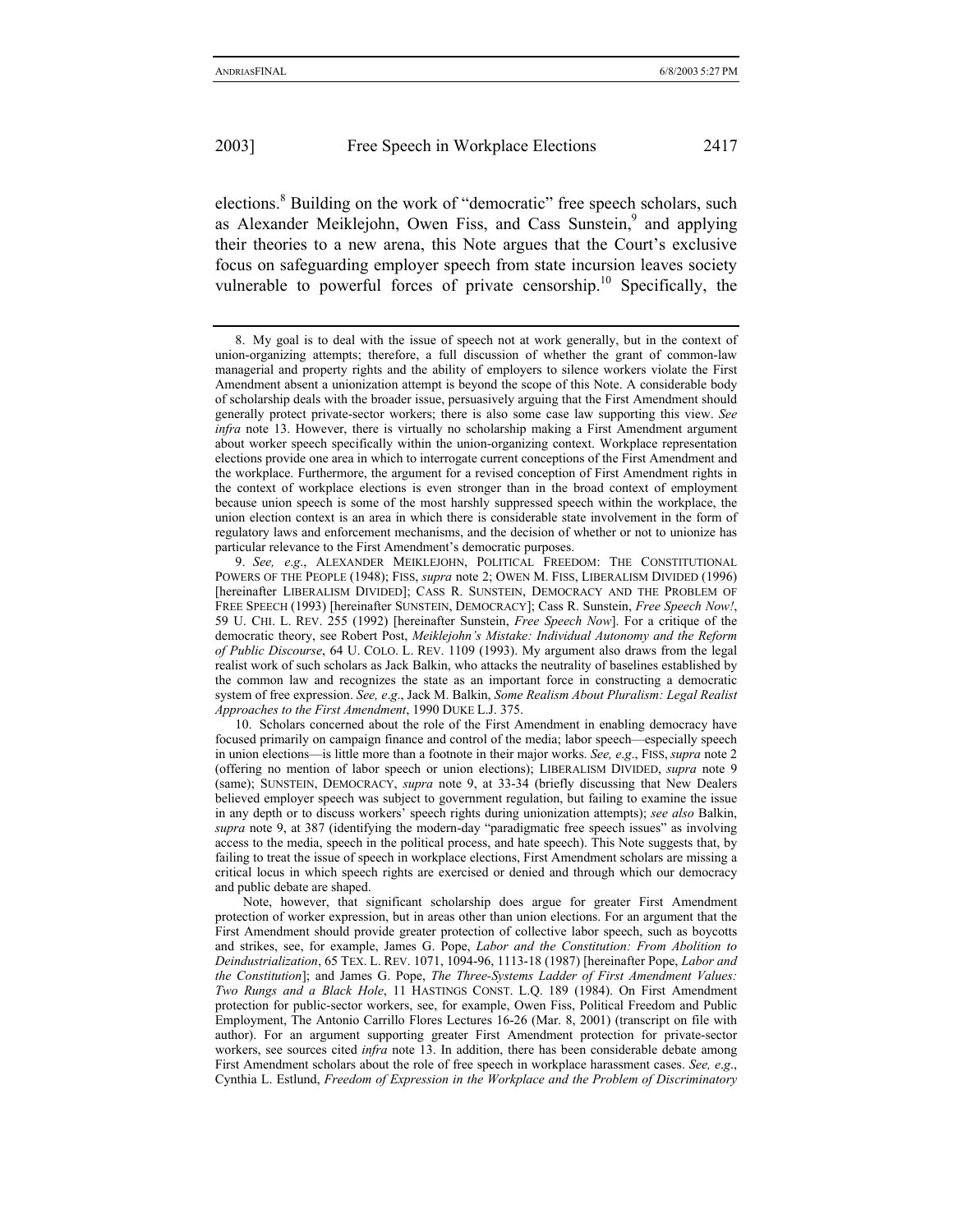regime governing workplace elections allows employers to suppress worker speech and union messages, even as employers' own speech is protected. In so doing, the current law inhibits robust debate and collective selfgovernance both within the workplace and in society at large, and thereby

contravenes the fundamental purpose of the First Amendment. This Note identifies two distinct, but related, ways in which current doctrine governing workplace elections restricts the freedom of speech. First, it constrains the ability of workers to speak freely and limits the existence of robust debate inside the workplace. The law grants employers extensive rights to campaign against unionization, including the power to compel workers to listen, to suppress their responses, and to exclude the messages of union organizers from the workplace. At the same time, the law fails to protect effectively worker speech. In fact, over the past halfcentury, reprisals suffered by workers who engage in pro-union speech have increased dramatically to well over 10,000 documented cases per vear. $^{11}$ 

Second, the suppression of worker speech and the exclusion of prounion messages within the workplace hinders employees' exercise of free speech and the existence of robust debate *outside* of the workplace as well. When Americans spend much of their time without rights of expression and collective self-governance, they lose some ability to participate as active citizens in our society's democratic project. Furthermore, because the suppression of worker speech and pro-union messages enables employers to thwart the formation of unions, the ability of individual worker-citizens to engage effectively in public debate through their own collective organizations is impeded.

For these reasons, the First Amendment permits, and indeed requires, us to revise the flawed regime governing workplace representation elections, even if doing so entails some further limits on employer speech.<sup>12</sup> Toward that end, this Note will propose a new framework that protects worker speech and union messages, a framework more faithful to the First Amendment's purpose of safeguarding democracy.

Part I of this Note examines the historical development of the "false paradigm," which views employers' First Amendment rights as in tension

*Harassment*, 75 TEX. L. REV. 687 (1997); Eugene Volokh, Comment, *Freedom of Speech and Workplace Harassment*, 39 UCLA L. REV. 1791 (1992).

<sup>11.</sup> *See* COMM. ON THE FUTURE OF WORKER-MGMT. RELATIONS, FACT FINDING REPORT 81 (1994) [hereinafter FACT FINDING REPORT].

<sup>12.</sup> The notion that the First Amendment allows the state to regulate some speech in order to enable other speech and to further democracy has gained a foothold in several recent concurring opinions authored by Justice Breyer. *See infra* notes 202-210 and accompanying text. For a discussion of the concept of the state as parliamentarian, capable of intervening to protect speech, see FISS, *supra* note 2, at 21-25, 28; and OWEN M. FISS, *The Right Kind of Neutrality*, *in*  LIBERALISM DIVIDED, *supra* note 9, at 109, 117-19.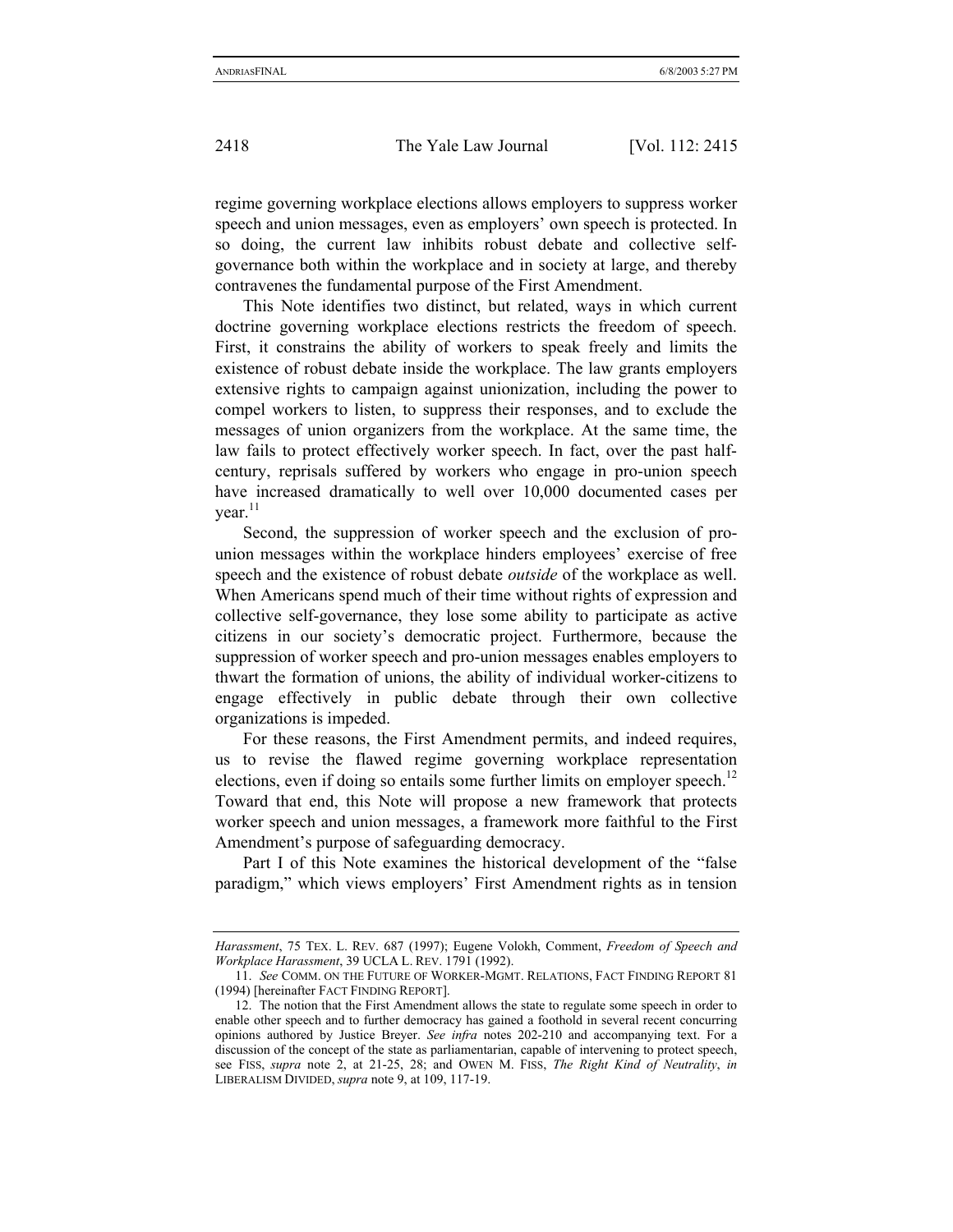with statutory collective bargaining rights. It shows that, in the face of concerted pressure from employer groups, the Court, the Board, and Congress increasingly recast property and managerial rights in First Amendment terms while failing to consider the Amendment's democratic purposes. Narrowly focused on protecting individual autonomy from incursion by the state, the Court granted extensive First Amendment protection to employers but neglected the speech interests of workers and union organizers. Part II argues for a revised paradigm: Speech vs. Speech. This Part discusses how employer speech silences workers, and demonstrates that the current doctrine governing union elections fails to provide effective remedies for employer retaliation against pro-union speech, limits the right of workers *not* to hear employer speech, and constrains the ability of pro-union workers and union organizers to communicate their messages. Part III looks at the purposes of the First Amendment and argues that the jurisprudence on union elections fails to fulfill those purposes, both inside and outside the workplace. Part IV considers what a regime that protects worker and union free speech interests and furthers the democratic aims of the First Amendment might look like. It argues that new regulations on employer speech, as well as regulations to enable worker and union speech, are not only vital public policy, but are both permitted and required by the First Amendment.

## I. DEVELOPMENT OF THE FALSE PARADIGM OF FREE SPEECH VS. WORKERS' RIGHT TO ORGANIZE

Generally speaking, the First Amendment is not thought to protect private-sector employees within the workplace. Under conventional jurisprudence, a private employer may fire a worker for expressing her political views, without raising First Amendment objections, because the private employer is not considered a state actor.<sup>13</sup> Furthermore, under

<sup>13.</sup> In contrast, public-sector employees have First Amendment protection from employer retaliation on the basis of their speech if their speech touches on matters of public concern. This is because public employers are considered state actors within traditional First Amendment doctrine. *Cf*. Connick v. Myers, 461 U.S. 138 (1983) (holding that, although public-employee speech of public concern is protected, a particular public employee's grievance was not a matter of public concern and was therefore unprotected by the First Amendment).

There are strong arguments to be made both against the distinction between public and private employers, and for general First Amendment protections for private-sector employees. *See, e*.*g*., Lisa B. Bingham, *Employee Free Speech in the Workplace: Using the First Amendment as Public Policy for Wrongful Discharge Actions*, 55 OHIO ST. L.J. 341 (1994) (arguing that courts should use the First Amendment to protect employees fired for expression of political views); Terry Ann Halbert, *The First Amendment in the Workplace: An Analysis and Call for Reform*, 17 SETON HALL L. REV. 42 (1987) (urging the importance of the workplace as a First Amendment forum, and challenging the state action requirement). A few courts have accepted the argument that the First Amendment should serve as a public-policy exemption to the doctrine of employment-at-will. For example, the Third Circuit in *Novosel v*. *Nationwide Insurance Co*. held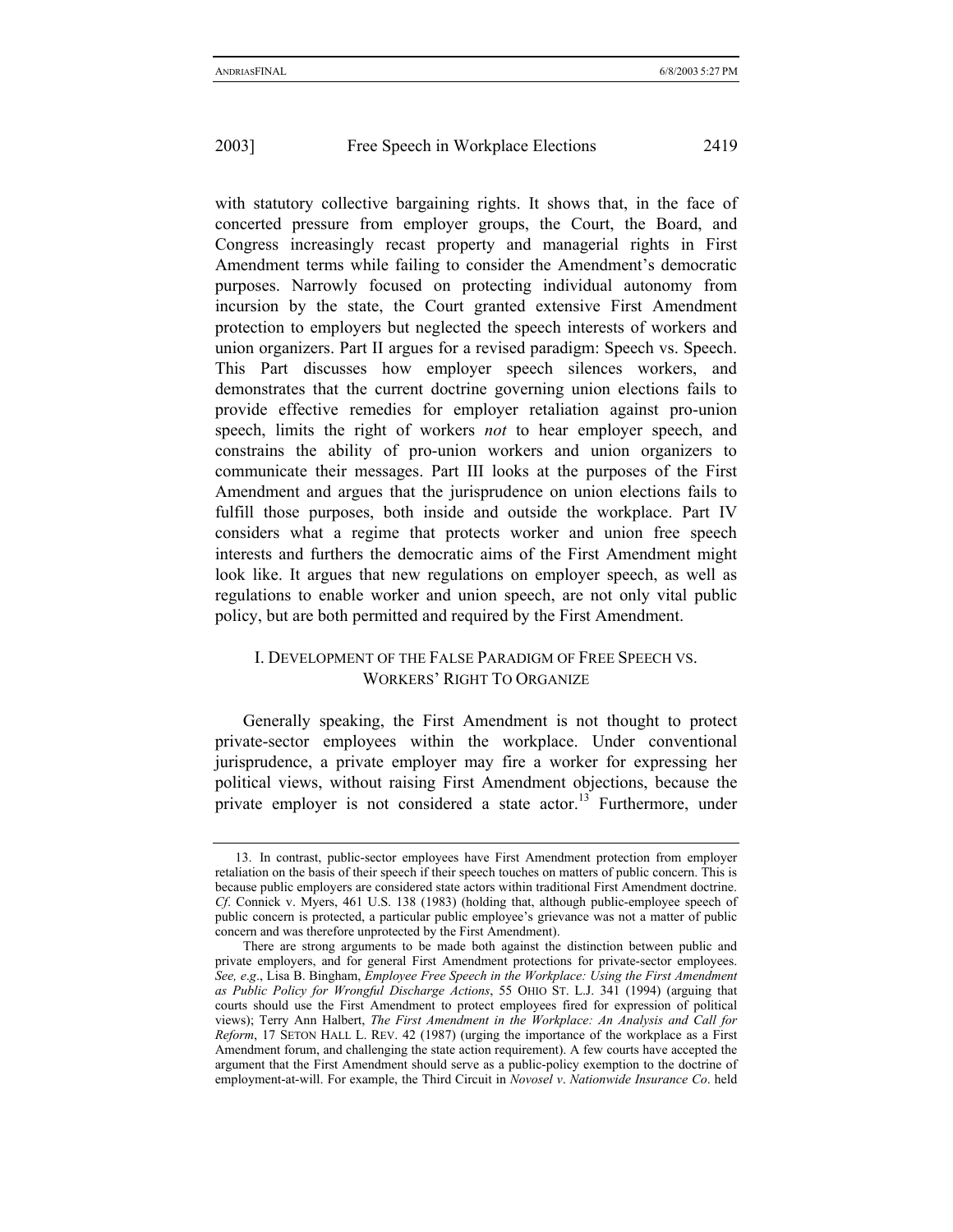American common law, private-sector employees are without general legal protection against arbitrary discipline or discharge. The doctrine of employment-at-will mandates that, in the absence of a contract for a specific duration, an employee may be fired "for good cause, for no cause or even for cause morally wrong."14 Combined with the Court's narrow focus on protecting the individual speaker from state action, this means that workers effectively have minimal rights of speech at work: An employer has the right to control what messages are expressed on its own property and to fire or discipline workers at will, provided that its actions do not violate other specific statutory or common-law requirements.<sup>15</sup>

One statute that creates protections for worker speech is the National Labor Relations Act (NLRA).<sup>16</sup> The Act prohibits employers from discriminating against workers for union activity and creates protections for worker speech relating to unionization.<sup>17</sup> However, these protections are statutory, not constitutional. In contrast, employers are deemed to have a constitutional right to speak against unionization; that is, any constraint placed on employer campaigning by the NLRB is viewed as state action and, therefore, is suspect under the First Amendment. Thus, even though both workers and employees are protected from government interference, employers enjoy a constitutionally protected right to speak while employees within a private-sector workplace effectively do not. This was not always the case: In the early years of the NLRA, employers did not have a

that the First Amendment represents a cognizable expression of public policy for purposes of a wrongful discharge claim against a private-sector employer. 721 F.2d 894, 899-90 (3d Cir. 1983). For further discussion, including exploration of state statutes and jurisprudence finding a free speech right for all employees, see Bingham, *supra*, at 349-54.

<sup>14.</sup> Payne v. W. & Atl. R.R. Co., 81 Tenn. 507, 519-20 (1884).

<sup>15.</sup> *See* Cynthia L. Estlund, *Free Speech and Due Process in the Workplace*, 71 IND. L.J. 101 (1995) (arguing that in light of the employment-at-will relationship and the lack of due process in the workplace, employees possess little freedom of speech, and advocating a universal just-cause requirement).

<sup>16. 29</sup> U.S.C. §§ 151-169 (2000).

<sup>17.</sup> Employee speech is protected by section 7 of the National Labor Relations Act when it involves "concerted activities" for the purpose of workers' "mutual aid or protection." *Id*. § 157. The right to free speech as a form of concerted activity is considered so "fundamental" to the Act that it may not be bargained away by union negotiators. NLRB v. Magnavox Co., 415 U.S. 322 (1974). Moreover, the Court has ruled that the Act includes as concerted activity speech aimed at improving the circumstances of a group of employees, even when the issue is not specific to contract negotiations. *See, e*.*g*., Eastex, Inc. v. NLRB, 437 U.S. 556 (1978) (holding that section 7 protection covered a union newsletter that criticized a presidential veto of an increase in the federal minimum wage). In order to trigger the protections of the Act, worker speech must be either entwined with worker group action or involve preparation for such action. *See, e*.*g*., NLRB v. Buddies Supermarkets, Inc., 481 F.2d 714 (5th Cir. 1973). In addition, the employer must be aware of the concerted activity. NLRB v. Dawson Cabinet Co., 566 F.2d 1079 (8th Cir. 1977). For further discussion, see Halbert, *supra* note 13, at 53-56. For an argument that protection of speech under section 7 is too limited, see Cynthia L. Estlund, *What Do Workers Want? Employee Interests, Public Interests, and Freedom of Expression Under the NLRA*, 140 U. PA. L. REV. 921, 1002 (1992) (arguing for an expansion of the scope of section 7 "to include employee protest directed at the product or service or nonlabor practices of the employer").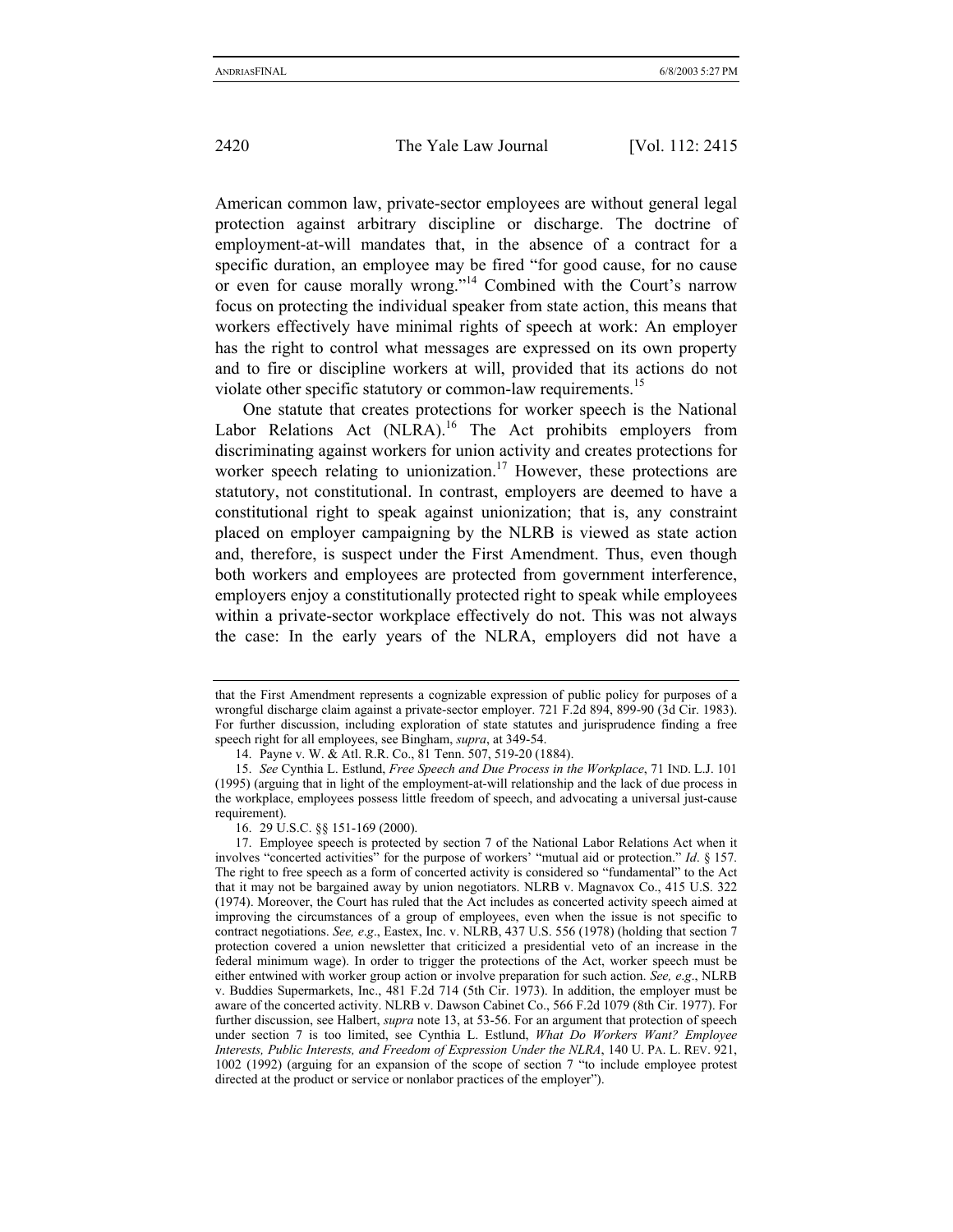constitutionally protected right to campaign against unionization, and restrictions on employer speech were not perceived as violations of the First Amendment.<sup>18</sup>

Before examining the current rules governing workplace representation elections and why they raise fundamental First Amendment issues, it is necessary to analyze the development of the concept of employer free speech. A look at this history reveals that, in the years following the passage of the NLRA, employers successfully rephrased *Lochner*-era arguments about property rights, liberty, and the social status quo in the language of the First Amendment in a bid to maintain control over the workplace.<sup>19</sup> Over time, Congress and the Supreme Court increasingly accepted these arguments and enshrined the right of employer anti-union campaigning in the First Amendment, while failing to consider issues of worker speech.<sup>20</sup>

While First Amendment scholars may be correct that the major free speech debates have only recently focused on the tension between capitalism and democracy, the history of the employer free speech doctrine shows that there is a long tradition of powerful economic interests employing the First Amendment to protect the status quo.

<sup>18.</sup> *See infra* Section I.A.

<sup>19.</sup> This history calls into question a common assumption among free speech scholars that the First Amendment has until recently been the province of liberals, and only of late has it been invoked by the economically and socially powerful to suppress equality and democracy. Many First Amendment scholars have remarked on the recent co-optation of the First Amendment: Jack Balkin identifies a "transformation . . . overtaking the principle of free speech today." Balkin, *supra* note 9, at 393. He argues that "[b]usiness interests and other conservative groups are finding that arguments for property rights and the social status quo can more and more easily be rephrased in the language of the first amendment by using the very same absolutist forms of argument offered by the left in previous generations." *Id*.; *see also id*. ("Just as the concepts of 'liberty' and 'equality' were co-opted by laissez-faire conservatism in the 1870s, so too 'pluralism' and 'free speech' are slowly being co-opted by the right today."); Robert Post, *Introduction* to CENSORSHIP AND SILENCING: PRACTICES OF CULTURAL REGULATION 1, 1 (Robert Post ed., 1998) ("Aligned along predictable and venerable divisions separating liberals from conservatives, oriented toward ancient and well-rehearsed chestnuts such as obscenity and national security, the topic [of censorship] promised little of analytic interest. In recent years . . . the landscape of censorship has altered dramatically."). Similarly, according to Owen Fiss, for most of the twentieth century "liberals were . . . united under the banner of free speech," OWEN M. FISS, *Introduction* to LIBERALISM DIVIDED, *supra* note 9, at 1, 1 [hereinafter FISS, *Introduction*]; however, this changed "in the seventies . . . when the Supreme Court was faced with a number of free speech cases that required it to examine the relationship of political and economic power" and capitalism increasingly began to trump democracy in First Amendment jurisprudence, OWEN M. FISS, *Free Speech and Social Structure*, *in* LIBERALISM DIVIDED, *supra* note 9, at 7, 9-10 [hereinafter FISS, *Social Structure*].

<sup>20.</sup> Without a doubt, the historical moments and movements are considerably more complicated than I present them here. For a more thorough treatment, see IRVING BERNSTEIN, TURBULENT YEARS: A HISTORY OF THE AMERICAN WORKER, 1933-1941 (1970); and HOWELL JOHN HARRIS, THE RIGHT TO MANAGE: INDUSTRIAL RELATIONS POLICIES OF AMERICAN BUSINESSES IN THE 1940S (1982). Furthermore, although I look at the legislative debates over the National Labor Relations Act and the development of the employer-speech doctrine, I do not aim to provide a comprehensive legislative history of the Wagner or Taft-Hartley Acts, nor do I fully or adequately trace developments in labor-law doctrine. There are several pieces that provide thorough analyses along those lines. *See, e*.*g*., Becker, *supra* note 7; Story, *supra* note 7.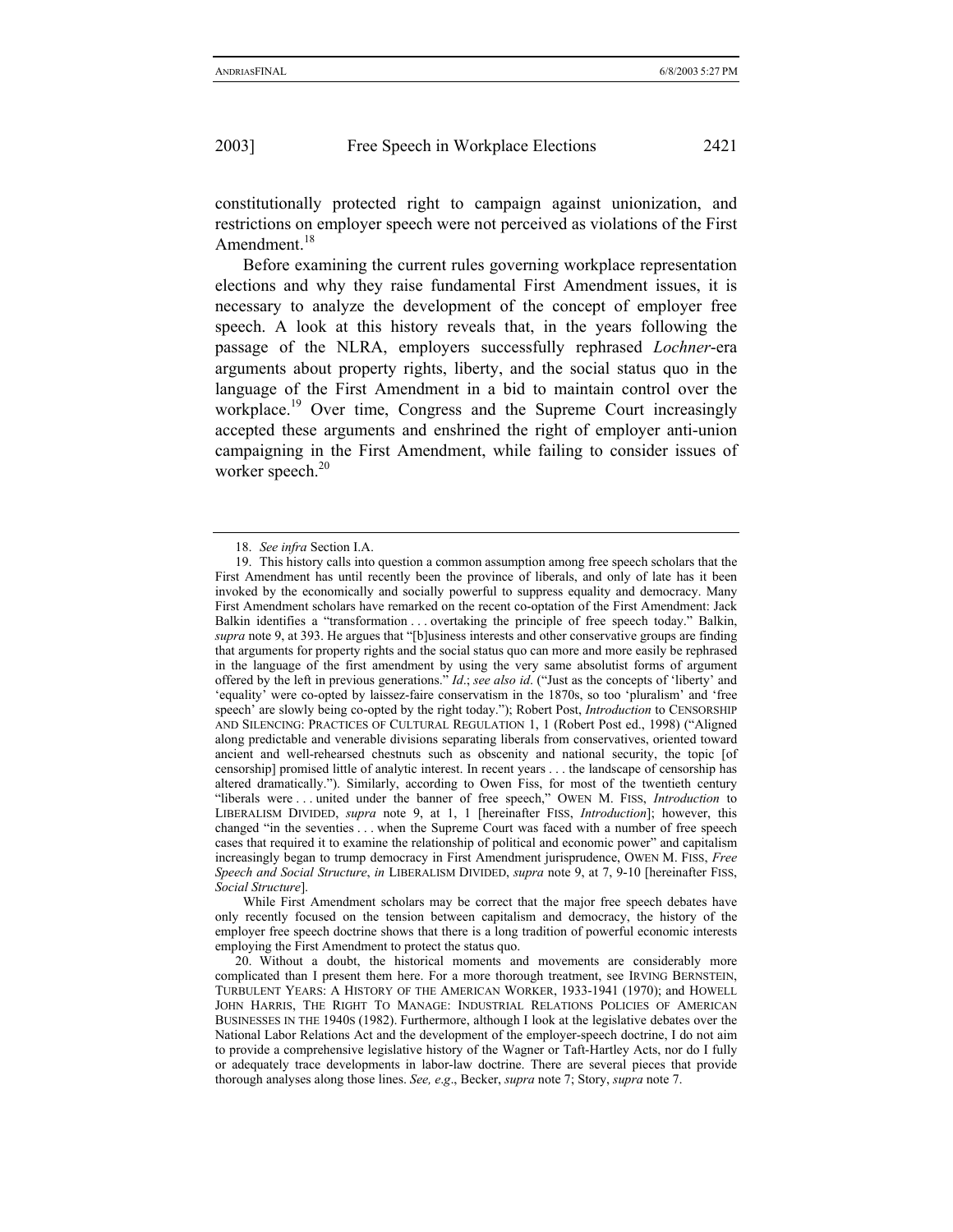## A. *Passage of the Wagner Act and the Initial Limits on Employer Campaigning*

While employers today enjoy extensive managerial and property rights over their employees, their rights were much broader prior to the 1930s. In the heyday of substantive due process—the *Lochner* era—courts repeatedly struck down protective labor legislation on the ground that it unconstitutionally deprived employers of their property rights and their right to liberty under the Fourteenth Amendment.<sup>21</sup> Following a period of labor strife and turmoil, the Court moved away from this analysis and, in the 1930s, began to uphold pro-labor legislation.<sup>22</sup>

In 1935, as part of the New Deal, the NLRA was passed.<sup>23</sup> The law, also known as the Wagner Act, signaled a major shift in the regulation of the workplace and established significant new limits on employer rights. It guaranteed employees "the right to self-organization"24 and established a system by which the government would certify unions and require employers to bargain collectively with workers. In the years immediately following the Act's passage, the NLRB—the administrative agency established to enforce the Act—did not allow employers to urge their employees not to unionize; any campaigning against unionization by an employer was considered to be an unfair labor practice under the Act.<sup>25</sup> The Board's determination was based on the economic power wielded by the

23. National Labor Relations (Wagner) Act, Pub. L. No. 198, 49 Stat. 449 (1935) (codified as amended at 29 U.S.C. §§ 151-169 (2000)).

24. 29 U.S.C. § 157.

<sup>21.</sup> *See, e*.*g*., Lochner v. New York, 198 U.S. 45 (1905) (striking down a New York State statute imposing a ceiling on the hours worked in bakeries on the grounds that New York had exceeded its police powers and interfered with the liberty guaranteed to all persons under the Fourteenth Amendment).

<sup>22.</sup> *See, e*.*g*., NLRB v. Jones & Laughlin Steel Corp., 301 U.S. 1 (1937) (upholding a state labor law against "yellow-dog" contracts, which conditioned employment on forgoing union membership); Tex. & New Orleans R.R. Co. v. Bhd. of Ry. & S.S. Clerks, 281 U.S. 548 (1930) (upholding a federal law that prohibited employers from discharging employees for joining unions). Notably, according to unionists, the rights to organize, boycott, strike, and picket were fundamental rights that predated the New Deal statutes, and their source was to be found in the Constitution, particularly in the First and Thirteenth Amendments. James G. Pope, *The Thirteenth Amendment Versus the Commerce Clause: Labor and the Shaping of American Constitutional Law, 1921-1957*, 102 COLUM. L. REV. 1, 15 (2002). The change in the Court's approach was a result not only of political mobilization, but also of mass labor unrest; in the years prior to the New Deal, labor implemented its own constitutional vision through then-prohibited strikes and boycotts. *See id*. at 59-60.

<sup>25.</sup> For a full discussion of the early jurisprudence on the right of employers to campaign, see Becker, *supra* note 7, at 535-40 & nn.174-92. Note that, initially, the Board regularly certified unions without elections. Workers were able to demonstrate support for a union and to gain certification once a majority of workers had signed union cards. *Id*. at 535. This process limited the ability of employers to influence the outcome of a unionization effort because workers could organize without employer knowledge. Therefore, the issue of whether employers could campaign was less relevant. However, even after the Board began requiring elections as the exclusive means of testing majority support, it barred employers from campaigning. *Id*. at 536.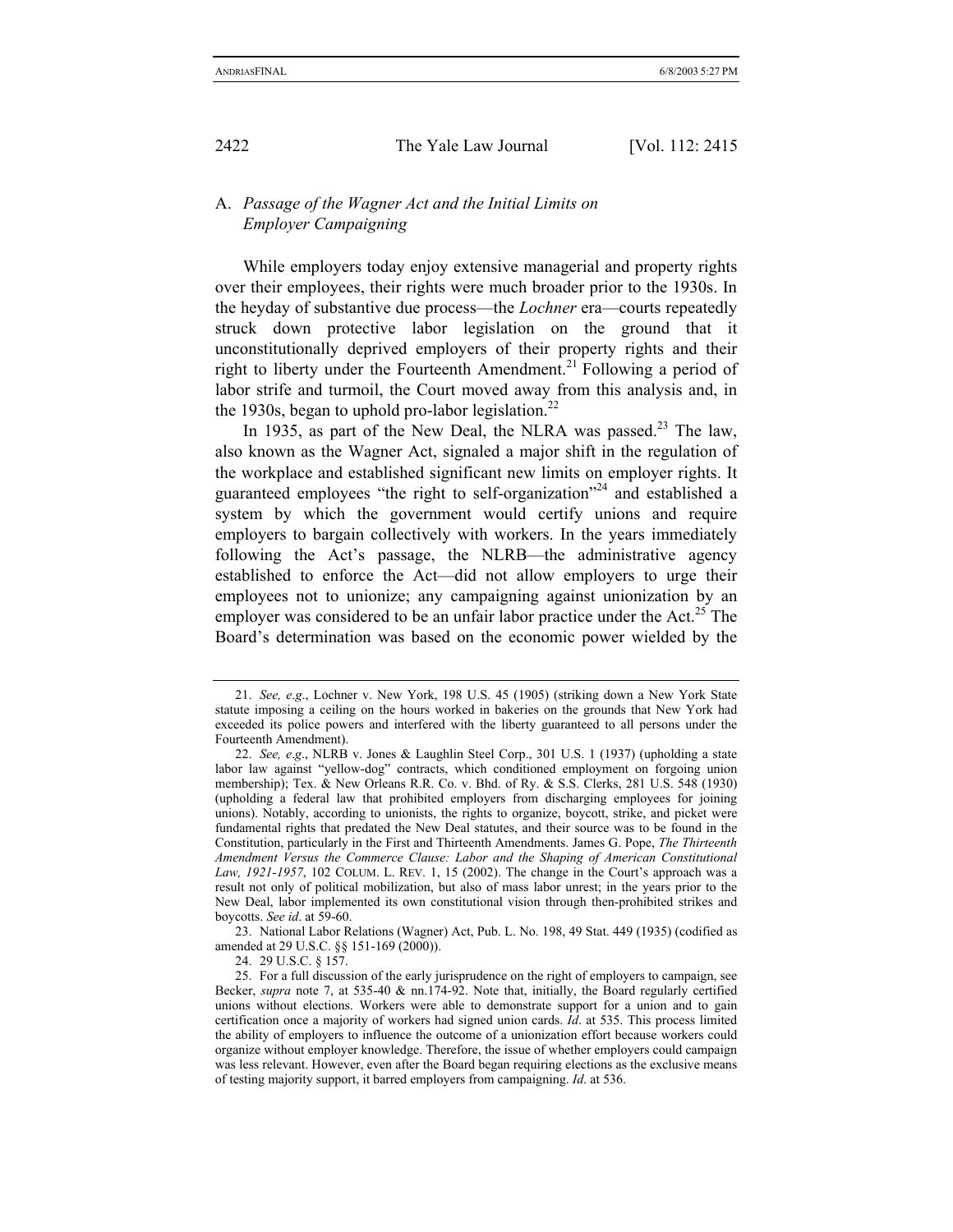employer. Employer persuasion, it reasoned, could not be separated from coercion.26 The ban on employer campaigning was most forcefully stated in the 1942 case of *American Tube Bending Co*. 27 In ruling that American Tube had violated the law by urging its employees through letters and mass meetings to vote against the union, the Board explained that the Wagner Act entitled employees to choose "their bargaining representatives free from employer interference" and that the employer had a duty "to maintain complete neutrality with respect to an election."28

Unable to rely on substantive due process and freedom-to-contract arguments previously available during the *Lochner* era, employers increasingly began to use First Amendment theories to challenge the federal agency's interference with the workplace.<sup>29</sup> Initially, both the Board and reviewing federal appeals courts flatly rejected the argument that employer speech deserved First Amendment protection, holding instead that such protection would not serve the Amendment's democratic aims.<sup>30</sup> Ouoting an earlier Second Circuit holding authored by Learned Hand, the Board in *American Tube* wrote:

"The privilege of 'free speech,' like other privileges, is not absolute; it has its seasons; a democratic society has an acute interest in its protection and cannot indeed live without it; but it is an interest measured by its purpose. That purpose is to enable others to make an informed judgment as to what concerns them, and ends so far as the utterances do not contribute to the result. Language may serve to enlighten a hearer, though it also betrays the speaker's feelings and desires; but the light it sheds will be in some degree clouded, if the hearer is in his power."<sup>31</sup>

<sup>26.</sup> The Board also "reasoned that employers could not vote and did not appear on the ballot as candidates in representation elections and therefore had no legitimate interest in the outcome." *Id*. at 536-37.

<sup>27. 44</sup> N.L.R.B. 121, 133-34 (1942).

<sup>28.</sup> *Id*. at 129.

<sup>29.</sup> Until the New Deal, employers generally challenged workplace regulation with economic liberty and freedom-to-contract arguments. But the period that saw the passage of the Wagner Act also witnessed a loss of faith in the ideals of laissez-faire capitalism and an end to the *Lochner* era. Slippery slope arguments against regulation carried less weight; employers were no longer able to assert simply that the sacred right of liberty was being violated, as a new regime of democratic pluralism took hold. Balkin, *supra* note 9, at 391. As Professor Balkin argues, given the demise of substantive due process and economic liberalism, and the rise of democratic pluralism, "it is not difficult to see why the first amendment [came] to occupy a special position in the pantheon of constitutionally protected liberties." *Id*. at 392 (citations omitted). Notably, however, Balkin identifies the use of the First Amendment by the socially and economically powerful, in place of liberty arguments, as occurring much later than during the 1930s and 1940s. *See supra* note 19.

<sup>30.</sup> For further discussion of the "democratic" purpose of the First Amendment, see *infra* Section III.A.

<sup>31. 44</sup> N.L.R.B. at 133-34 (quoting NLRB v. Federbush Co., 121 F.2d 954, 957 (2d Cir. 1941)).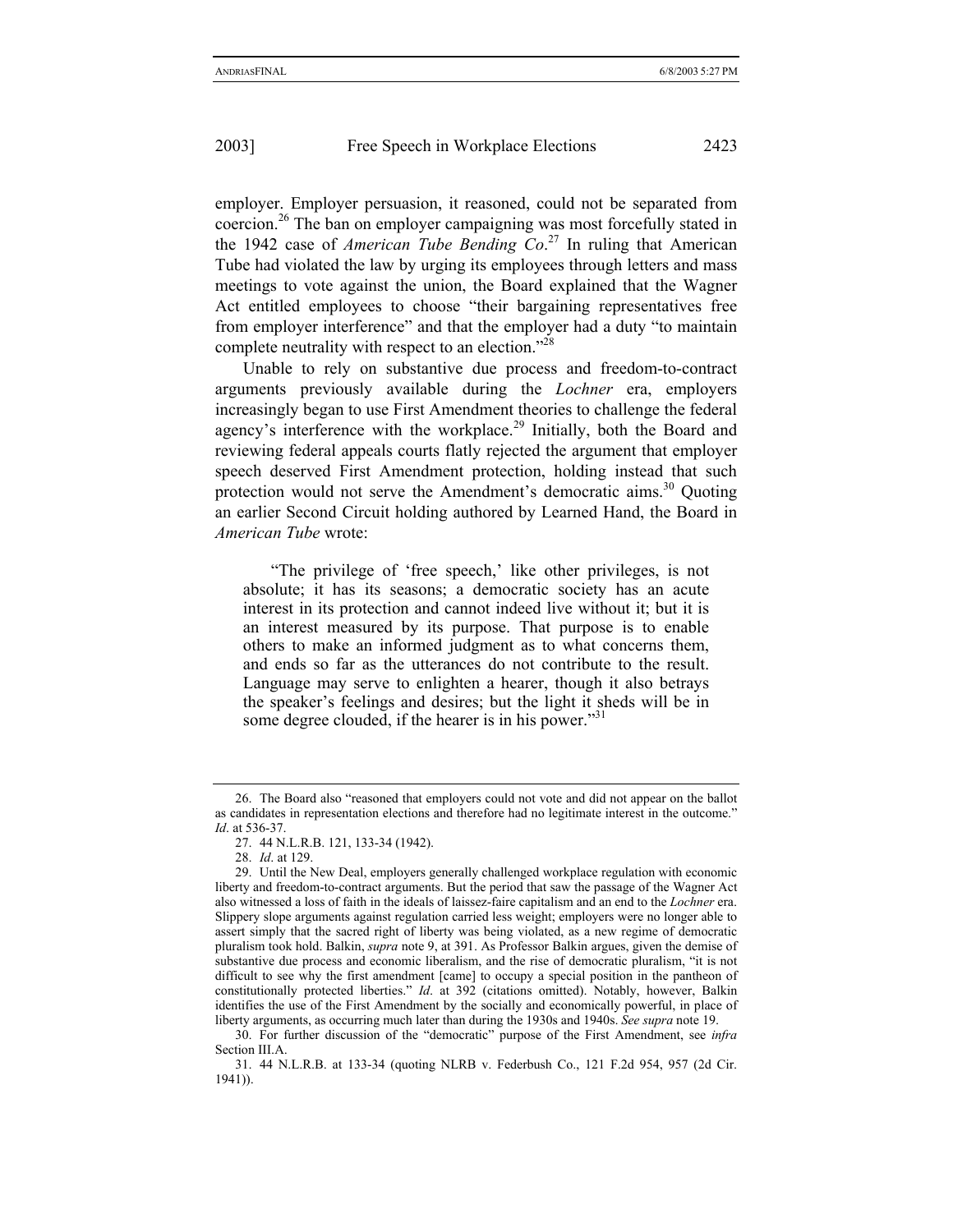Notably, the Board and the Second Circuit did not focus on the narrow question of state action but, rather, looked to the underlying purposes of the First Amendment.<sup>32</sup>

Thus, during the initial years of the NLRA, employer campaigning was wholly proscribed and not considered protected speech within the meaning of the First Amendment. The Board ordered, and federal appeals courts enforced, strict limits on the ability of employers to campaign against unions, ruling that employer campaigning would not further the democratic aims of the First Amendment—to enable citizens to make an "'informed judgment as to what concerns them."<sup>33</sup> While the Supreme Court never spoke directly on the issue, it declined to overturn appeals court decisions that enforced Board rulings proscribing all employer campaigning and demanding employers remain neutral with respect to the question of unionization.

#### B. *Emergence of the Employer's Freedom-of-Speech Right*

Despite the initial rejection of their First Amendment claim, employers continued to rely on free speech arguments as they challenged the Board's requirement that they remain neutral during union elections. In addition to making their First Amendment arguments in court, they lobbied vigorously for legislative changes to the NLRA that would enable them to campaign against unionization. $34$  Employers were waging these efforts in the context of rapid organization of American workers: In the fourteen years following the passage of the Wagner Act, total union membership in the United States increased sharply, from about 3.7 million to more than  $14.5$  million.<sup>35</sup> Particularly during World War II and the immediate postwar period,

<sup>32.</sup> While *American Tube* was an administrative decision, not a Supreme Court ruling, it followed the logic of prior Court cases, particularly a 1940 case, *International Ass'n of Machinists v*. *NLRB*. 311 U.S. 72 (1940). Without ruling on the Board's requirement that the employer maintain total neutrality—unable to take a position on unionization or campaign in any way—the Supreme Court accepted the Board's reasoning about the coercive impact of employer campaigning and upheld the Board's requirement that employers remain neutral toward competing unions. The Court emphasized that employer speech was coercive given the power imbalance in the employment relationship, stating that employer suggestions have a "telling effect among men who know the consequences of incurring that employer's strong displeasure." *Id*. at 78.

<sup>33.</sup> *American Tube Bending Co*., 44 N.L.R.B. at 134 (quoting *Federbush Co*., 121 F.2d at 957).

<sup>34.</sup> Logan, *supra* note 7, at 558-63. For a discussion of the ultimately successful "free speech" amendment and other changes to the NLRA, see *infra* notes 49-60 and accompanying text.

<sup>35.</sup> CHRISTOPHER L. TOMLINS, THE STATE AND THE UNIONS: LABOR RELATIONS, LAW, AND THE ORGANIZED LABOR MOVEMENT IN AMERICA, 1880-1960, at 148, 252 (1985). By 1947, unions represented 31.8% of the "non-farm labor" work force. *Id*. at 252. *See generally*  BERNSTEIN, *supra* note 20 (describing the development of widespread unionism and collective bargaining during the New Deal period).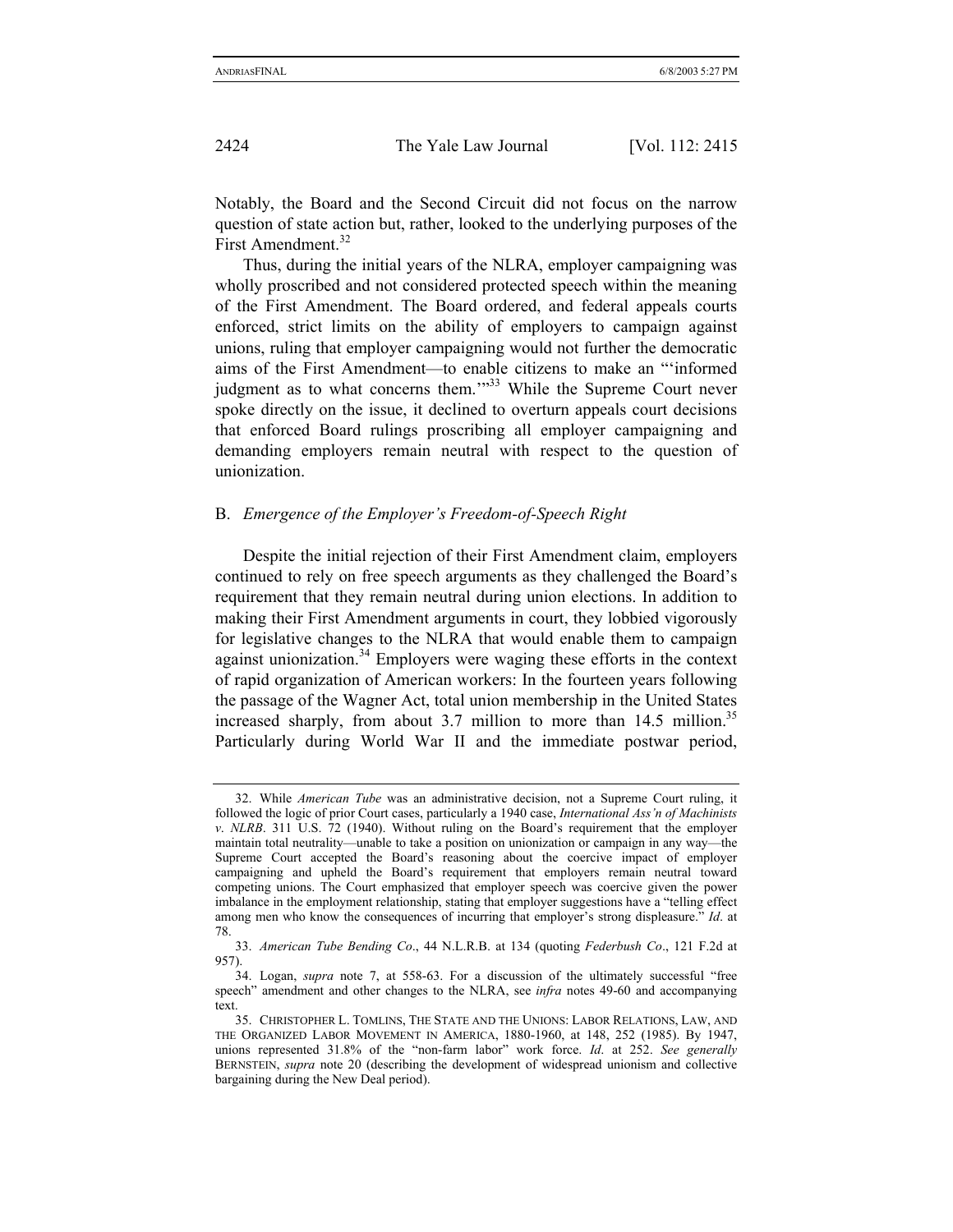American industry was racked by a series of paralyzing strikes.<sup>36</sup> Responding to the surge in union activity, corporate and business leaders pressured Congress to enact amendments to the NLRA that would constrain further union growth and enable management to reassert control.<sup>37</sup> In particular, they focused on establishing a right to campaign in union elections, which they termed a "free speech" right. $38$ 

Increasingly, the free speech arguments articulated by business interests gained acceptance and began to make their way into court decisions.<sup>39</sup> In 1941, the issue reached the Supreme Court in the case of *NLRB v*. *Virginia Electric & Power Co*. 40 The employer, Virginia Electric, challenged the Board's finding that its anti-union speeches amounted to unfair labor practices; it argued that the Board rules were "repugnant to the First Amendment."<sup>41</sup> In order to avoid the First Amendment objections, the Court interpreted the Wagner Act to reach only coercive or threatening speech. That is, the Court made clear that the Board could no longer insist on absolute neutrality by proscribing all employer campaigning. Rather, it would be required to evaluate whether speech was coercive in the context of the totality of the employer's conduct.<sup>42</sup>

Then, in 1945, the Supreme Court explicitly declared in *Thomas v*. *Collins* that the First Amendment protected employers' speech in union campaigns.43 Notably, there were no limits on employer speech actually at issue in *Thomas*; instead, the case involved the question of whether the state

<sup>36.</sup> *See generally* GEORGE LIPSITZ, RAINBOW AT MIDNIGHT 20-22, 99-154, 182 (describing mass strikes and labor unrest during the post-war period).

<sup>37.</sup> Story, *supra* note 7, at 358 (citing HARRIS, *supra* note 20, at 109). Employers sought changes to the legislation that would ensure their right to campaign against unionization, prohibit union security clauses in contracts, create extensive regulation of unions' internal affairs, increase the ability of courts to enjoin strikes, and ban sit-down strikes and boycotts. *See* HARRIS, *supra*  note 20, at 109-10.

<sup>38.</sup> Much of the business community believed that the power balance in labor relations had been unfairly skewed against management, and correcting that imbalance would involve "guaranteeing employers free speech—that is, the right to issue propaganda during union organizing drives, representation elections, strikes or indeed on any occasion when unionism could be attacked." HARRIS, *supra* note 20, at 109.

<sup>39.</sup> One explanation for this shift is provided by Craig Becker. Becker describes the intense political pressure brought to bear against the Board as the New Deal reform period ended. Becker, *supra* note 7, at 508-10. The Board's practice of certifying unions without conducting an election drew especially fierce opposition, and, in 1939, the Board abandoned this practice and signaled that it would rely exclusively on elections. *Id*. at 509-12; *see also* Armour & Co., 13 N.L.R.B. 567, 572-73 (1939); Cudahy Packing Co., 13 N.L.R.B. 526, 531-32 (1939). According to Becker, "The Board's placement of the contest over union representation in an exclusively electoral framework lent new power to employers' arguments that their campaign rhetoric belonged at the core of the liberties protected by the Constitution." Becker, *supra* note 7, at 543.

<sup>40. 314</sup> U.S. 469 (1941).

<sup>41.</sup> *Id*. at 477.

<sup>42.</sup> *Id*. at 477-78 (citing Int'l Ass'n of Machinists v. NLRB, 311 U.S. 72, 78 (1940)).

<sup>43.</sup> 323 U.S. 516, 537 (1945).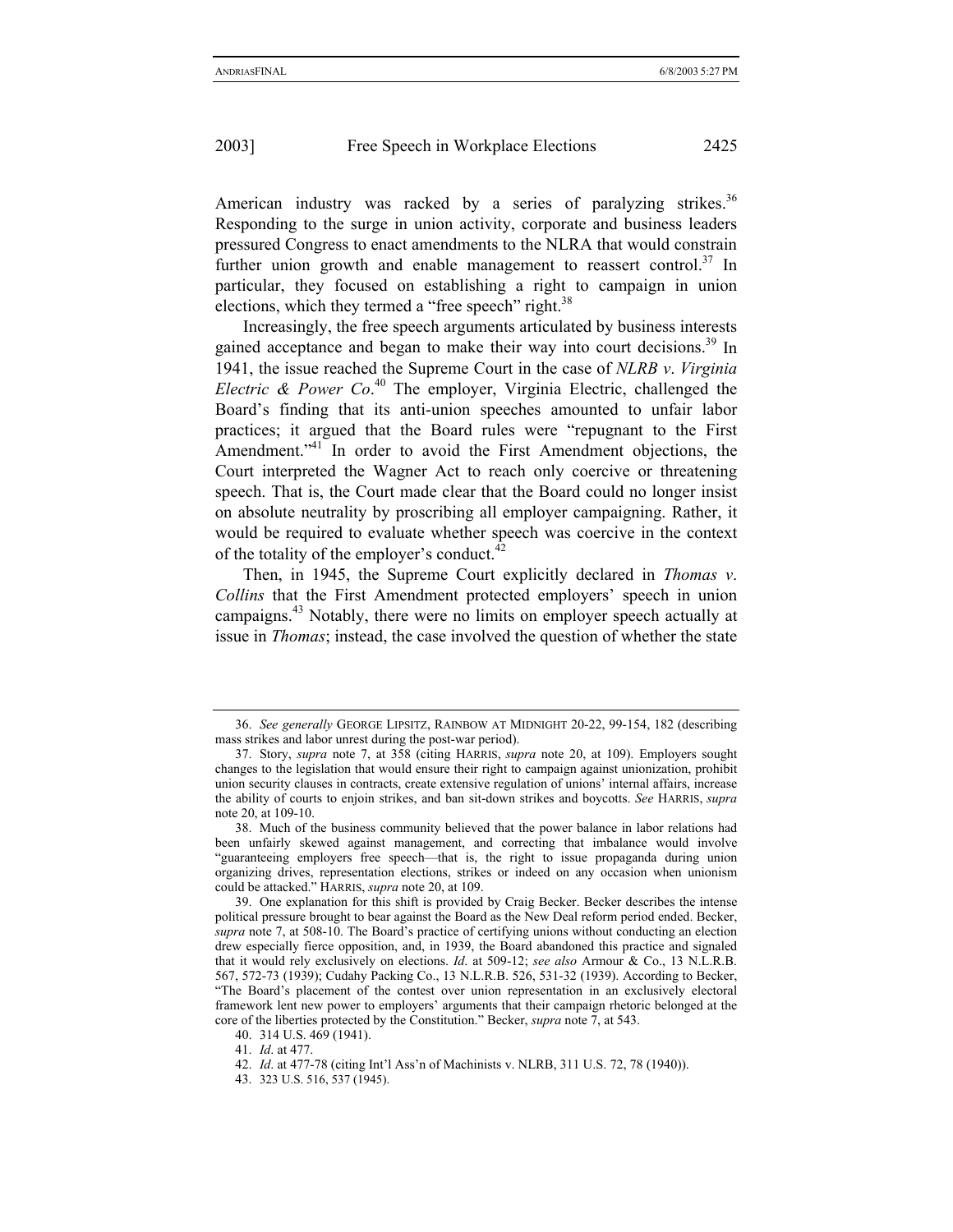of Texas could suppress *union* speech.<sup>44</sup> But rather than limiting its holding to that question, the Court went out of its way to establish that employers had rights to campaign freely: "[E]mployers' attempts to persuade to action with respect to joining or not joining unions are within the First Amendment's guaranty."45 Although citing *Virginia Electric* as precedent for this proposition, *Thomas*, in fact, represented the first time the Court was explicitly finding such a First Amendment right.<sup>46</sup> The Court noted that employer speech was subject to some limits, but it emphasized that the speech deserved broad protection: "When to this persuasion other things are added which bring about coercion, or give it that character, the limit of the right has been passed. But short of that limit the employer's freedom cannot be impaired."<sup>47</sup> Thus, with little explanation by the Court for the jurisprudential shift, "freedom of speech" had now firmly entered the lexicon of Court jurisprudence on union elections.

# C. *The 1947 Taft-Hartley Act: Codifying Employer "Free Speech" While Restricting Employee Expression*

Following *Virginia Electric* and *Thomas*, employers continued to advocate for changes to the NLRA that would codify their judicially granted right to campaign against unionization.<sup>48</sup> With the enactment of the Taft-Hartley Act in June 1947, employer groups and their congressional allies achieved their goal of a free speech amendment to the NLRA.<sup>49</sup> The new provision, section 8(c), stated:

<sup>44.</sup> *Thomas* involved a Texas statute that required labor organizers to register and obtain organizers' cards before soliciting members. *Id*. at 519-20 n.1. Texas officials arrested and convicted of contempt a union leader who traveled to the state and gave a speech without registering and in violation of a restraining order. The Court overturned the union leader's conviction on First Amendment grounds. *Id*. at 543. For a more detailed discussion of *Thomas*, see Becker, *supra* note 7, at 543-45; and Story, *supra* note 7, at 376-78.

<sup>45.</sup> *Thomas*, 323 U.S. at 537.

<sup>46.</sup> *See* Becker, *supra* note 7, at 543-44.

<sup>47.</sup> *Thomas*, 323 U.S. at 537-38 (citations omitted).

<sup>48.</sup> The Roosevelt Court and the Board were deemed unpredictable by employer groups. HARRIS, *supra* note 20, at 109.

<sup>49.</sup> In addition to the free speech amendment, the Act contained significant new restrictions on union activity. For example, the new section 2(3) withdrew the right to organize from independent contractors and supervisors. Labor Management Relations (Taft-Hartley) Act, ch. 120, sec. 101,  $\S 2(3)$ , 61 Stat. 136, 137 (1947). Changes to section 7 made explicit that employees have the right to refrain from union activity, § 7, 61 Stat. at 140, and the new section 14(b) enabled states to outlaw the union shop, § 14(b), 61 Stat. at 151. The new section 8(b) outlawed certain forms of concerted activity, including secondary boycotts, and enabled employers to sue in federal court to enjoin unprotected strikes and boycotts. § 8(b), 61 Stat. at 141-43. For further discussion, see ARCHIBALD COX ET AL., LABOR LAW 87-92 (13th ed. 2001); and HARRIS, *supra* note 20, at 1118-27. The Taft-Hartley Act was bitterly opposed by labor unions and other liberals; it was vetoed by President Truman and passed over his veto. COX ET AL., *supra*, at 88.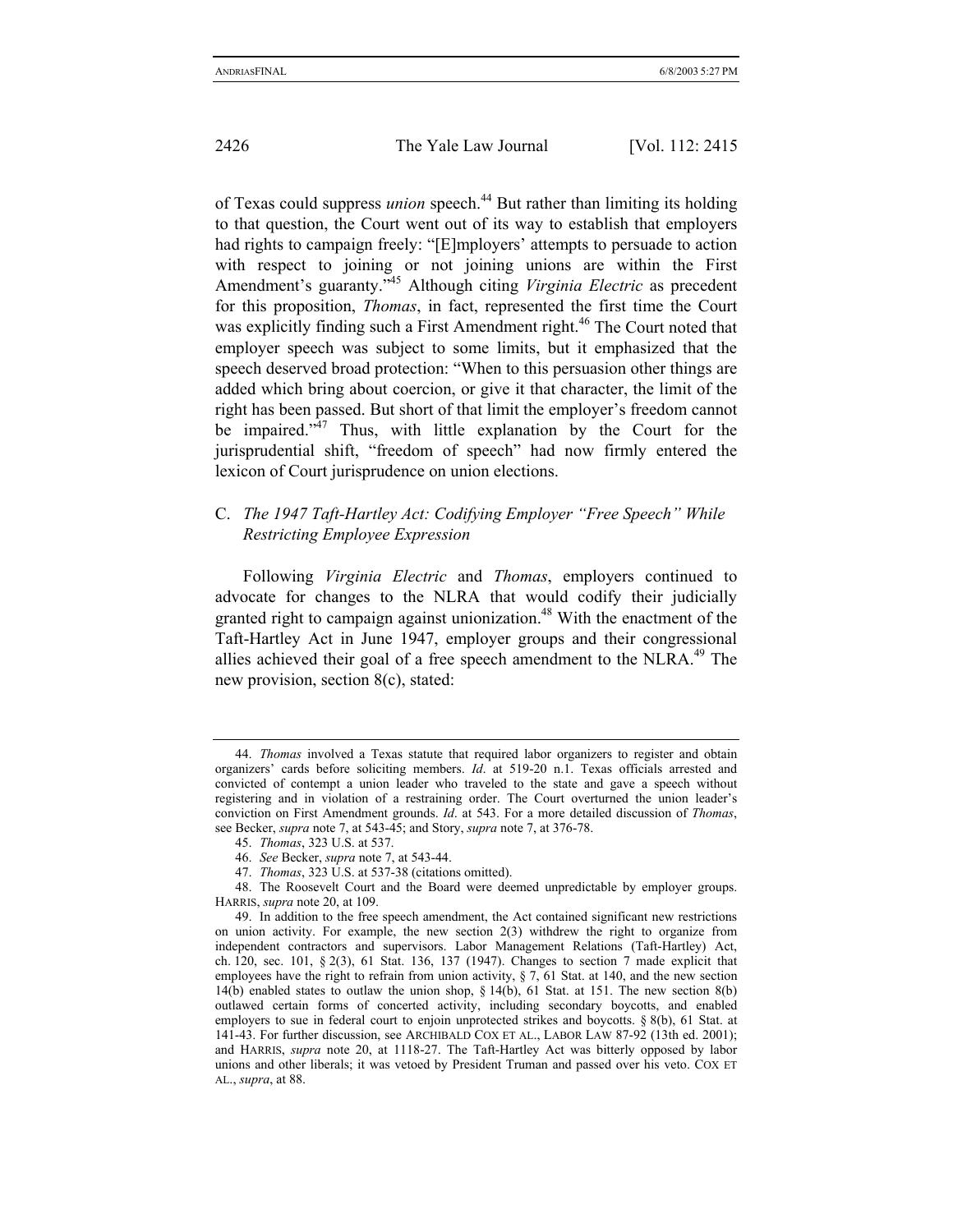The expressing of any views, argument, or opinion, or the dissemination thereof, whether in written, printed, graphic or visual form, shall not constitute or be evidence of an unfair labor practice under any provisions of this act, if such expression contains no threat of reprisal or force or promise of benefit.<sup>50</sup>

The report of the House Committee on Education and Labor that accompanied the Taft-Hartley Bill maintained that the changes were rooted in the Constitution: "[The bill] guarantees, to employees, to employers, and to their respective representatives, the full exercise of the right of free speech." $51$ 

Throughout the debates, senators and congressmen emphasized that the free speech amendment would protect one of "the fundamentals of liberty.<sup>52</sup> However, a holistic reading of the debates and their historical context reveals that the liberty at issue was the employers' freedom to campaign against unionization, and the speech referred to was that of employers alone. While the amendment was stated in neutral terms, and purported to guarantee the speech rights of workers and union representatives as well as employers, it was intended specifically to codify the speech rights given to employers in *Thomas* and to overrule such employer-restrictive administrative decisions as *American*  $Tube.$ <sup>53</sup> Moreover, the bill's proponents expressed virtually no concern about how the legislation might affect worker speech or public debate.

Indeed, the adoption of the Taft-Hartley Act was driven by employers' efforts to reassert their managerial and property rights over the workplace<sup>54</sup> and to rein in the rising political influence of labor.<sup>55</sup> Legislators explicitly stated that changes in the bill—such as bans on secondary and mass picketing, the increased ability of courts to enjoin strikes, and the employerspeech provision—were aimed at constraining collective action by workers in order to reduce labor strife.<sup>56</sup> They also made clear that the bill sought to

<sup>50. § 8(</sup>c), 61 Stat. at 142 (codified as amended at 29 U.S.C. § 158(c) (2000)).

<sup>51.</sup> H.R. REP. NO. 80-245, at 6 (1947), *reprinted in* 1 NLRB, LEGISLATIVE HISTORY OF THE LABOR MANAGEMENT RELATIONS ACT, 1947, at 292, 297 (1948) [hereinafter LMRA LEGISLATIVE HISTORY]. The Act's proponents cited *Thomas* as evidence that to include a free speech guarantee in the Act would confirm a preexisting constitutional right. S. REP. NO. 80-105, at 23 (1947), *reprinted in* 1 *id*. at 407, 429.

<sup>52. 93</sup> CONG. REC. 5094 (daily ed. May 9, 1947) (statement of Sen. McClellan), *reprinted in* 2 *id*. at 1347, 1432.

<sup>53.</sup> Becker, *supra* note 7, at 546 (citing H.R. REP. NO. 80-245, at 84, *reprinted in* 1 LMRA LEGISLATIVE HISTORY, *supra* note 51, at 292, 375, and S. REP NO. 80-105, at 23, *reprinted in* 1 *id.* at 407, 429). The Senate Report explicitly stated that it believed the Board's interpretation of *Thomas* and employer free speech rights to be "too restrictive." S. REP. NO. 80-105, at 23, *reprinted in* 1 LMRA LEGISLATIVE HISTORY, *supra* note 51, at 407, 429-30.

<sup>54.</sup> *See* HARRIS, *supra* note 20, at 59-60, 109-25.

<sup>55.</sup> LIPSITZ, *supra* note 36, at 173.

<sup>56.</sup> *See* H.R. REP. NO. 80-245, at 6, *reprinted in* 1 LMRA LEGISLATIVE HISTORY, *supra* note 51, at 292, 297; *House Bill Likely To Curb Walkouts*, N.Y. TIMES, Feb. 21, 1947, at 3.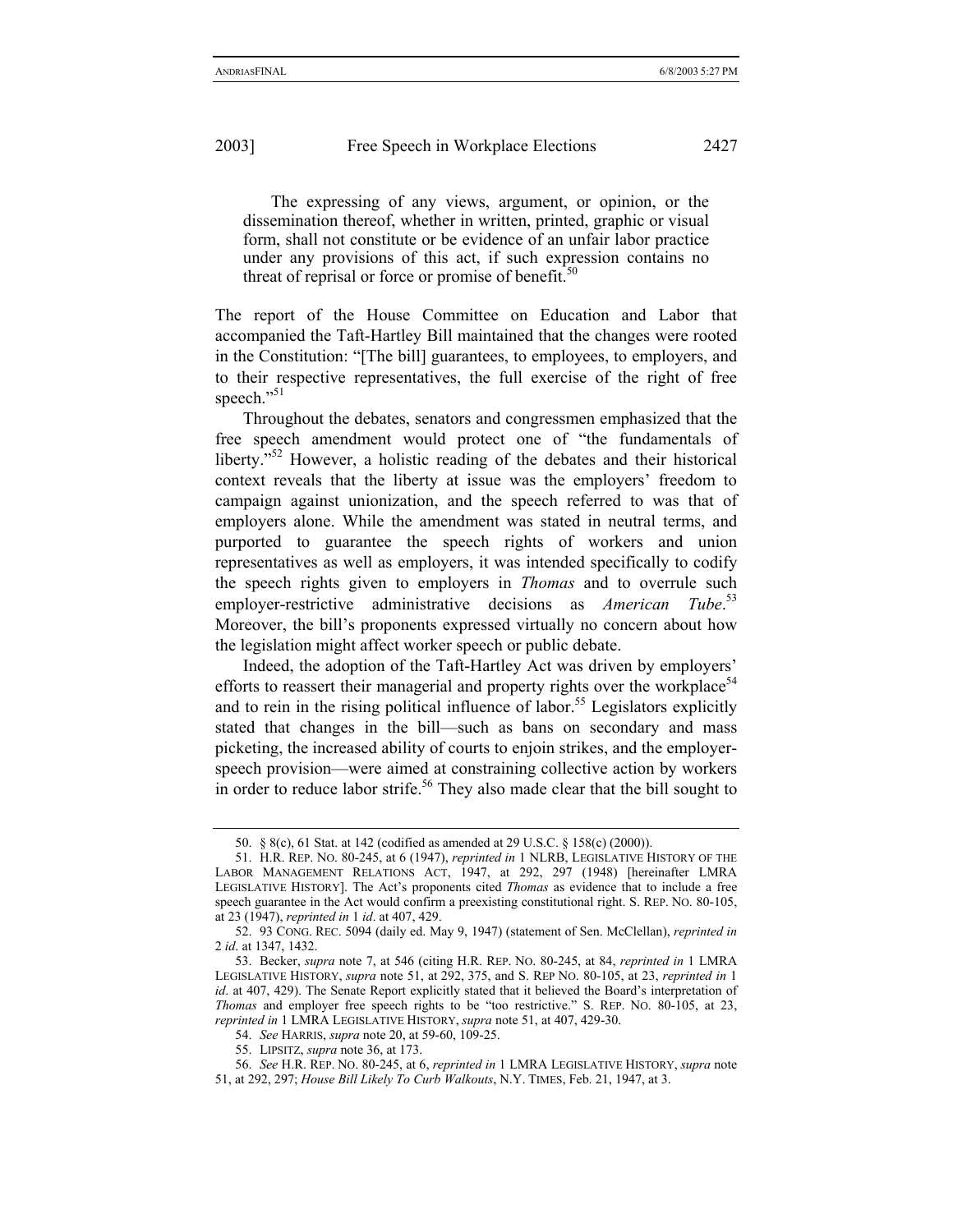limit the participation of unions in the public debate. One proposal advocated by Representative Hartley would have prohibited newspaper editorial writers from membership in the American Newspaper Guild. Hartley was explicit that his goal was to censor pro-union and leftist messages. By preventing opinion writers from becoming union members, Hartley reasoned, "people, at least through the editorials, will be able to get honest opinions, not influenced by communistic influence."<sup>57</sup> Business leaders agreed. They saw the Taft-Hartley Act as a way to prevent the continual mobilization of political opinion on the part of labor leaders. Without such changes, one business leader stated, "it is inevitable that we will drift into a socialist dictatorship."<sup>58</sup>

Furthermore, the same senators and representatives who were such staunch advocates of "free speech" in union elections proved to be no strong civil libertarians when the ideas at issue posed a radical critique of the American political system. The free speech amendment was adopted by the Senate just before it voted on and approved an amendment requiring that no union be certified if any of its officers "is or ever has been a member of the Communist Party or by reason of active and consistent promotion or support of the policies, teachings, and doctrines of the Communist Party can reasonably be regarded as being a member of or affiliated with such a party."59 The other statutory changes, including limits on mass picketing and secondary boycotts, were also motivated, at least in part, by anxiety about the spread of Communism, yet they aimed to constrain workers' expressive activity in a way that reached far beyond any "clear and present danger."<sup>60</sup>

<sup>57.</sup> H. Walton Cloke, *Hartley Outlines Labor Law "Equity*,*"* N.Y. TIMES, Feb. 26, 1947, at 19.

<sup>58.</sup> *House Bill Likely To Curb Walkouts*, *supra* note 56.

<sup>59. 93</sup> CONG. REC. 5095 (daily ed. May 9, 1947), *reprinted in* 2 LMRA LEGISLATIVE HISTORY, *supra* note 51, at 1434. A version of the anti-Communist provision ultimately passed and effectively required union leaders to forswear Communist Party loyalties on penalty of losing NLRA protections. *See* Labor Management Relations Reporting and Disclosure Act, 29 U.S.C. § 504 (2000).

<sup>60.</sup> Schenck v. United States, 249 U.S. 47, 52 (1919) (holding that speech could be criminalized only if "the words used are used in such circumstances and are of such a nature as to create a clear and present danger that they will bring about the substantive evils that Congress has a right to prevent"). While the Court tolerated significant limits on speech in the name of fear of communism during the height of the Cold War, *see, e*.*g*., Dennis v. United States, 341 U.S. 494 (1951) (applying the "clear and present danger" test, and upholding criminal conspiracy convictions of members of the American Communist Party), broad suppression of radical and even revolutionary political speech has since been repudiated and a liberal attitude toward dissent embraced in the law, *see, e*.*g*., Noto v. United States, 367 U.S. 290 (1961) (holding that membership in the Communist Party is not a sufficient grounds for punishment and that the evidence must show that the defendant's actions were calculated to incite violent overthrow of the government); Yates v. United States, 354 U.S. 298 (1957) (overturning convictions of Communists on the grounds that in order to be guilty of unlawful advocacy, not only must one believe in the violent overthrow of the government, but one must also attempt to incite an audience to engage in such conduct). *See also* Brandenburg v. Ohio, 395 U.S. 444, 447 (1969)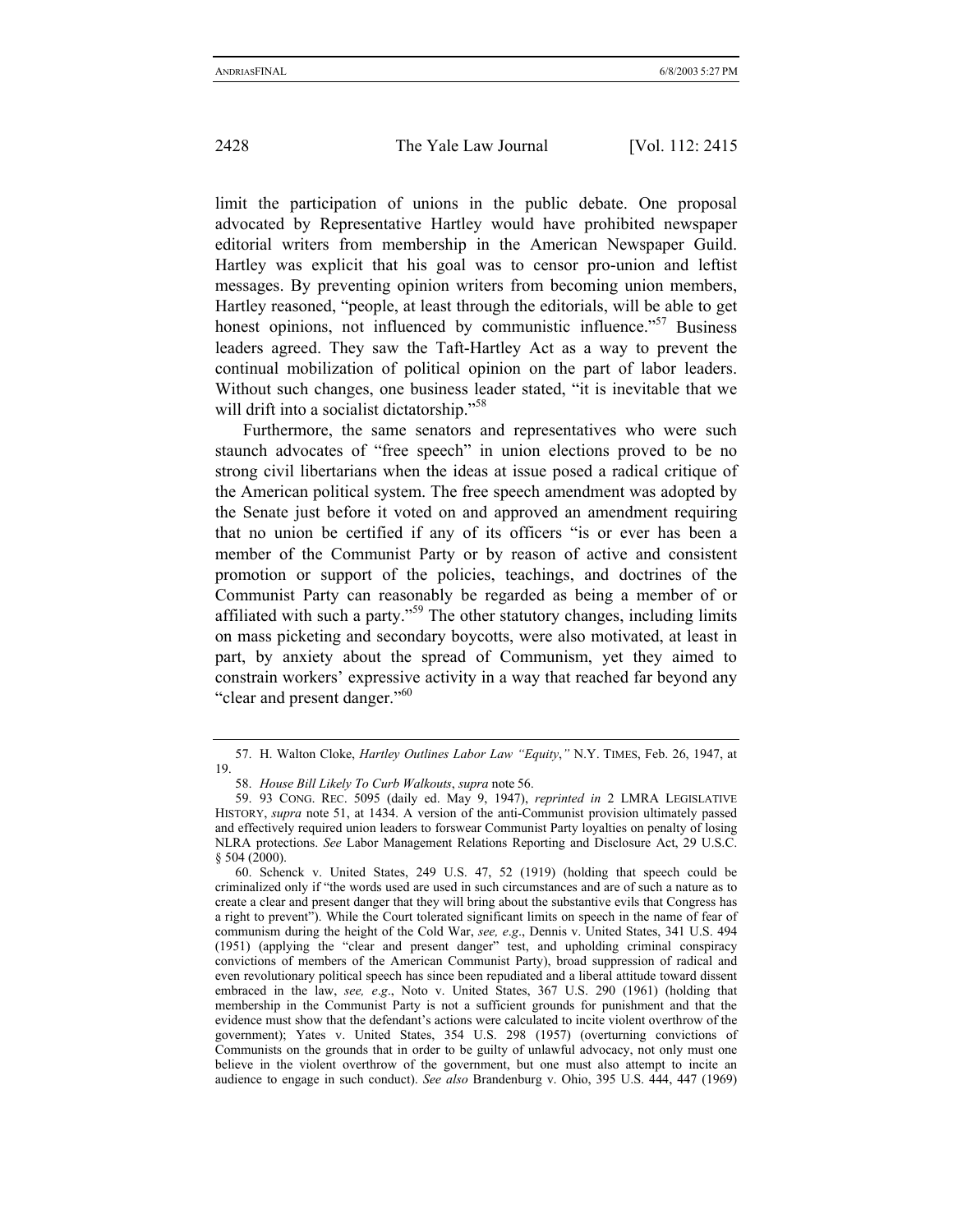Union leaders vehemently opposed the new restraints on collective action and the increased emphasis on employer speech. $61$  Labor supporters recognized that the amendments, and particularly the free speech amendment, would not only restrict workers' right to organize but would also limit workers' freedom of speech and the ability of working people to communicate their political goals effectively. Most prominently, Senator Wagner denounced the free speech amendment, arguing that it would suppress, rather than enhance, the exercise of free speech in American society:

The talk of restoring free speech to the employer is a polite way of reintroducing employer interference, economic retaliation, and other insidious means of discouraging union membership and union activity, *thereby greatly diminishing and restricting the exercise of free speech* and free choice by the working men and women of America. No constitutional principle can support this . . . .<sup>6</sup>

## D. *From* General Shoe *to* Gissel*: Balancing Employer Free Speech with Employees' Right To Organize*

Despite Senator Wagner's warning about the effect of the Taft-Hartley Act on workers' exercise of free speech, subsequent Board and judicial decisions continued to see the First Amendment only on the side of employers. This is not to say that the Board did not maintain limits on employer speech; it did. However, the Board and reviewing courts continued to justify those limits in terms of their effect on workers' right to organize without identifying any free speech interests on the part of workers.

<sup>(</sup>allowing proscriptions against advocating force only when advocacy has become incitement to "imminent lawless action"). For a general discussion of the Communist cases and the Court's adoption of the liberal position, see HARRY KALVEN, JR., A WORTHY TRADITION: FREEDOM OF SPEECH IN AMERICA 211-26 (Jamie Kalven ed., 1988). For further discussion of suppression of political dissent during the McCarthy era, see ERIC FONER, THE STORY OF AMERICAN FREEDOM 255-62 (1998).

The Taft-Hartley Act should thus be seen as having been shaped by a reactionary movement that curtailed political speech broadly, a move that has since been repudiated. Locating the amendments in the historical context of McCarthyism further supports this Note's argument that the current regime of union elections, as codified by those amendments, administered by the Board, and enforced by the courts, restricts the freedom of speech and robust public debate.

<sup>61.</sup> *See Pressman Attacks Labor Curb Bills*, N.Y. TIMES, Jan. 31, 1947, at 5; Louis Stark, *Green at Senate Hearing Rejects All Labor Curbs*, N.Y. TIMES, Feb. 19, 1947, at 1; *see also* Pope, *supra* note 22, at 98-99.

<sup>62. 93</sup> CONG. REC. A895 (1947), *reprinted in* 2 LMRA LEGISLATIVE HISTORY, *supra* note 51, at 935, 935 (emphasis added); *see also Wagner Is "Proud" of His Labor Act*, N.Y. TIMES, Feb. 27, 1947, at 14.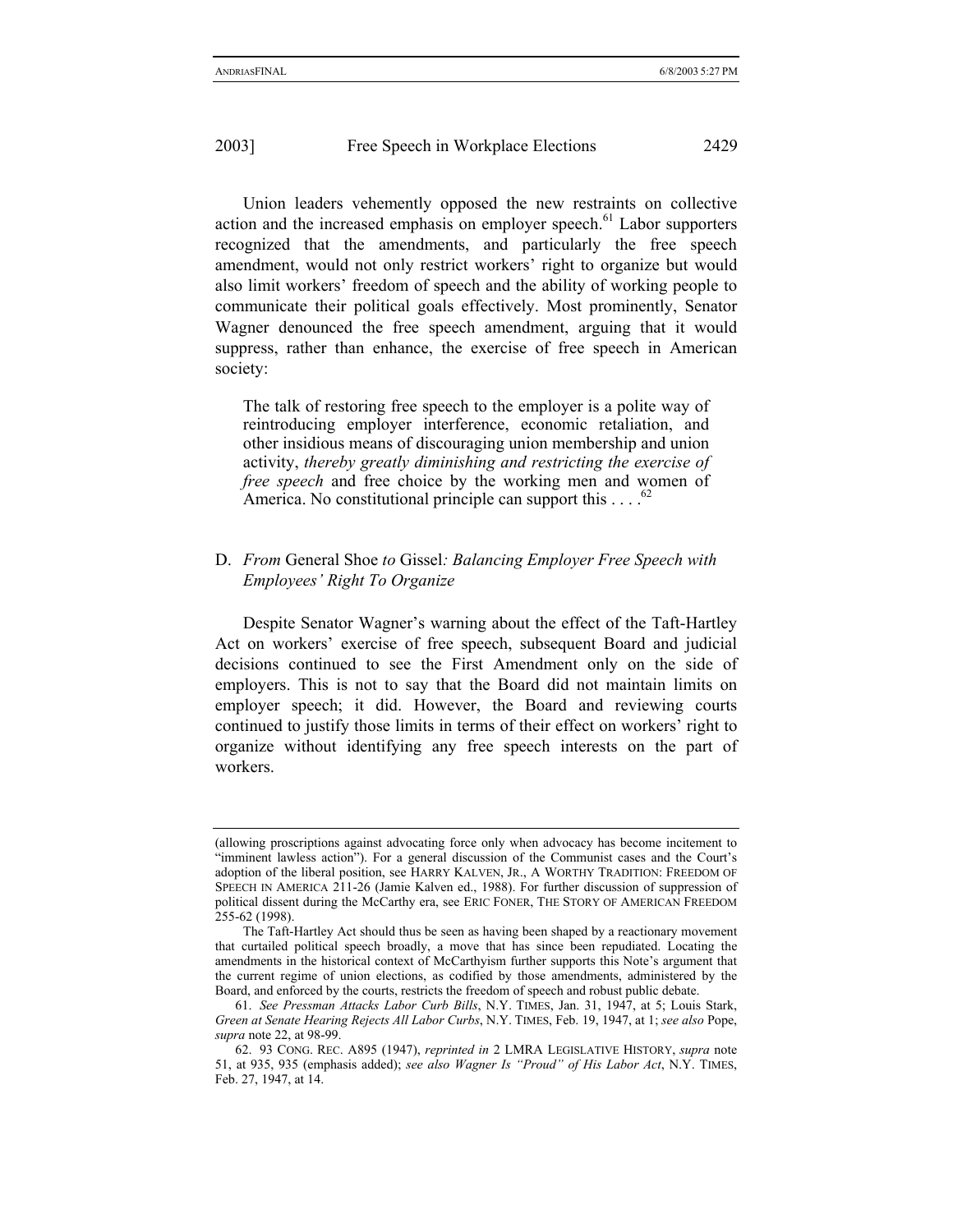Ten months after the Act took effect, the Board decided *General*  Shoe,<sup>63</sup> a decision that has since guided the Board's determination of electoral misconduct. In *General Shoe*, the Board sought to maintain restrictions on employer campaigning. Circumventing, to some extent, the Taft-Hartley Act's insistence that employer speech did not constitute an unfair labor practice, the Board created a new doctrine that required elections to take place in "laboratory conditions."64 The Board emphasized the employer's authority over employees, holding that certain extreme employer conduct could poison the necessary laboratory conditions and require that the election be overturned, even if the speech of the employer did not qualify as an unfair labor practice when examined in isolation.<sup>65</sup> The Board made clear that it saw its task as protecting employees' freedom to choose bargaining representatives. Critically, it did not suggest that employee speech rights might be at play as well.

The Board's focus in *General Shoe* on examining total conditions to determine whether an election can be overturned remains good law today. But the Supreme Court clarified the standard for evaluating employer speech in *NLRB v*. *Gissel Packing Co*. 66 Stating that section 8(c) "merely implements the First Amendment,"67 the majority wrote, "[A]n employer's free speech right to communicate his views to his employees is firmly established and cannot be infringed by a union or the Board."68 Although the Court affirmed the constitutional status given to employer speech, it also made clear that the free speech right was not unfettered and must be balanced with the statutory right of employees to associate freely. It noted that the balancing of employee and employer rights must take into "account the economic dependence of the employees on their employers, and the necessary tendency of the former, because of that relationship, to pick up intended implications of the latter that might be more readily dismissed by a more disinterested ear."69 While the Court recognized the coercive impact of employer speech and continued to maintain limits on it, once again the Court failed to consider whether any speech rights of workers might be at stake.

<sup>63.</sup> Gen. Shoe Corp., 77 N.L.R.B. 124 (1948).

<sup>64.</sup> *Id*. at 127 (holding that "it is the Board's function to provide a laboratory in which an experiment may be conducted, under conditions as nearly ideal as possible, to determine the uninhibited desires of the employees.... When ... the requisite laboratory conditions are not present . . . the experiment must be conducted over again." (citation omitted)).

<sup>65.</sup> *Id*.

<sup>66. 395</sup> U.S. 575 (1969).

<sup>67.</sup> *Id*. at 617.

<sup>68.</sup> *Id*.

<sup>69.</sup> *Id*.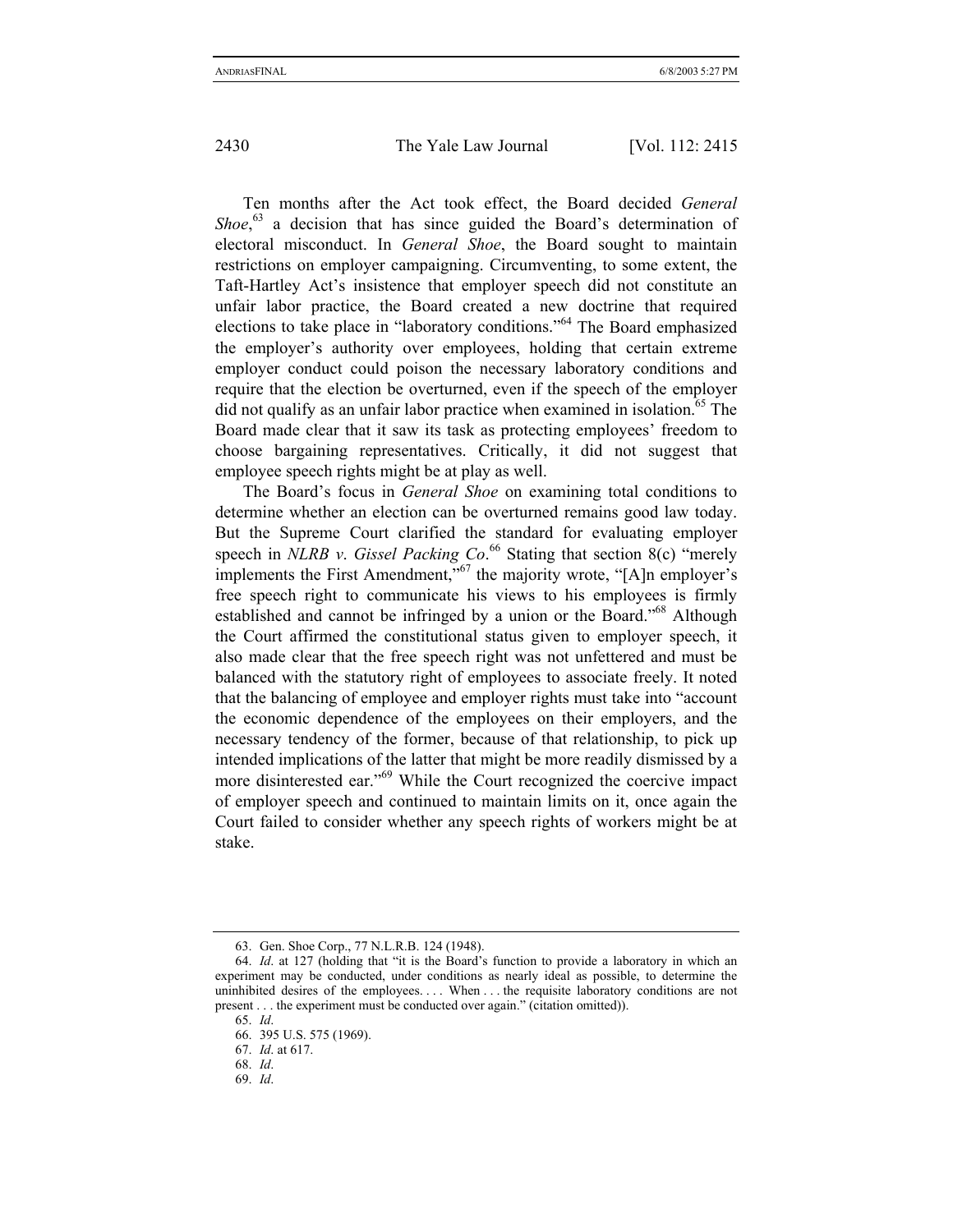## E. *Locating Employer Speech Within First Amendment Doctrine*

In sum, the historical development of the one-sided free speech paradigm demonstrates that the Court increasingly protected employer speech under the First Amendment, while it failed to recognize worker speech interests as constitutionally protected. This doctrinal development must be understood not just as a response to employer efforts to reassert control over the workplace and to limit the political influence of unions, but also as having been shaped by broader First Amendment jurisprudence. Following World War I, and during the period discussed above, the Court increasingly limited the ability of the state to restrict speech. In so doing, the Court focused on protecting the individual speaker's autonomy from state incursion.<sup>70</sup> While this doctrinal development critically expanded protection for the political dissenter, it also entailed a narrow focus on state action, positing the state as the enemy of free speech rather than a potential guarantor of speech rights. $71$ 

The Court's narrow focus on restraining the state, without considering private censorship or the First Amendment's democratic purpose, can be clearly seen in the union election context. The Court, from *Thomas* to *Gissel*, guarded against state (NLRB) encroachments on employers' right of expression and their broader common-law rights of property and managerial control. Through the old Wagner Act and the NLRB, the state was the "enemy" attempting to silence the employer. Any curbs on employer speech by the state were highly suspect. Conversely, employer restrictions on worker speech were seen as lacking state action and, therefore, were beyond the reach of the First Amendment. While the Court allowed some limits on employer expression because of statutory collective bargaining rights, defending the First Amendment meant curbing the stateimposed restrictions on employer speech.

Many labor academics who write about union elections, irrespective of political persuasion, implicitly accept the Court's First Amendment approach. They view employer speech and managerial rights as in tension with workers' statutory right to organize, not with any countervailing free speech right. One progressive labor scholar describes the doctrinal development outlined above as follows: "[T]he courts and the embattled labor board increasingly protected the employers' right to free speech *rather than the workers' right to select bargaining representatives free* 

<sup>70.</sup> FISS, *Social Structure*, *supra* note 19, at 12; FISS, *Why the State*?, *in* LIBERALISM DIVIDED, *supra* note 9, at 31, 37.

<sup>71.</sup> FISS, *Social Structure*, *supra* note 19, at 13; FISS, *supra* note 70, at 37-38. For further discussion and critique of the Court's approach, see *infra* notes 143-159 and accompanying text.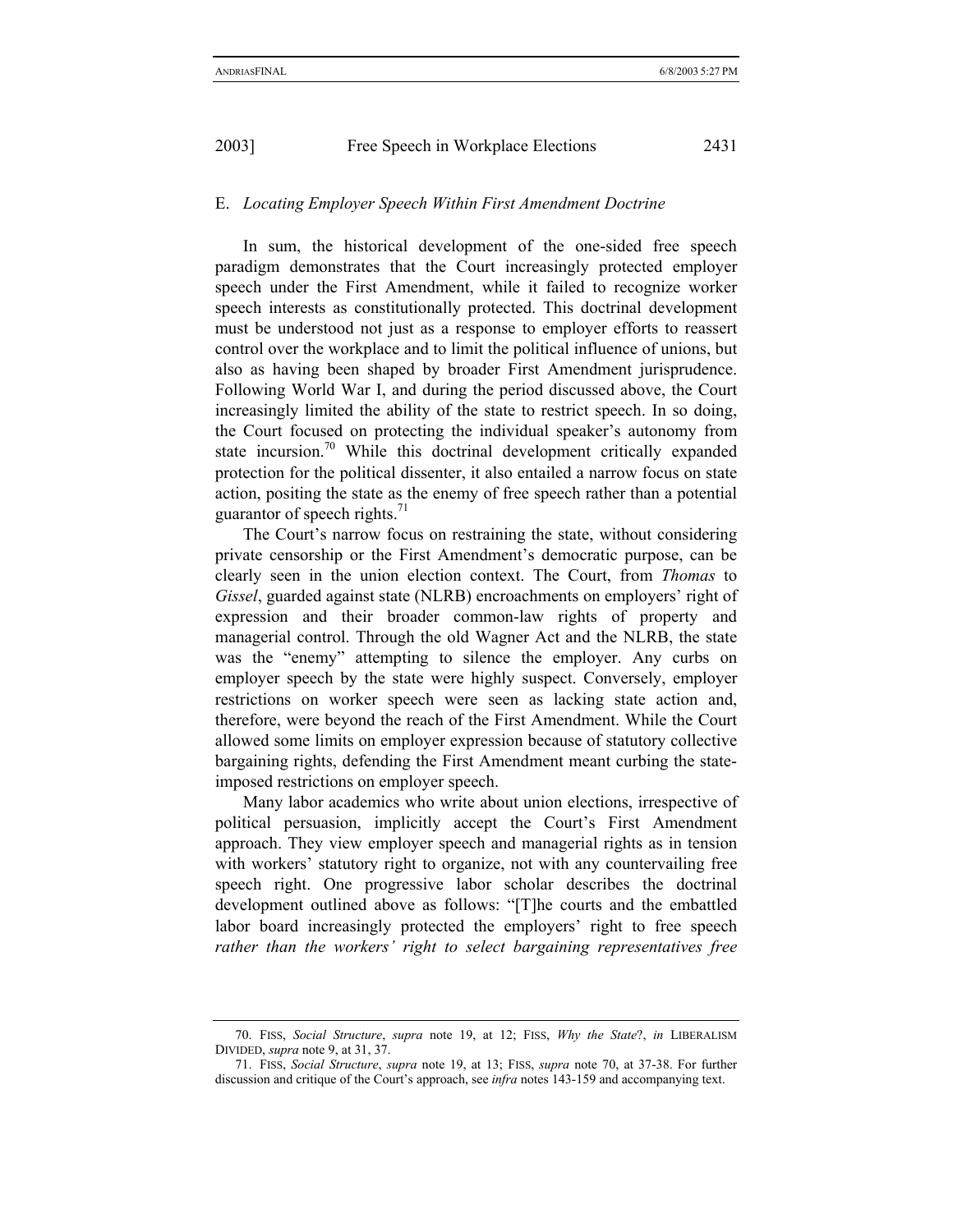*from employer interference*."<sup>72</sup> The academic debate centers on how much constitutional protection employer speech deserves. Some authors focus on the coercion inherent in employer speech and its commercial nature, demanding stricter limits on such speech, $^{73}$  while their opponents argue that the NLRB's restrictions on employer speech are problematic or unconstitutional.<sup>74</sup> To the extent that such scholars consider issues of worker speech, they do so within the larger context of workers' right to organize.75 In so doing, they implicitly accept the Court's conception of the First Amendment as protecting employer speech from state incursion, but not employee speech from employer incursion.

## II. REVISING THE PARADIGM: SPEECH VS. SPEECH, WITHIN THE **WORKPLACE**

This Part reframes the free speech paradigm within workplace representation elections as Speech vs. Speech. First, it shows that a great deal of coercive employer speech is permitted under the current regime, and argues that this employer speech not only limits the statutory rights of workers to unionize, but also silences worker speech and pro-union messages. Second, this Part shows that while the Court has emphasized the primacy of employer free speech, it has failed to prevent employer retaliation against pro-union speech. Third, the Court has interpreted the NLRA so as to limit the right of workers *not* to hear employer speech. Finally, it has constrained the ability of pro-union workers and union organizers to communicate their messages. In short, Congress, the Board, and the federal courts have created and enforced a doctrine that constrains worker speech, excludes union messages, and prevents a meaningful and free debate from occurring within the workplace. As a result, the current legal regime raises serious First Amendment concerns.

This explicit recognition of speech interests on both sides of the equation builds on the work of First Amendment scholars who have similarly reframed issues ranging from cross burning to pornography to

<sup>72.</sup> Logan, *supra* note 7, at 567 (emphasis added); *see also* James A. Gross, *Worker Rights as Human Rights: Wagner Act Values and Moral* Choices, 4 U. PA. J. LAB. & EMP. L. 479, 483 (2002) (critiquing the Taft-Hartley amendments to the Wagner Act, and arguing that "[t]he phrase 'employer free speech' concealed the real policy issue: the extent to which, if at all, employers were to be permitted to exert economic power through speech in regard to employees' choice of and participation in unions"); Summers, *supra* note 7.

<sup>73.</sup> *See* Story, *supra* note 7, at 405-36.

<sup>74.</sup> *See* Getman, *supra* note 7; Larsen-Bright, *supra* note 7.

<sup>75.</sup> For example, Becker discusses limits on worker speech and union access during union elections, Becker, *supra* note 7, at 557-69, but neither connects employer coercion to worker silencing nor lays out an argument for how worker speech should be protected by the First Amendment.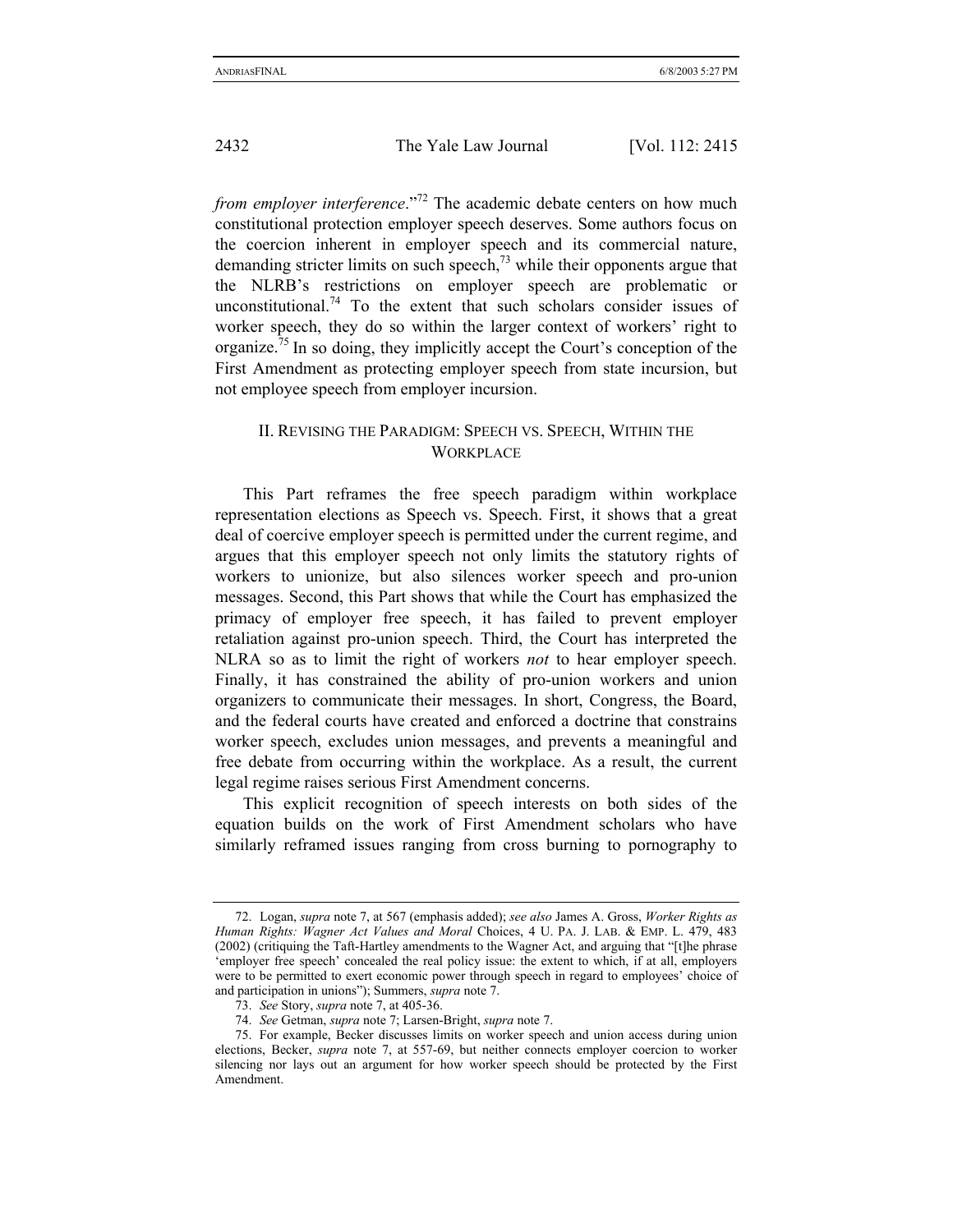campaign finance.<sup>76</sup> Take, for example, the issue of cross burning considered by the Court in *R.A.V.* v. City of St. Paul,<sup>77</sup> and again, just recently, in *Virginia v*. *Black*. 78 While a traditional approach would see the First Amendment only on the side of white supremacists being constrained from engaging in racist expressive activity, recent scholarship argues that free speech concerns exist on both sides of the equation: The private action of cross burning not only limits the rights of African Americans to decide where to live and to feel secure in their homes, it also interferes with the speech rights of those citizens by discouraging them from participating in the public debate, and by making them feel less secure when voicing their

views.<sup>79</sup> As this Part demonstrates, speech is relevant on both sides of the equation in union elections as well: Employer campaigning and other rules governing workplace elections not only inhibit the right to organize but have a silencing effect on workers and union messages.

#### A. *The Silencing Effect of Employer Predictions and Veiled Threats*

To understand fully how worker speech is silenced during the course of union elections, we must first recognize how power is exercised in the nonunion workplace. The union drive occurs in a context of employmentat-will, in which the employer has the power to change, unilaterally and without notice, the employee's compensation and the nature of an employee's job. An employer may even terminate the employee without cause; the worker enjoys no general legal protection against arbitrary discipline or discharge. $80$  In short, the employer structures and controls every aspect of the employment relationship. As a result, the worker

<sup>76.</sup> *See generally* LIBERALISM DIVIDED, *supra* note 9; Balkin, *supra* note 9; Sunstein, *Free Speech Now*, *supra* note 9.

<sup>77. 505</sup> U.S. 377 (1992). Note that the Court ultimately decided *R*.*A*.*V*. without addressing the constitutionality of cross burning, by holding the statute unconstitutional on its face.

<sup>78.</sup> No. 01-1107 (U.S. Apr. 7, 2003) (holding that states may criminalize cross burning, as long as prosecutors prove the act was intended as a threat and not as a form of symbolic expression).

<sup>79.</sup> Notably, the Court in *Virginia v*. *Black* implicitly recognized the role of cross burning in silencing African Americans and excluding them from the public debate, as it described how the Ku Klux Klan used the tactic to terrorize freed blacks in order to prevent them from "participat[ing] in the political process." *Id*. slip op. at 6. For further discussion of cross burning and the First Amendment's democratic purposes, see FISS, *supra* note 12, at 111-20. Similar arguments have been made in favor of regulation that puts caps on campaign contributions (political speech) in order to enhance and equalize the public debate, or that regulates pornography because it silences women. *See generally* LIBERALISM DIVIDED, *supra* note 9. Some of Justice Breyer's recent opinions support the recognition that there can be speech interests on both sides, particularly in the media and electoral context. *See infra* notes 202-210 and accompanying text.

<sup>80.</sup> *See supra* notes 14-15 and accompanying text. *See generally* Richard A. Epstein, *A Common Law for Labor Relations: A Critique of the New Deal Labor Legislation*, 92 YALE L.J. 1357 (1983) (arguing that labor relations could be better governed through the private law of contract and tort).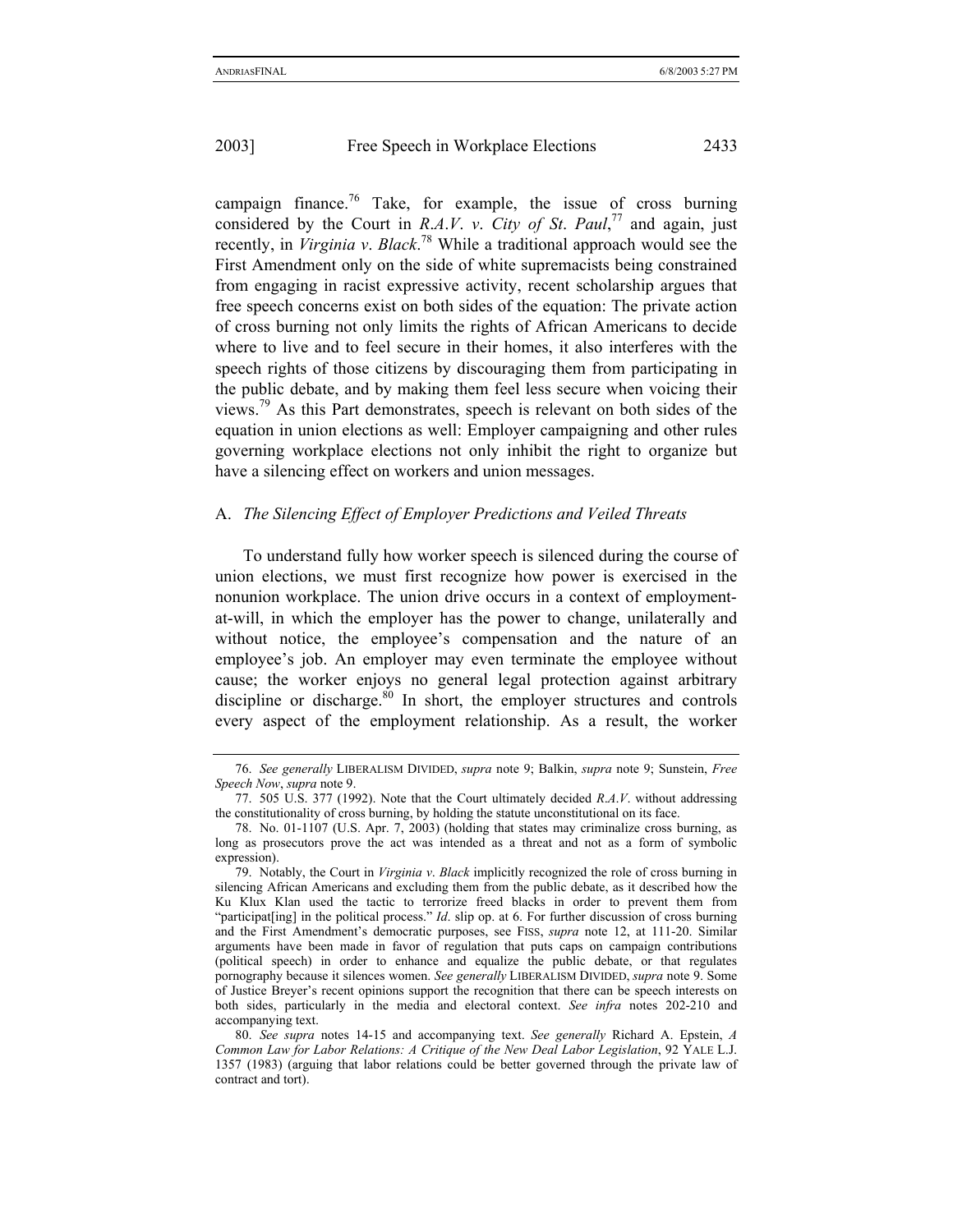experiences any employer statements against unionization and any employer directives to remain silent from a position of relative powerlessness.

In theory, the NLRA prohibits employers from threatening employees about the repercussions of unionization or from promising benefit enhancements as an inducement not to unionize; the Court, recognizing the coercive power of employers, has found that irrespective of intent, such statements will chill employees' right to organize. The Court's rule against employer threats and promises holds that "an employer is free to communicate to his employees any of his general views about unionism or any of his specific views about a particular union, so long as the communications do not contain a threat of reprisal or force or promise of benefit."81 However, under current interpretations of the law, employers are allowed to make "objective" predictions. That is, they may frame what would otherwise be an impermissible threat as a prediction about what "might" happen if the employees were to unionize,  ${}^{82}$  even though a direct threat and a prediction might have the same effect on the listener. Employers are thus often able to circumvent the ban on threats by rephrasing their statements as "possibilities."

For example, without risking liability, an employer is free to "predict" that its employees will lose time off; $83$  that unionization will create a perception that the company is strike-prone and unreliable, leading to the loss of customers;<sup>84</sup> or that unionization could result in layoffs.<sup>85</sup> The employer may state that the company "might have to tighten up its supervisory and personnel practices and reconsider existing, expensive special benefits."<sup>86</sup> It can suggest that

<sup>81.</sup> NLRB v. Gissel Packing Co., 395 U.S. 575, 618 (1969) (citation omitted). Employers also may not give benefit increases during elections. *See* NLRB v. Exch. Parts Co., 375 U.S. 405, 409 (1964) (holding that grants of benefits prior to an election are coercive, and noting that "[t]he danger inherent in well-timed increases in benefits is the suggestion of a fist inside the velvet glove. Employees are not likely to miss the inference that the source of benefits now conferred is also the source from which future benefits must flow and which may dry up if it is not obliged.").

<sup>82.</sup> *Gissel Packing Co*., 395 U.S. at 619 (stating that an employer may make predictions of a possible plant closing after unionization if based on objective facts out of the employer's control).

<sup>83.</sup> Gen. Elec. Co. v. NLRB, 117 F.3d 627, 632 (D.C. Cir. 1997) (allowing employer statements that workers would likely lose a holiday and two percent vacation bonus under the terms of the union's national agreement).

<sup>84.</sup> *Id*. at 633-34; *see also* Crown Cork & Seal Co. v. NLRB, 36 F.3d 1130, 1134-35 (D.C. Cir. 1994) (holding protected an employer's prediction that unionization would increase costs, risking the loss of business and consequent layoffs, notwithstanding the employer's failure to explain that such loss of projects was only a risk and not a certainty).

<sup>85.</sup> *Crown Cork & Seal Co*., 36 F.3d at 1140.

<sup>86.</sup> Paul Weiler, *Promises To Keep: Securing Workers' Rights to Self-Organization Under the NLRA*, 96 HARV. L. REV. 1769, 1778 (1983) (citing J. LAWSON, HOW TO MEET THE CHALLENGE OF THE UNION ORGANIZER § 6 (1968)).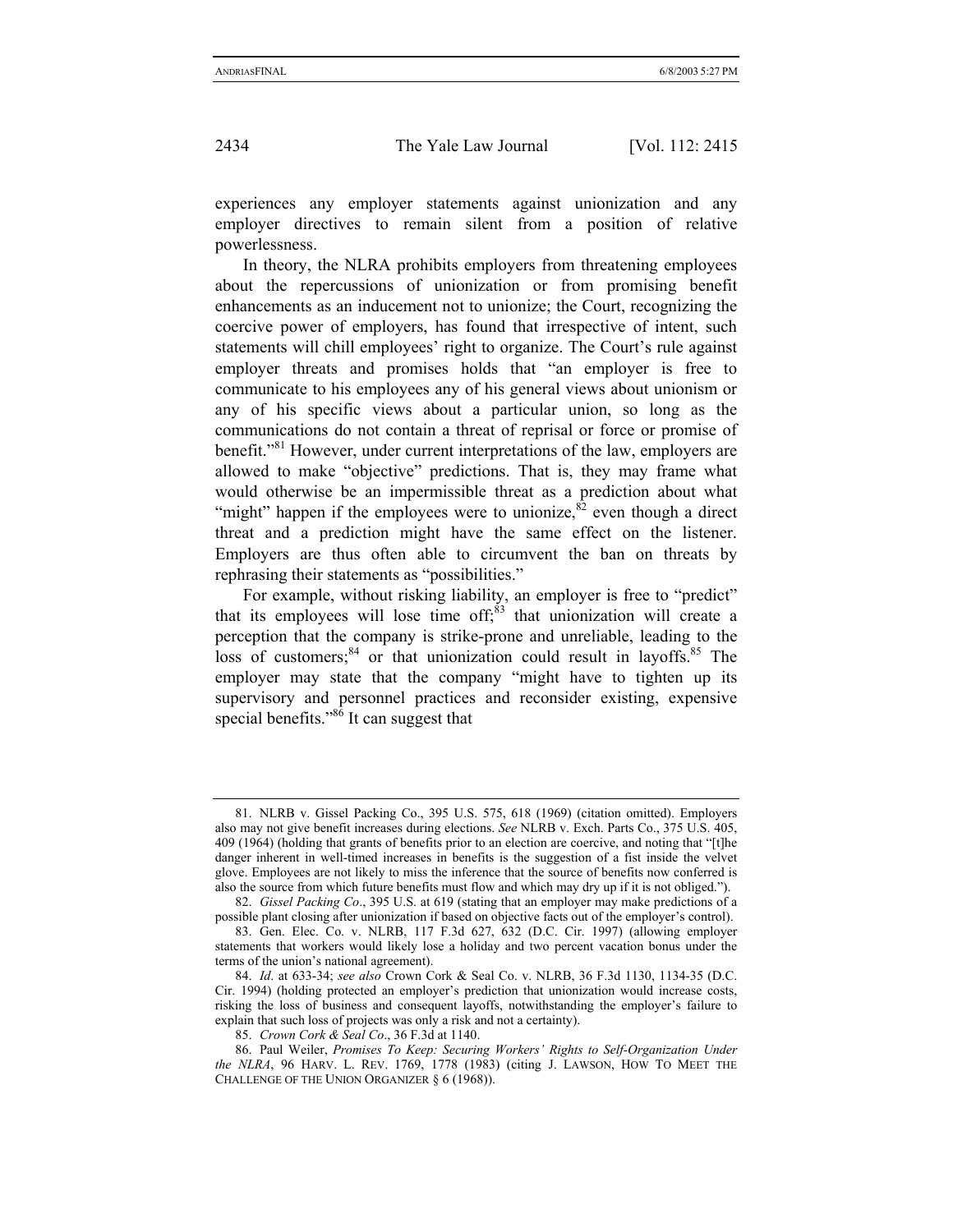the union would likely demand hefty dues, fines, and assessments, and might take the employees out on a long and costly strike with no guarantee that there would be jobs at the end if replacements had been hired in the meantime; if labor costs and labor unrest became too great, the employer might have to relocate. $87$ 

Courts have even found that statements such as "I hope you guys are ready to pack up and move to Mexico" are not implied threats of plant closure.88 Such statements are all considered protected by the First Amendment as codified in section  $8(c)$ .<sup>89</sup> In addition, a threat made to someone outside the bargaining unit (such as a supervisor) promising retaliation against that third party is protected speech, as are threats made against workers to a third party unless it can be shown that the employer intended the workers to hear the speech.<sup>90</sup> Similarly, employer speech communicating that a third party (such as a customer or a union) will take retaliatory action against employees is not illegal. $91$  In sum, under the free speech provisions of the NLRA, "employers have virtually unlimited opportunities to communicate aggressively with their employees during union campaigns" and these "communications can and often do include distortion, misinformation, threats, and intimidation."<sup>92</sup>

Labor scholars have strenuously and extensively critiqued the formalistic distinction between threats and predictions, and the lack of prohibitions upon "third party" coercion.<sup>93</sup> Yet the willingness of the Board and the Supreme Court to allow employers such wide latitude in expression is not surprising, given the one-sided free speech paradigm that this Note has identified. Although the Court recognizes that employer speech can have a coercive effect and can interfere with employees' right to organize, when the statutory right of collective bargaining is balanced against the constitutional right to speak, it is commonsensical that speech prevail. In

<sup>87.</sup> *Id*.

<sup>88.</sup> NLRB v. Champion Labs., Inc., 99 F.3d 223, 228-29 (7th Cir. 1996).

<sup>89. 29</sup> U.S.C. § 158(c) (2000). In addition, employer speech is generally considered protected even if it misrepresents and misleads, as long as it lacks any threat of reprisal or coercion. The Board's position on this issue has not been consistent, however. *See* COX ET AL., *supra* note 49, at 155-56.

<sup>90.</sup> *See* Story, *supra* note 7, at 432-33.

<sup>91.</sup> *Id*.

<sup>92.</sup> Kate L. Bronfenbrenner, *Employer Behavior in Certification Election and First Contract Campaigns: Implications for Labor Law Reform*, *in* RESTORING THE PROMISE OF AMERICAN LABOR LAW 75, 82 (Sheldon Friedman et al. eds., 1994).

<sup>93.</sup> Alan Story, for example, argues that, given the power wielded by the employer, predictions have essentially the same coercive effect as threats, Story, *supra* note 7, at 422-32, and, he contends, protection of third-party threats "completely ignore[s] power relations and hierarchies of the workplace in an almost farcical way," *id*. at 434-35. Thus, Story, along with others, argues that employer predictions should not be protected under the First Amendment.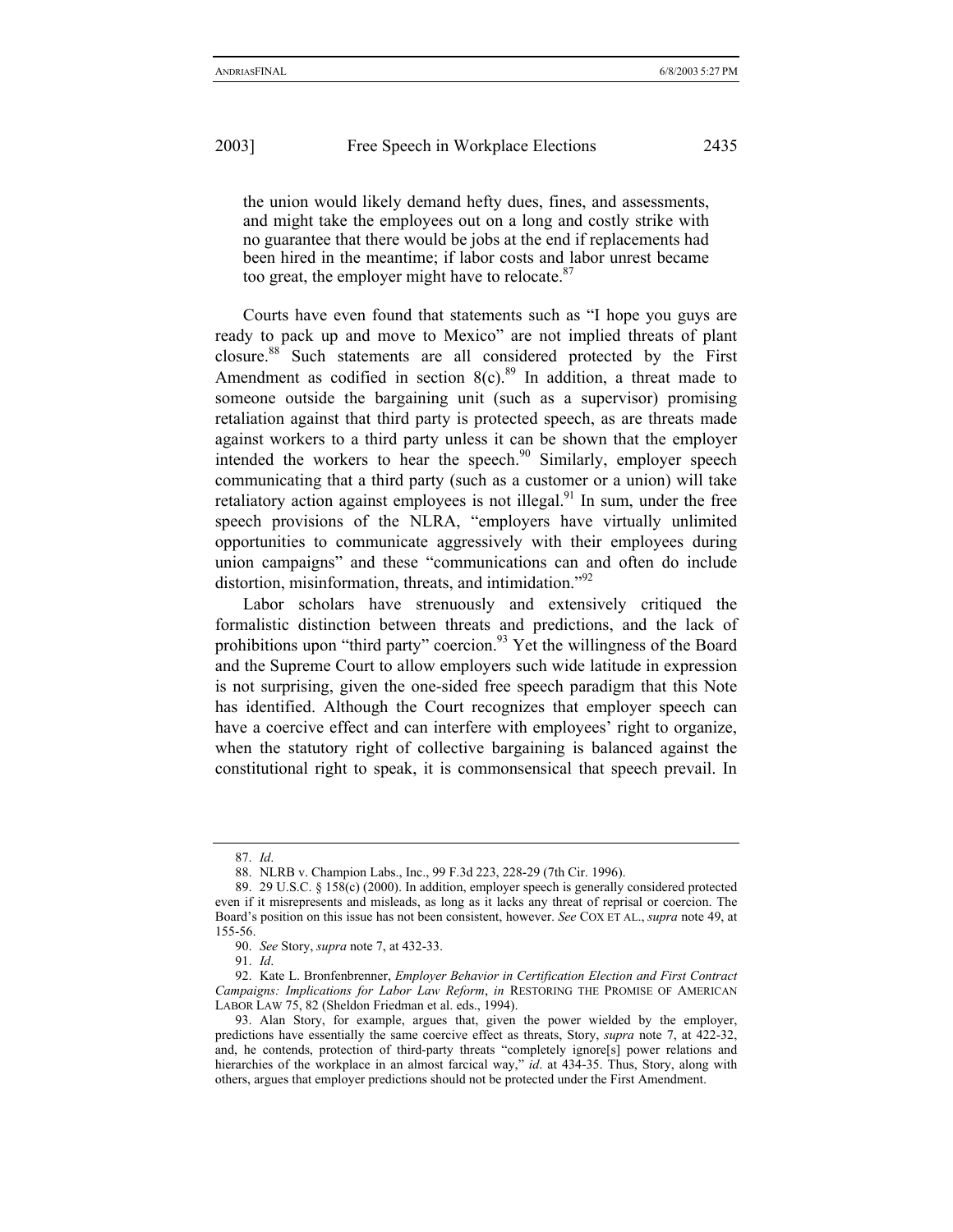fact, some scholars argue that there should be even fewer restrictions on employer speech.<sup>94</sup>

The problem with this paradigm—Free Speech vs. Right To Organize—is that it ignores the fact that there are speech interests on both sides of the equation and fails to recognize that employer speech has a silencing effect. The very coercion that the Court, the Board, and academics recognize is not just a coercion to stop organizing, but a coercion to be silent. Given the conditions in which the idea of joining a union is circulated—the at-will employment relationship in which workers know they can be fired without cause—employer speech makes it impossible for workers to participate freely and fully in the discussion, due to fear of retaliation.<sup>95</sup> As they have been repeatedly told by their employer, to express pro-union views and act upon them might lead to a multitude of negative consequences. Fully aware of their precarious position, the workers will understandably choose to refrain from expressing dissenting, pro-union speech.

## B. *Inadequate Penalties and Enforcement Violate Workers' Freedom of Speech*

The silencing effect of predictions and other protected employer speech is compounded by the fact that the law does not adequately protect employees who speak freely in support of a union. While the law formally protects workers from being disciplined or fired on the basis of their union activity, the Court has held that "[t]he Act does not interfere with the normal exercise of the right of the employer to select its employees or to discharge them.<sup>"96</sup> The employer maintains the authority to terminate employees in the course of union campaigns "for other reasons than  $\ldots$  intimidation and coercion,"<sup>97</sup> and the burden of proving that the action was retaliatory is on the plaintiff.<sup>98</sup>

<sup>94.</sup> For the argument that more employer speech should be allowed, see Getman, *supra* note 7; and Larsen-Bright, *supra* note 7.

<sup>95.</sup> Employer speech also normatively demands silence: By opposing unionization, the employer demands that workers should not have the power to set jointly the terms and conditions of work, and, therefore, that workers should be silent in the workplace. For further discussion, see *infra* Subsection III.B.1. My description of these two types of silencing draws from OWEN M. FISS, *Freedom and Feminism*, *in* LIBERALISM DIVIDED, *supra* note 9, at 67, 85-86. *See also* FISS, *supra* note 2, at 5-26 (discussing the silencing effect of some forms of speech). For an argument that the law of the workplace, because of employment-at-will, does not guarantee due process rights and thus fails to protect free speech generally, see Estlund, *supra* note 15.

<sup>96.</sup> NLRB v. Jones & Laughlin Steel Corp., 301 U.S. 1, 45 (1937).

<sup>97.</sup> *Id*. at 46.

<sup>98. 29</sup> U.S.C. § 160(c) (2000) (stating that an employee subjected to an unfair labor practice has the burden of showing by a preponderance of the evidence that the employer discriminated against her on the basis of her union activity).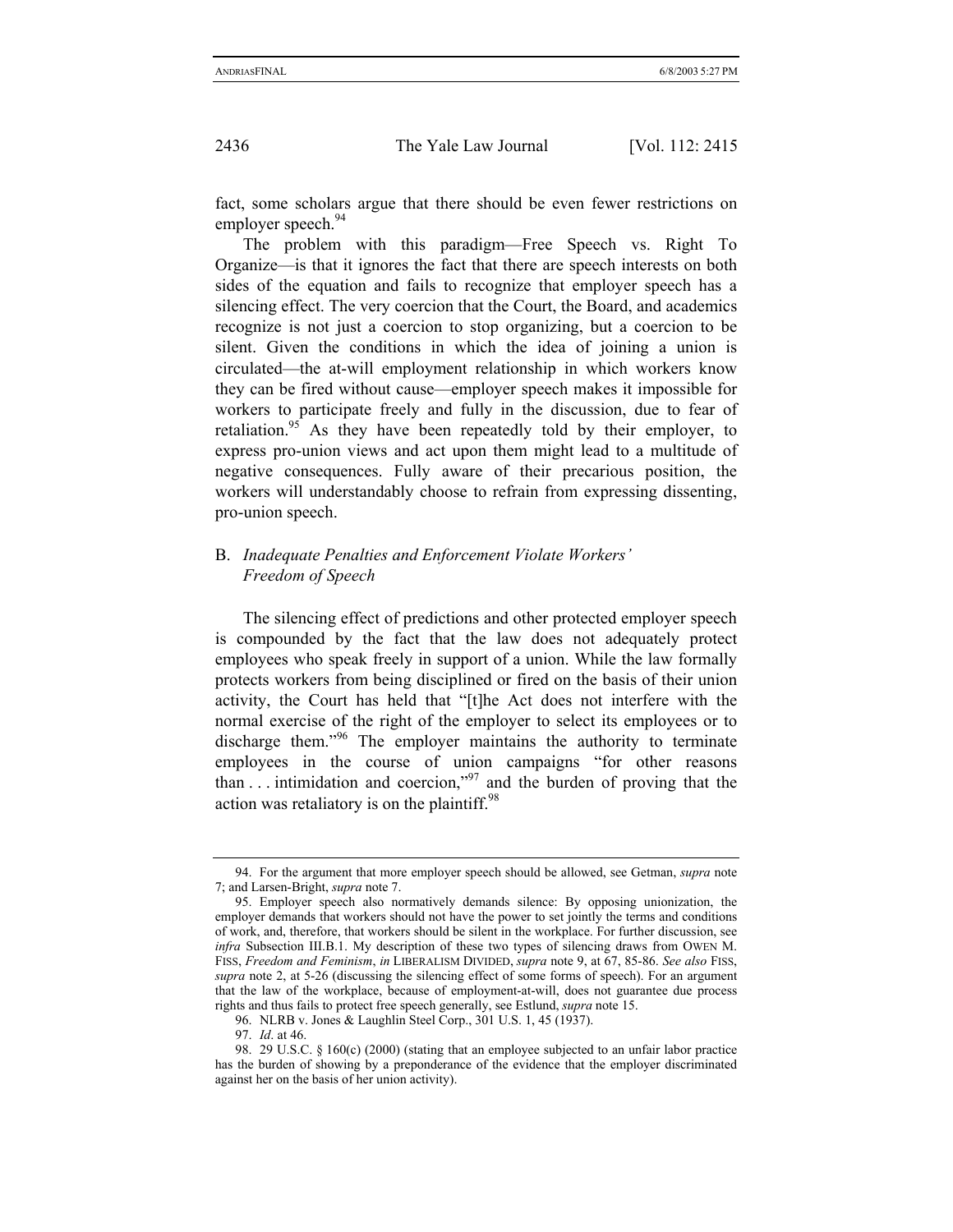Moreover, an employee has no private cause of action to challenge her discipline or termination; she may file a charge with the Board, but the Board has discretion over whether or not to prosecute a complaint.<sup>99</sup> If the Board does prosecute, and an employer is found to have fired a worker in violation of the law, such an employer faces no punitive damages $100$  and may even offset from the back-pay award any wages earned by the worker in the interim.<sup>101</sup> In addition to the minimal penalties imposed on employers who illegally terminate workers for their union speech, there are significant delays between when a worker files an unfair labor practice charge and when she can hope to get an enforceable court order. The case goes through a four-stage process, averaging three years to complete.<sup>102</sup>

Because penalties for retaliation against union activity are so limited and enforcement is so weak, employers are often not dissuaded from violating the law.<sup>103</sup> The number of workers who suffer reprisals for union activity each year has increased dramatically over the last half-century.<sup>104</sup> The data suggest that employers have become increasingly willing to suppress union speech in violation of the federal statute. In recent years, thousands of employees per year have been ordered reinstated as a result of findings that they were discharged on the basis of protected activity, such as solicitation of union support, discussions with coworkers about unionization, and other forms of expressive activity.<sup>105</sup> The incidence of illegal firings increased from one in every twenty union elections in the 1950s, to one in every four elections in the  $1990s$ .<sup>106</sup> According to one

105. *Id*. at 67, 81.

<sup>99.</sup> *See* NLRB v. United Food & Commercial Workers Union, Local 23, 484 U.S. 112, 118- 19 (1987).

<sup>100.</sup> *See* Ex-Cell-O Corp., 185 N.L.R.B. 107, 108 (1970) (finding that an examiner could not award punitive damages even for a repeat offender).

<sup>101.</sup> *See* Phelps Dodge Corp. v. NLRB, 313 U.S. 177, 198-200 (1941); Retailer Delivery Sys., Inc., 292 N.L.R.B. 121, 125 (1988). In 1990, the average back-pay award amounted to \$2749 per discharge, FACT FINDING REPORT, *supra* note 11, at 69, an amount far too small to serve as a disincentive. Furthermore, as the federal commission established to evaluate the status of worker-management relations noted, there are stiffer sanctions available to employees whose rights are violated under most other federal employment laws including the Civil Rights Act, the Age Discrimination in Employment Act, and the Americans with Disabilities Act, as well as under state employment laws. Under these federal and state laws, the employer is generally liable for financial and psychological harms to the victims, punitive damages for willful misconduct, and attorney's fees of victorious plaintiffs. *Id*. at 70.

<sup>102.</sup> FACT FINDING REPORT, *supra* note 11, at 69. While it takes an average of three years before an employer is legally obligated to reinstate an employee who has been discharged in violation of the Act, there can be earlier disposition of a charge if there is voluntary agreement between the parties. *Id*.

<sup>103.</sup> Weiler, *supra* note 86, at 1789-90. Significant case studies support this conclusion. Human Rights Watch, documenting widespread violations of the law, found that "freedom of association is a right under severe, often buckling pressure when workers in the United States try to exercise it." *See* HUMAN RIGHTS WATCH, UNFAIR ADVANTAGE 7 (2000). *See generally id*.

<sup>104.</sup> FACT FINDING REPORT, *supra* note 11, at 67-68, 81-83.

<sup>106.</sup> *Id*. at 68.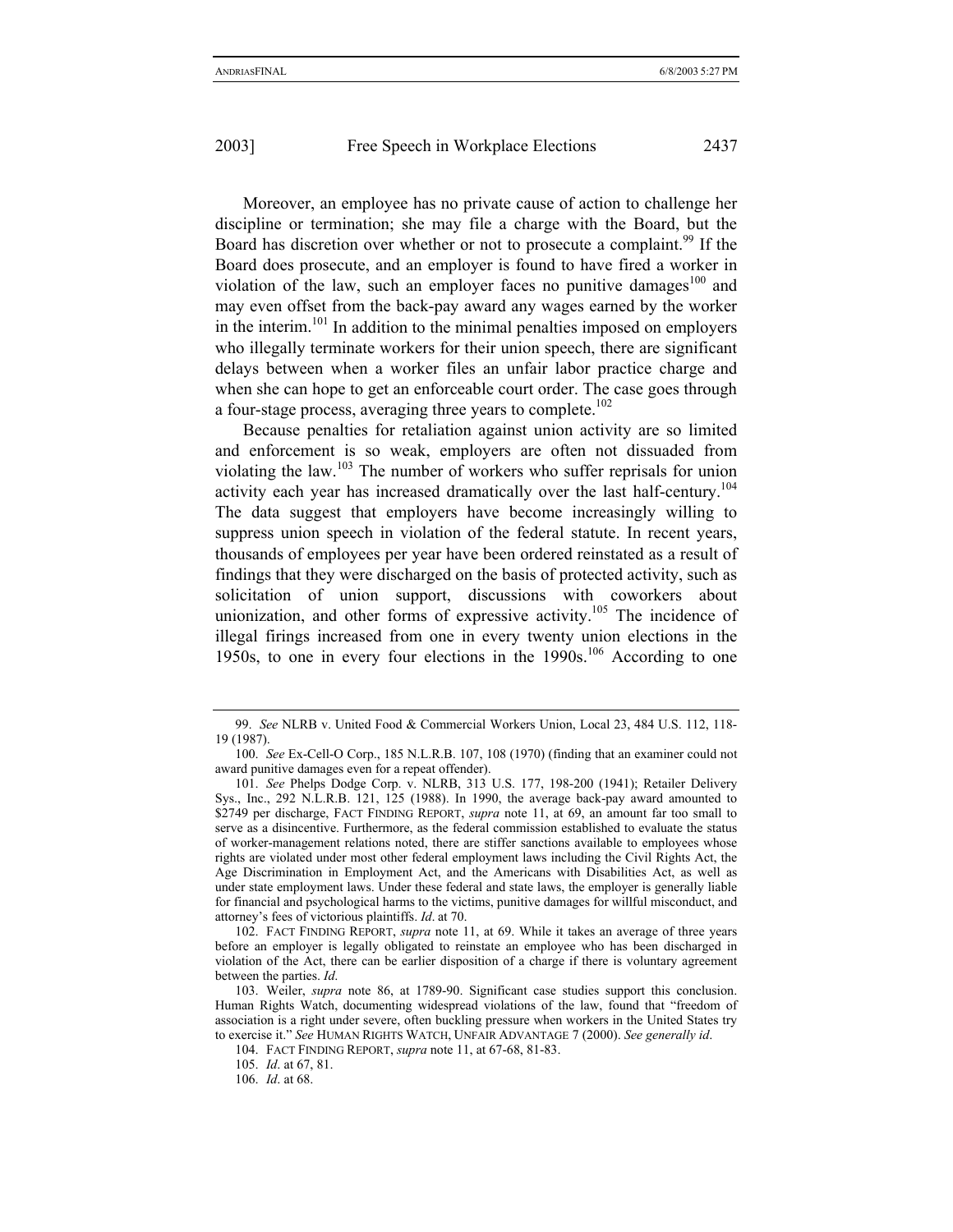scholar, "Union organizing seems to be the most harshly suppressed and frequently adjudicated of all forms of protected workplace speech."<sup>107</sup>

Given these factors, it is no wonder that most employees believe that pro-union activity results in serious reprisals.<sup>108</sup> In a 1991 survey, 79 percent of workers polled agreed that it was either "very" likely or "somewhat" likely "that non union workers 'will get fired if they try to organize a union.'"109 Another study found that "70 percent of employees believe that 'corporations sometimes harass, intimidate, or fire employees who openly speak up for a union."<sup>110</sup> The data suggest that employees are acutely aware of the cost of speaking up for a union against management wishes. Thus, it is only logical that a worker who already believes that prounion speech leads to termination, and who then hears carefully phrased predictions or even outright threats from her employer, would suppress her pro-union speech. Significant empirical work demonstrates that employer campaigning combined with weak enforcement of the statutory right to organize inhibits unionization efforts.111 Moreover, case studies and interviews with workers performed by human rights advocates support the intuition that exposure to employers' predictions/threats, combined with fear of retaliation, causes workers to constrain their own speech: Employees consistently describe being silenced due to fear.<sup>112</sup>

111. Although there is no consensus among empiricists about whether employer speech, in and of itself, unfairly coerces workers or affects the outcome of an election, there is little dispute that when employer anti-union campaigning is combined with weak enforcement against retaliation, workers' ability to organize is drastically reduced. While an early study by Jack Getman concluded that what employers say during an election campaign—including threats, misrepresentations, and promises of benefit improvements—rarely determines or even influences the vote, JULIUS G. GETMAN ET AL., UNION REPRESENTATION ELECTIONS: LAW AND REALITY (1976), many subsequent studies conclude differently, *see, e*.*g*., Bronfenbrenner, *supra* note 92; Richard B. Freeman & Morris M. Kleiner, *Employer Behavior in the Face of Union Organizing Drives*, 43 INDUS. & LAB. REL. REV. 351, 362 (1990). Other scholarship attacks Getman's study on theoretical grounds. *See, e*.*g*., Weiler, *supra* note 86, at 1782-86. For further examples of scholarship challenging Getman's study, see sources cited in Getman, *supra* note 7, at 10 n.36. For a discussion of the literature, see Story, *supra* note 7, at 363-64.

112. A nursing-home worker, for example, told Human Rights Watch, "After the firings everybody clammed up. . . . They were afraid . . . . They're afraid of losing their jobs." HUMAN RIGHTS WATCH, *supra* note 103, at 82. A food-processing worker explained how he altered his pro-union speech due to fear of his employer: "[Management] asked me if I signed a card. I said yes but that I was going to vote against the union." *Id*. at 102; *see also* YALE LAW SCH. RIGHT TO ORGANIZE MONITORING COMM., WHEN BAD LABOR RELATIONS GO GOOD: A ROADMAP FOR LABOR PEACE AT YALE 35-36 & nn.180-89 (2002), *at* http://islandia.law.yale.edu/wrp/ (finding

<sup>107.</sup> Estlund, *supra* note 15, at 122.

<sup>108.</sup> *Id*. at 121.

<sup>109.</sup> Richard B. Freeman & Joel Rogers, *Who Speaks for Us? Employee Representation in a Nonunion Labor Market*, *in* EMPLOYEE REPRESENTATION: ALTERNATIVES AND FUTURE DIRECTIONS 13, 29 (Bruce E. Kaufman & Morris M. Kleiner eds., 1993) [hereinafter EMPLOYEE REPRESENTATION]; *see also* FACT FINDING REPORT, *supra* note 11, at 72 (citing and discussing the same study).

<sup>110.</sup> Paul C. Weiler, *Governing the Workplace: Employee Representation in the Eyes of the Law*, *in* EMPLOYEE REPRESENTATION, *supra* note 109, at 81, 85.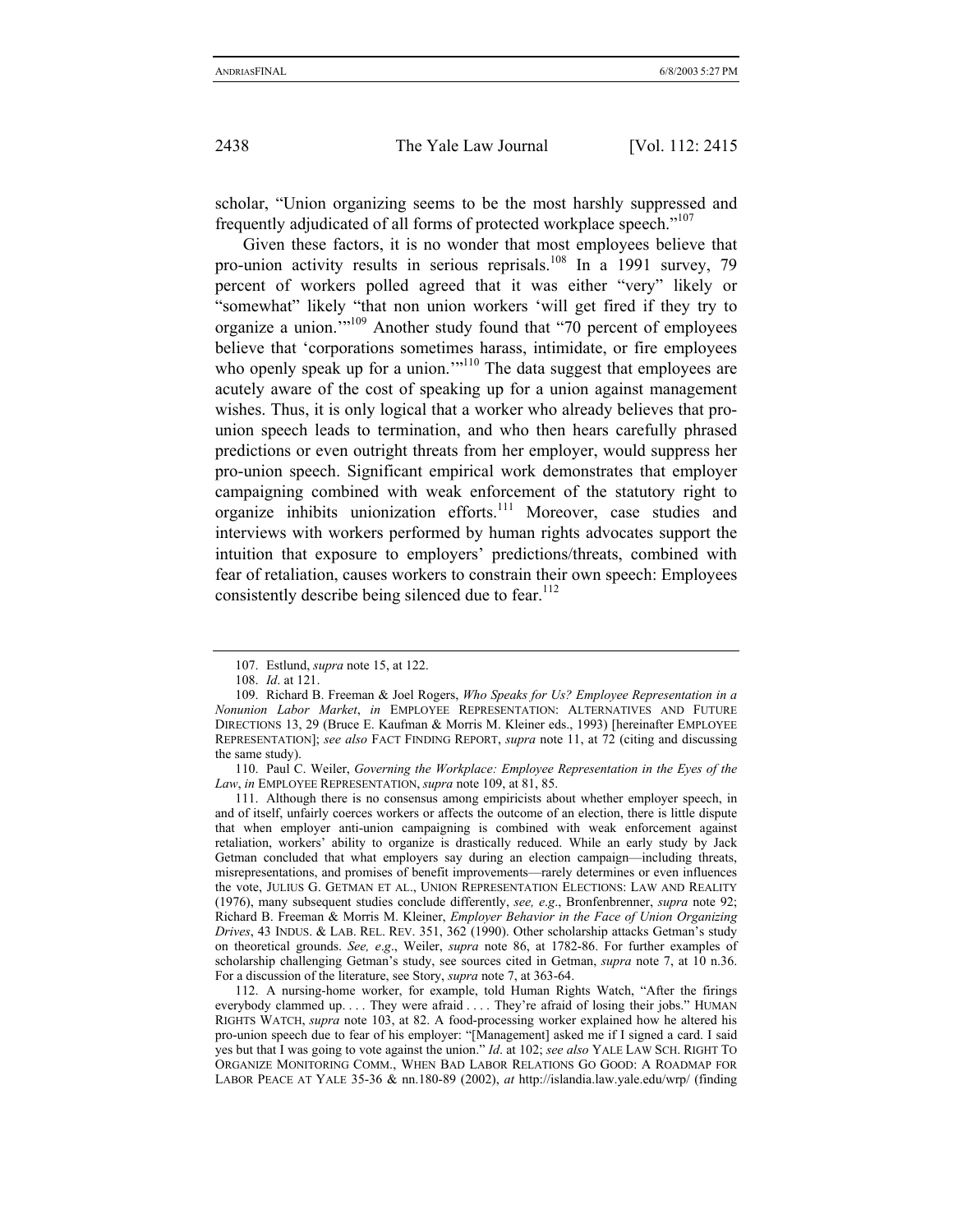#### C. *Compulsion To Listen and Inability To Speak*

The degree to which worker speech is silenced and pro-union messages are excluded during union organizing drives becomes even clearer upon examination of the rest of the representation election doctrine. Under the law, not only are enforcement mechanisms inadequate and employers permitted wide latitude in making predictions about the negative consequences of unionization, but they are also allowed to compel employees to listen to such speech through mandatory "captive audience" meetings, they are permitted to silence workers who offer dissenting opinions during these forced encounters, and they can place restrictions on when and where employees engage in pro-union speech.

According to the Supreme Court, employers may mandate that employees attend anti-union meetings on work time.<sup>113</sup> These anti-union meetings can take the form of sessions in which there are one or more supervisors and just one worker, as well as mass assemblies.<sup>114</sup> Attendance at captive audience meetings is compelled: Employees must listen to antiunion speeches or face termination.<sup>115</sup> Captive audience speeches were initially held to be unlawfully coercive, but were subsequently legalized with passage of the free speech amendment to the NLRA.<sup> $116$ </sup> They are now considered to be integral to the employer's right to freedom of speech, even though in most other contexts there is no First Amendment right to speak to a captive audience.<sup>117</sup>

115. Remarkably, the Board has ruled that employees can be terminated for leaving such meetings without permission. Litton Sys., Inc., 173 N.L.R.B. 1024, 1030 (1968).

116. Prior to the Taft-Hartley Act, the Board ruled that employers could not compel employees to listen to anti-union speeches. Clark Bros. Co., 70 N.L.R.B. 802, 804 (1946), *enforced as modified*, 163 F.2d 373 (2d Cir. 1947). It explained that because the employer wielded its "economic power" to hold an employee audience captive and because the employees were not "free to determine whether or not to receive" the employer's information, the employer committed an unfair labor practice. *Id*. at 805. The Board noted that it was not limiting the expression of opinion but only the compulsion to listen, which was not "an inseparable part of . . . speech." *Id*.

Following the passage of the Taft-Hartley Act, and only two years after *Clark Bros*., the Board reversed course and approved the use of employer captive audience speeches. The decision was based on an interpretation of the Act. The Board wrote that the "language . . . and its legislative history, make it clear that the doctrine of the *Clark Bros*. case no longer exists." Babcock & Wilcox Co., 77 N.L.R.B. 577, 578 (1948). For further discussion, see Becker, *supra* note 7, at 557-58.

117. The Board's determination that it could no longer proscribe captive audience meetings because of the free speech provision of the NLRA (a provision the Supreme Court held to be a mere codification of the First Amendment in *NLRB v*. *Gissel Packing Co*., 395 U.S. 575, 617 (1969)) is inconsistent with First Amendment doctrine in other contexts. Generally speaking, the

widespread intimidation and silencing of workers attempting to organize at Yale-New Haven Hospital and at Yale University).

<sup>113.</sup> NLRB v. United Steelworkers of Am., 357 U.S. 357 (1958). During the twenty-fourhour period immediately preceding an election, pro- or anti-union group meetings on company time are not allowed. Peerless Plywood Co., 107 N.L.R.B. 427, 429 (1953).

<sup>114.</sup> *See, e*.*g*., HUMAN RIGHTS WATCH, *supra* note 103 (finding systemic use of the "captive audience" meeting, including individual and mass meetings).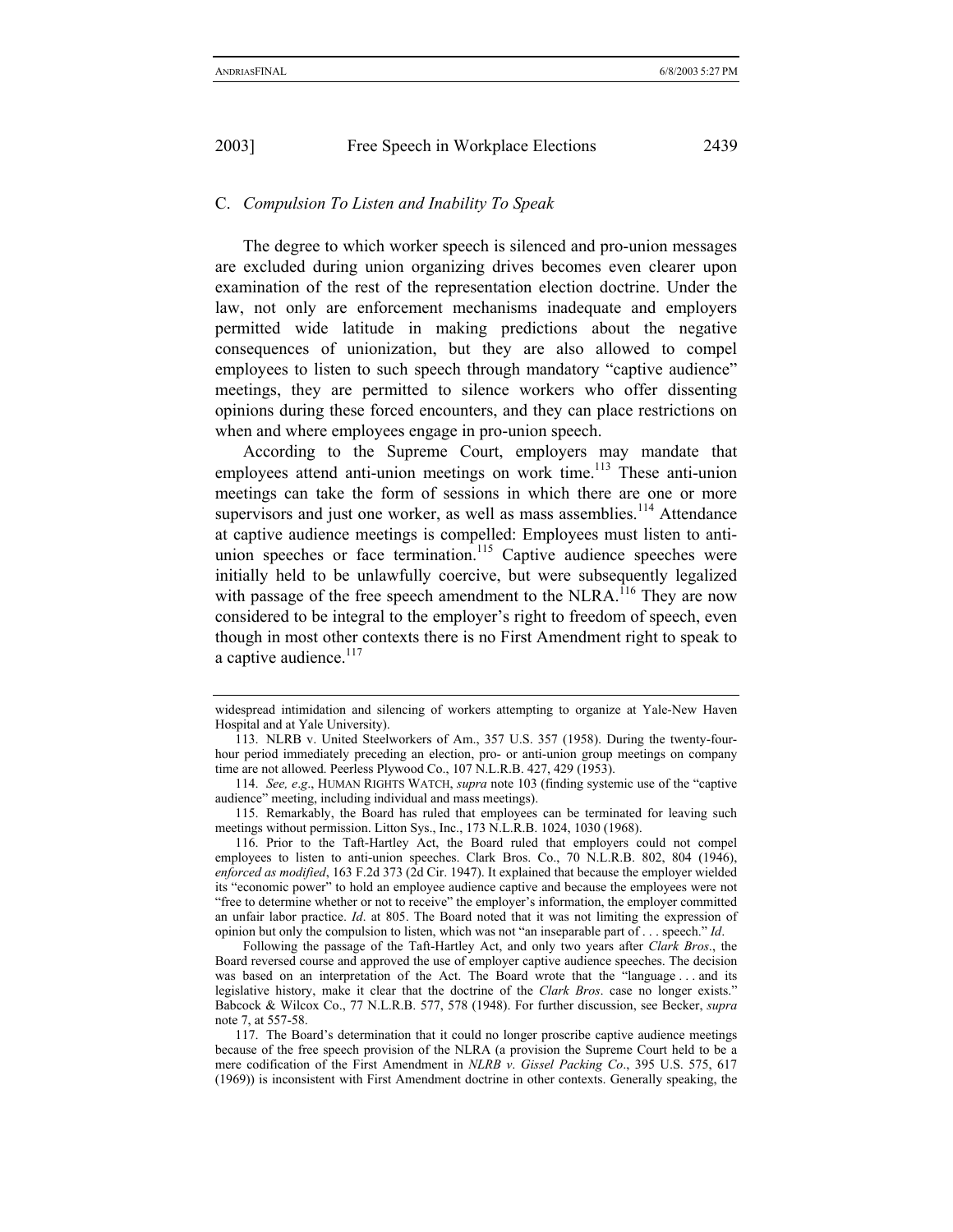The captive audience doctrine unfairly forces workers to listen to employer speech, in ways inconsistent with other areas of First Amendment law. Moreover, the doctrine explicitly allows employers to silence workers and suppress the message of pro-union workers. The employer can legally stifle discussion within the meetings, controlling which viewpoints are aired. For example, the Board has ruled that employers may preemptively exclude union supporters from meetings,<sup>118</sup> and may eject vocal pro-union workers who deliberately speak out once meetings have begun.<sup>119</sup> Employers may also terminate employees for insubordination if they evince a concerted plan to speak out during meetings, $120$  or if they ask pro-union questions about the information presented, in violation of a "no question" rule.<sup>121</sup> The law does not give pro-union employees the right to counterbalance employers' anti-union speech. As the Eighth Circuit has made clear, there is no equal speech right for workers: Required anti-union meetings are not forums in which "employees must be placed in the status of equals in dealing with management."122

These cases vividly illustrate how the Board and the courts fail to recognize that speech interests exist on both sides of the equation. Worker rights are not considered in terms of free speech. Instead, the rulings emphasize the employer's freedom of speech and its right to control the workplace, balanced against the worker's right to organize. For example, in *Boaz Spinning Co*. *v*. *NLRB*, a pro-union employee was discharged for insubordination arising out of an attempt to speak during a captive audience meeting.<sup>123</sup> The discharge was upheld by the court, in part because of the employer's right to free speech and without mention of the worker's corresponding speech right: "[The plant manager's] talk was clearly protected by the free speech provisions of the Act and conceded so to be by

118. *See, e*.*g*., F.W. Woolworth Co., 251 N.L.R.B. 1111, 1113 (1980).

119. Hicks Ponder Co., 168 N.L.R.B. 806, 814 (1967).

122. *Id*. at 11.

123. 395 F.2d 512.

Court has held that laws banning speeches to captive audiences do not violate the First Amendment. *See, e*.*g*., Frisby v. Schultz, 487 U.S. 474, 487 (1988) (upholding a ban on targeted residential picketing because of the resident's captivity in her home); Lehman v. City of Shaker Heights, 418 U.S. 298, 302 (1974) (upholding a ban on targeted political advertising in buses because the commuters are a captive audience). The decision that the NLRB could not prohibit captive audience meetings because of the "free speech provision" seems even stranger given the Court's holding in *FCC v*. *Pacifica Foundation*, 438 U.S. 726 (1978), that the FCC could prohibit certain types of offensive speech on the airwaves because persons receiving broadcasts in their homes are in the position of a captive audience. Whereas listeners in their homes can turn off the radio, workers face termination if they leave captive audience meetings without permission.

<sup>120.</sup> J.P. Stevens & Co., 219 N.L.R.B. 850, 850 (1975); *see also* Boaz Spinning Co. v. NLRB, 395 F.2d 512, 514 (5th Cir. 1968) (holding that an employer did not commit an unfair labor practice by discharging an employee who spoke out at a captive audience meeting in violation of the employer's order to remain silent).

<sup>121.</sup> NLRB v. Prescott Indus. Prods. Co., 500 F.2d 6, 8-11 (8th Cir. 1974) (overruling the Board's judgment that a worker who spoke out in a union meeting and was subsequently terminated for insubordination should be reinstated).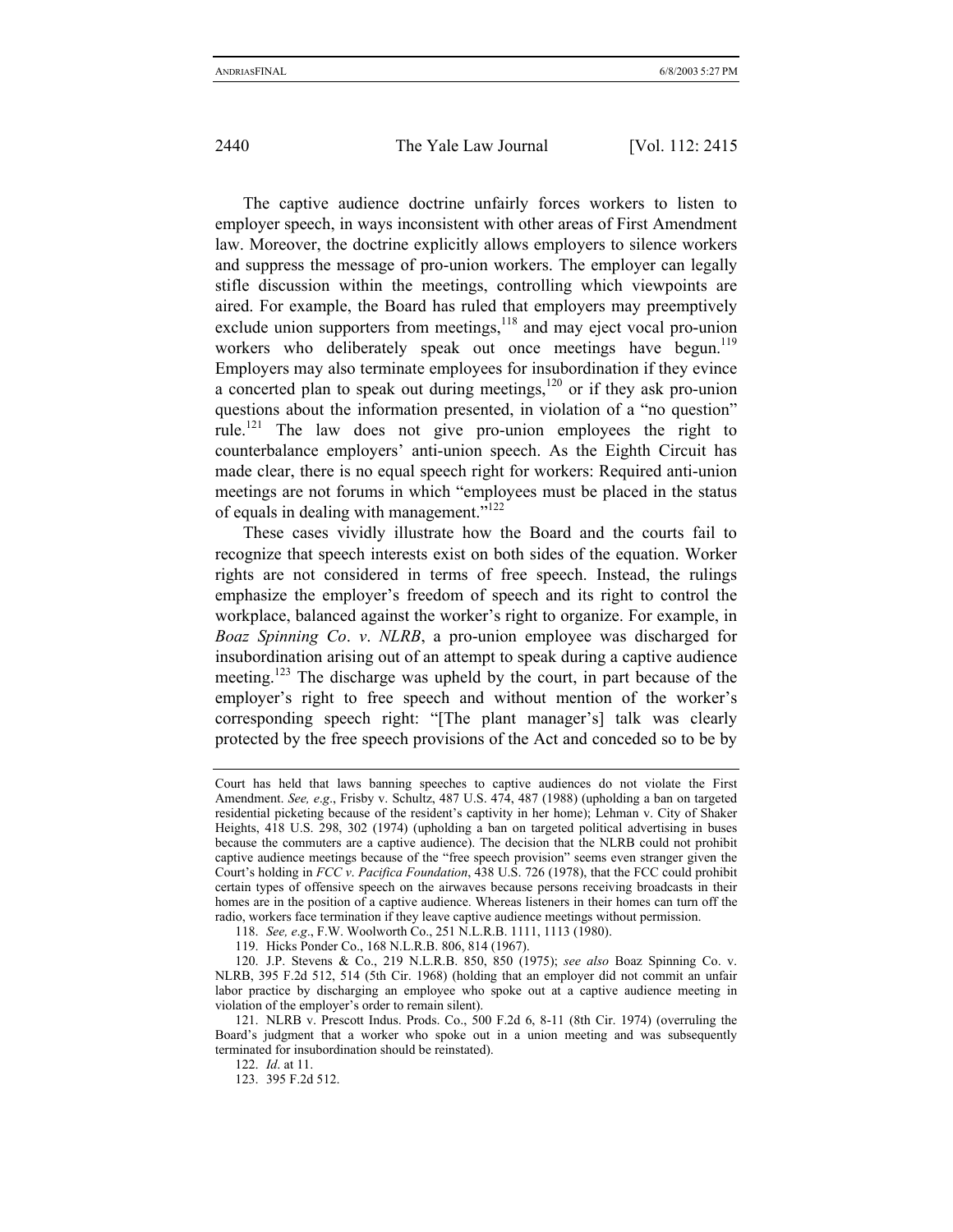the Board."124 In so ruling, the Fifth Circuit claimed to be privileging the rights of employers to speak and to control their workplaces over the statutory right of workers to organize. But in sanctioning the termination of a worker for speaking out during a captive audience meeting, the court was also effectively privileging employer rights over worker *speech* rights. Essentially, the court ruled that the employer's right to speak and maintain order outweighed the right of the employee to speak.

The ability of employers to stifle pro-union messages and the failure of courts to protect worker speech interests under the First Amendment go beyond the captive audience meeting. Generally speaking, employees are allowed to discuss unionization while at work, but employers can place restrictions on that right if they "can demonstrate that a restriction is necessary to maintain production or discipline."<sup>125</sup> Moreover, under *Republic Aviation Corp*., the employer can forbid employees from distributing union literature and soliciting coworkers to join the union in working areas of the plant and on work time, as long as the employer places identical restrictions on all forms of solicitation.126 Again, the Court balances the rights of employers against workers' right to organize, rather than considering workers' speech rights.<sup>127</sup>

By allowing employers to compel workers to listen, and by permitting employers to actively restrict pro-union messages, Congress, the Board, and courts sanction the silencing of worker and union speech. Moreover, they limit the existence of meaningful debate among workers on the question of unionization. Essentially, the employer may so dominate discussion in the workplace that the employees hear only its message.

<sup>124.</sup> *Id*. at 515; *see also Prescott Indus*. *Prods*. *Co*., 500 F.2d at 10 ("Where . . . an employee's pro-union activity is asserted to have interfered with management's right to maintain order and respect and its right to deliver an anti-union speech, the Board must engage in what we have described as a 'balancing process.' The employees' rights [to engage in concerted activity] are to be weighed against the interests of management in the pursuit of its lawful objectives." (citations omitted)); *cf*. Mobil Exploration & Producing U.S., Inc. v. NLRB, 200 F.3d 230, 243 (5th Cir. 1999) (finding a dismissal for speaking out illegal, but still failing to consider workers' rights in terms of free speech: "[T]he employee's right to engage in concerted activity permits some leeway for impulsive behavior, which must be balanced against the employer's right to maintain order and respect.").

<sup>125.</sup> NLRB v. Babcock & Wilcox Co., 351 U.S. 105, 113 (1956) (citing Republic Aviation Corp. v. NLRB, 324 U.S. 793, 803 (1945)).

<sup>126.</sup> *See* 324 U.S. at 803 n.10 ("Working time is for work. It is therefore within the province of an employer to promulgate and enforce a rule prohibiting union solicitation during working hours." (citation omitted)). Employees may, however, engage in such activity in their off-time in nonworking areas of the workplace, as long as there are no special circumstances making the rule "necessary to maintain production or discipline." *Id.* at 804 n.10 (citation omitted). Similarly, employees may wear union insignia as long as other insignia are allowed and there are no special circumstances making all such insignia impermissible. *See id*. at 802 n.7.

<sup>127.</sup> *See, e*.*g*., *id*. at 797-98.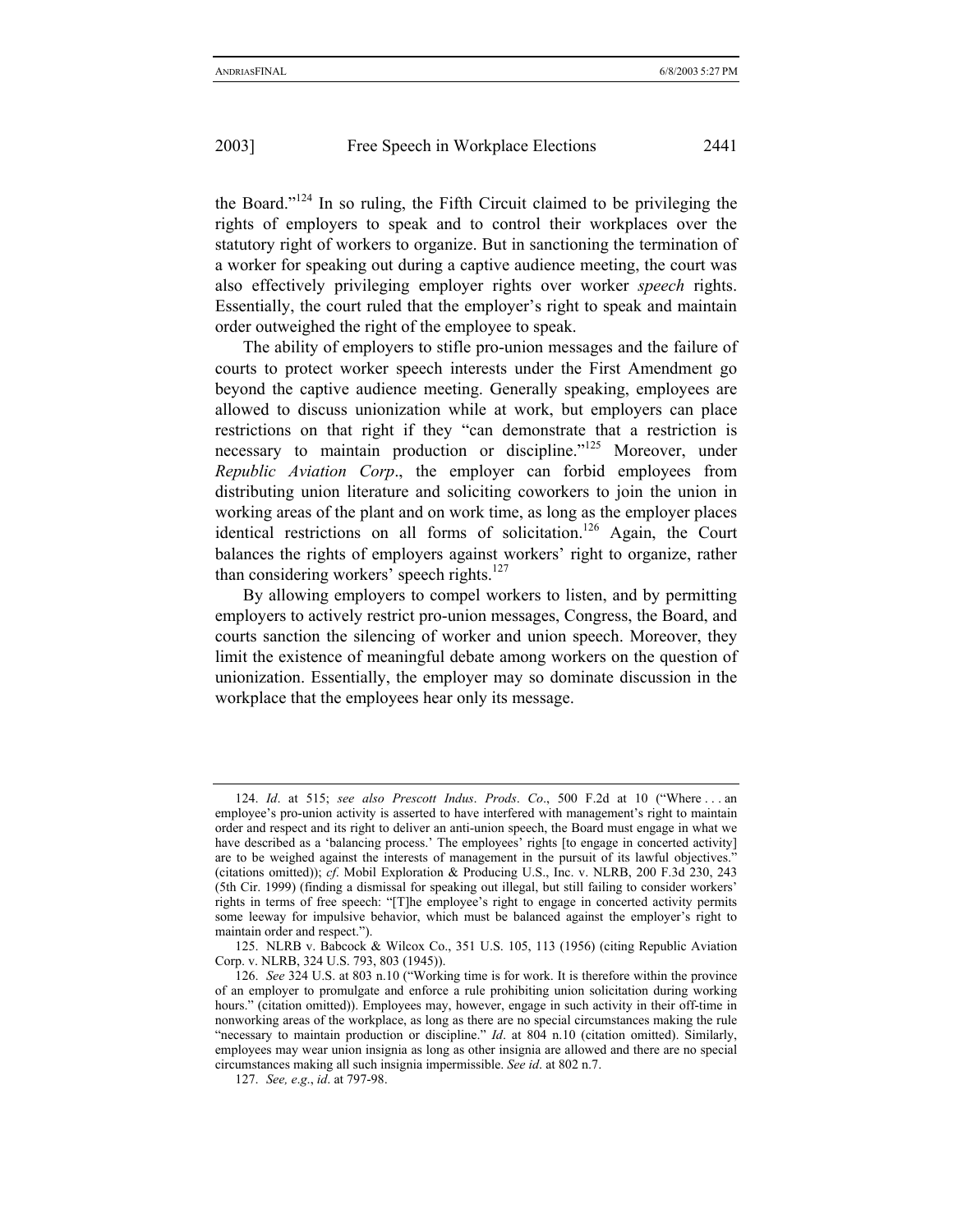### D. *Union Access and Limits on Debate*

The potential for vigorous and meaningful debate within the workplace is further limited because the law allows employers to exclude union organizers from the workplace. The Supreme Court standard was first articulated in *NLRB v*. *Babcock & Wilcox Co*.:

[A]n employer may validly post his property against nonemployee distribution of union literature if reasonable efforts by the union through other available channels of communication will enable it to reach the employees with its message and if the employer's notice or order does not discriminate against the union by allowing other distribution.<sup>128</sup>

The NLRB and federal appeals courts have interpreted this standard to preclude access of union organizers to almost all workplaces, except when workers live on company property.129 Recently, in *Lechmere, Inc*. *v*. *NLRB*, the Supreme Court overturned a Board ruling granting access to a parking lot and made clear that nonemployee union organizers virtually never have the right to enter private property to communicate with unorganized employees.<sup>130</sup>

The limits on union access and on-site solicitation continue even when the employer has violated its own solicitation rules. In *Livingston Shirt*   $Co.$ <sup>131</sup> decided a few years after the free speech amendment was enacted, the Board departed from earlier holdings and held that employers were allowed to hold captive audience meetings in violation of their own nosolicitation rules without allowing union organizers comparable rights to communicate with employees during work time.<sup>132</sup> Ironically, while

<sup>128. 351</sup> U.S. at 112.

<sup>129.</sup> *See, e*.*g*., Dexter Thread Mills, Inc., 199 N.L.R.B. 543 (1972) (forbidding access to an employer's parking lot even though the property was accessible only by means of a public highway with a forty-mile-per-hour speed limit); *cf*. NLRB v. S&H Grossinger's Inc., 372 F.2d 26 (2d Cir. 1967) (involving a mountain resort and workers who lived on company property); NLRB v. Lake Superior Lumber Corp., 167 F.2d 147 (6th Cir. 1948) (involving logging camps and workers who lived on company property); Alaska Barite Co., 197 N.L.R.B. 1023 (1972) (involving mining camps and workers who lived on company property).

<sup>130. 502</sup> U.S. 527, 540 (1992) ("Because the employees do not reside on Lechmere's property, they are presumptively not 'beyond the reach' of the union's message." (citing *Babcock & Wilcox Co*., 351 U.S. at 113)). Notably, the Court in *Lechmere*, citing *Hudgens v*. *NLRB*, 424 U.S. 507 (1976), emphasized that the union organizers had no First Amendment claim and that its determination that there could be a narrow exception to the ban on entry when workers live on company property rested only on the workers' right to organize under section 7 of the NLRB. *Lechmere, Inc.*, 502 U.S. at 533-34. For a discussion of how realization of the First Amendment's democratic aims would both permit and require a different outcome, see *infra* Part IV.

<sup>131. 107</sup> N.L.R.B. 400 (1953).

<sup>132.</sup> *Id*. at 409 ("We rule therefore that . . . an employer does not commit an unfair labor practice if he makes a preelection speech on company time and premises to his employees and denies the union's request for an opportunity to reply.").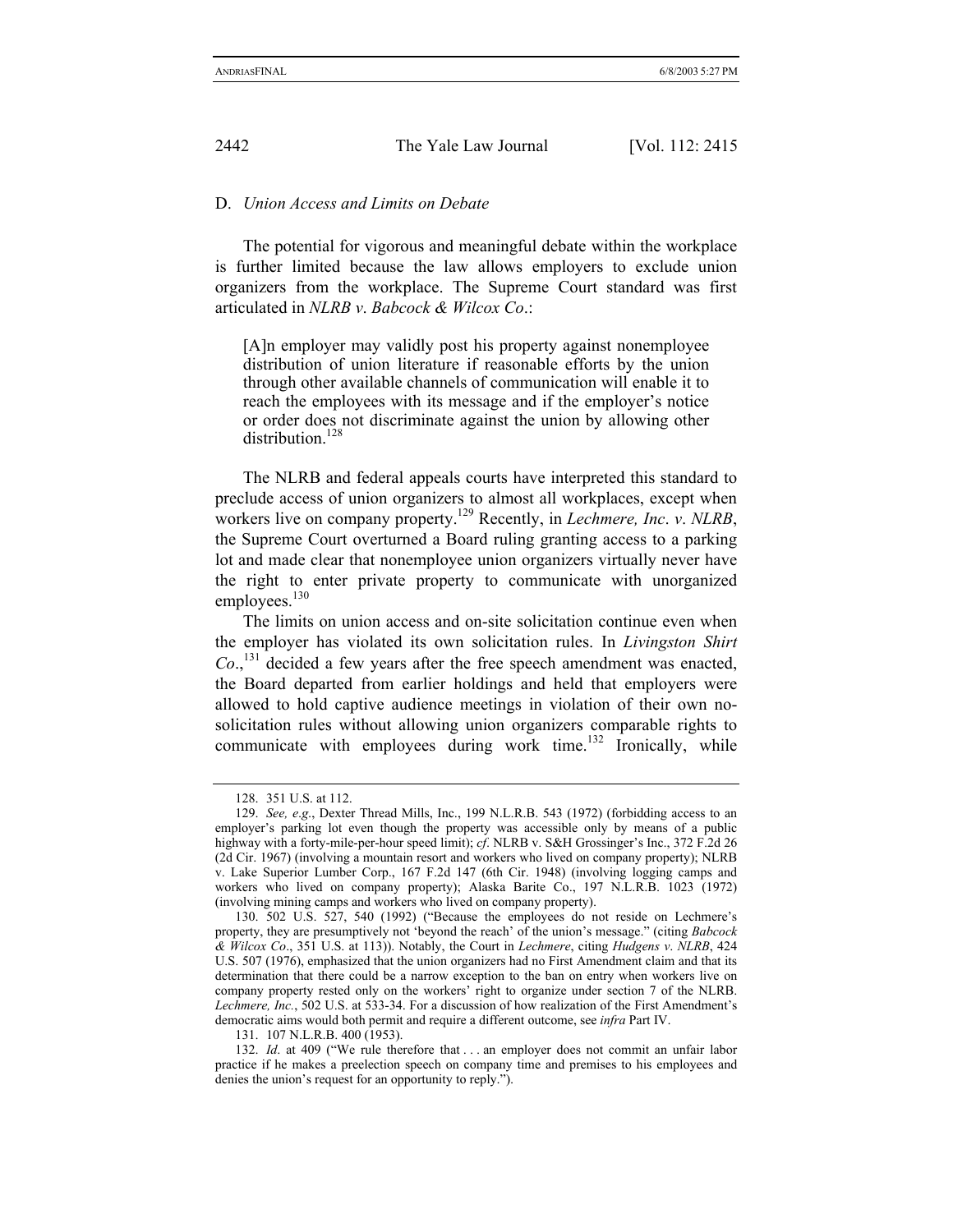denying union organizers speech rights, the Board framed its ruling as a victory for the principle of free speech. The Board wrote, "If the privilege of free speech is to be given real meaning, it cannot be qualified by grafting upon it conditions which are tantamount to negation."133 In *NLRB v*. *United Steelworkers (Avondale)*, the Supreme Court subsequently upheld the NLRB's affirmation of employer free speech and denial of equal time for union organizers, even when a company is in violation of its own policies against solicitation, and even where employer solicitation is coercive and unlawful.<sup>134</sup> Thus, the Court specifically held that the right of the union to communicate was not equal to that of the employer.<sup>135</sup>

By virtue of *Republic Aviation*, *Avondale*, and *Lechmere*, both the union's ability to communicate with workers and the ability of workers to communicate with one another are quite limited. Employees may distribute written information about the union and solicit their coworkers' participation only during their nonworking time and in nonworking areas, and paid union organizers have access to workers only in the most particular of circumstances, such as when workers live on company property. Otherwise, they are relegated to whatever public property is closest to the facility. In a landscape increasingly defined by highways and strip malls, this right to communicate is unequal if not illusory.<sup>136</sup>

Thus, the broad protection of employer speech and the extensive power of employers to force workers to listen to anti-union campaigning exist in a context where worker and union speech are severely constrained. When employer predictions and the inadequate protections against retaliation are combined with the rest of the representation election doctrine, the silencing effect is compounded. In sum, Congress, the Board, and the courts have created and enforced a doctrine that enshrines the right of management to campaign against the union, while silencing worker speech and excluding pro-union messages. In so doing, the state has disregarded the First Amendment's goal of creating free and full debate.

*Id*.

<sup>133.</sup> *Id*. at 406.

<sup>134. 357</sup> U.S. 357, 362-64 (1958).

<sup>135.</sup> *Id*. at 364. The Court explained:

<sup>[</sup>T]he Taft Hartley Act does not command that labor organizations as a matter of abstract law, under all circumstances, be protected in the use of every possible means of reaching the minds of individual workers, nor that they are entitled to use a medium of communication simply because the employer is using it.

<sup>136.</sup> In interviews with human rights advocates, workers point out that the debate within the workplace is skewed. As the food-processing worker told Human Rights Watch, "It would be a lot fairer if the union could come in and talk to us. The company has a big advantage, making people come to meetings and showing videos. A lot of people don't come to union meetings. They're scared the company will know." HUMAN RIGHTS WATCH, *supra* note 103, at 102.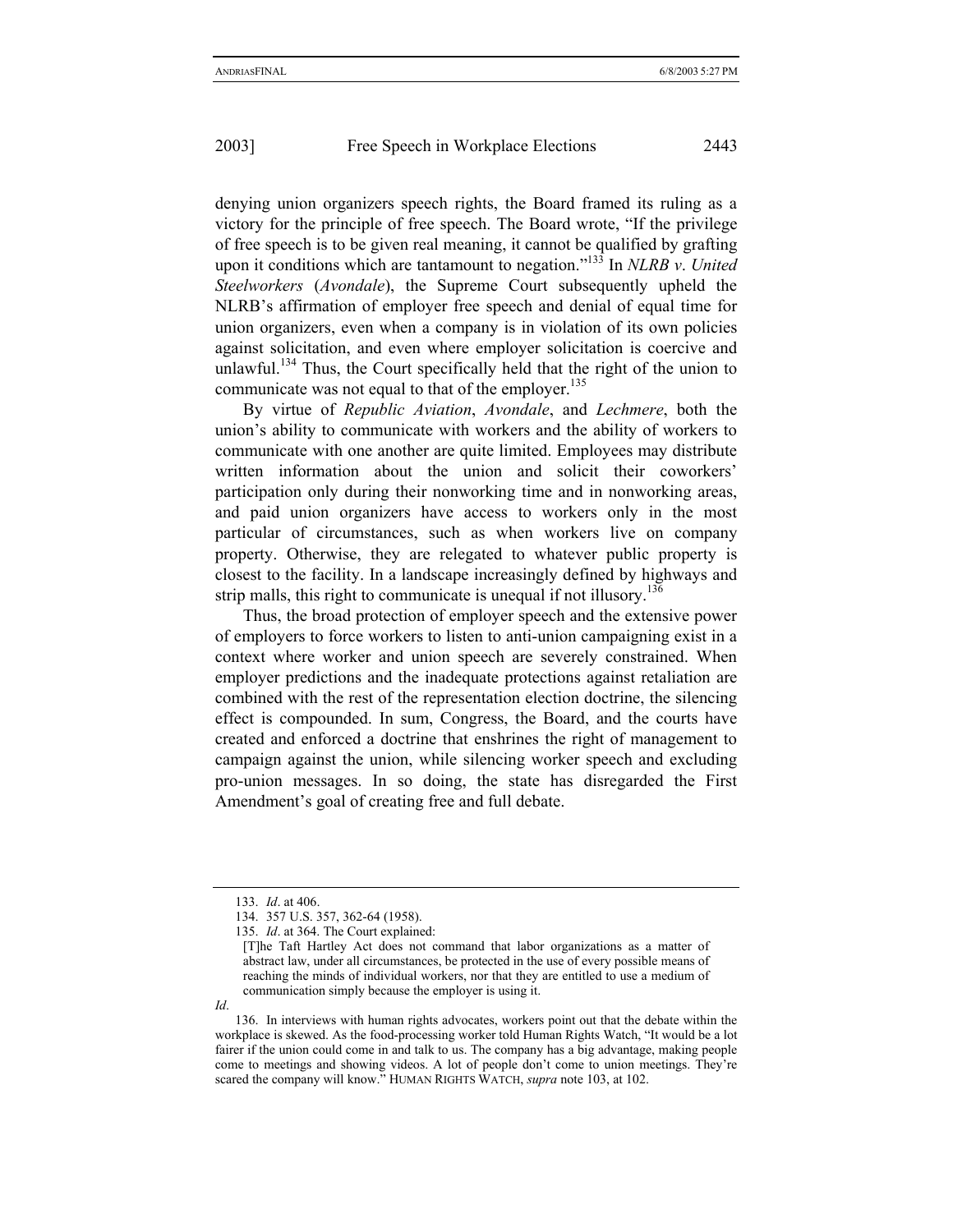## III. UNION ELECTIONS AND THE DEMOCRATIC PURPOSES OF THE FIRST AMENDMENT

Thus far, this Note has sought to reframe the debate over the regulation of speech within workplace representation elections as Speech vs. Speech, rather than Employer Speech vs. Workers' Right To Organize. In highlighting the coercive impact of employer speech, I have not argued that anti-union campaigning is simply coercion and not speech within the meaning of the First Amendment.<sup>137</sup> Rather, I have demonstrated how the current regime suppresses worker speech and limits debate. Before examining what a regime that adequately considers workers' speech rights might look like (and whether the First Amendment merely permits or actually requires such changes), it is worth spending a moment looking in more detail at the function of the First Amendment within the Constitution and the American system of government. An examination of the First Amendment's fundamental purpose—to facilitate democracy and collective self-governance—reveals the weakness of the Court's approach and demonstrates the importance of a doctrine that recognizes the speech rights of workers and allows union messages to be heard. That is, the Court's failure to protect worker speech and union messages ultimately contravenes the purposes of the First Amendment, not only within the workplace but also in society more broadly.

## A. *Uninhibited, Robust and Wide-Open Debate and the Critique of the Autonomy Approach*

One of the most important themes of First Amendment doctrine has been that the Amendment functions "as the guardian of our democracy."<sup>138</sup> Indeed, there is considerable support among scholars across the political spectrum for the notion that the purpose of the First Amendment is to enable self-governance.<sup>139</sup> As Owen Fiss explains, "The law's intention is

<sup>137.</sup> *Cf*. Story, *supra* note 7, at 405-36 (arguing that employer campaigning is not speech within the meaning of the First Amendment because it is coercive).

<sup>138.</sup> Brown v. Hartlage, 456 U.S. 45, 60 (1982); *see also* Schneider v. New Jersey, 308 U.S. 147, 161 (1939). *But see* Doe v. Bolton, 410 U.S. 179, 211 (1973) (Douglas, J., concurring) (emphasizing the First Amendment's role in "the autonomous control over the development and expression of one's intellect, interests, tastes, and personality" (emphasis omitted)).

<sup>139.</sup> *See, e*.*g*., Robert H. Bork, *Neutral Principles and Some First Amendment Problems*, 47 IND. L.J. 1, 20-35 (1971); Harry Kalven, Jr., *The New York Times Case: A Note on "The Central Meaning of the First Amendment*,*"* 1964 SUP. CT. REV. 191, 208-09; Post, *supra* note 9, at 1114- 15; *see also* sources cited *supra* note 9. That the purpose of the First Amendment is to enable selfgovernance was most famously articulated by Alexander Meiklejohn. *See generally* MEIKLEJOHN, *supra* note 9. Note, however, that even scholars who agree on the democratic purposes of the First Amendment draw very different conclusions about what speech should be protected. Bork, for example, requires speech "to deal explicitly, specifically and directly with politics and government." Bork, *supra*, at 26. Other scholars focus on self-actualization as another goal of the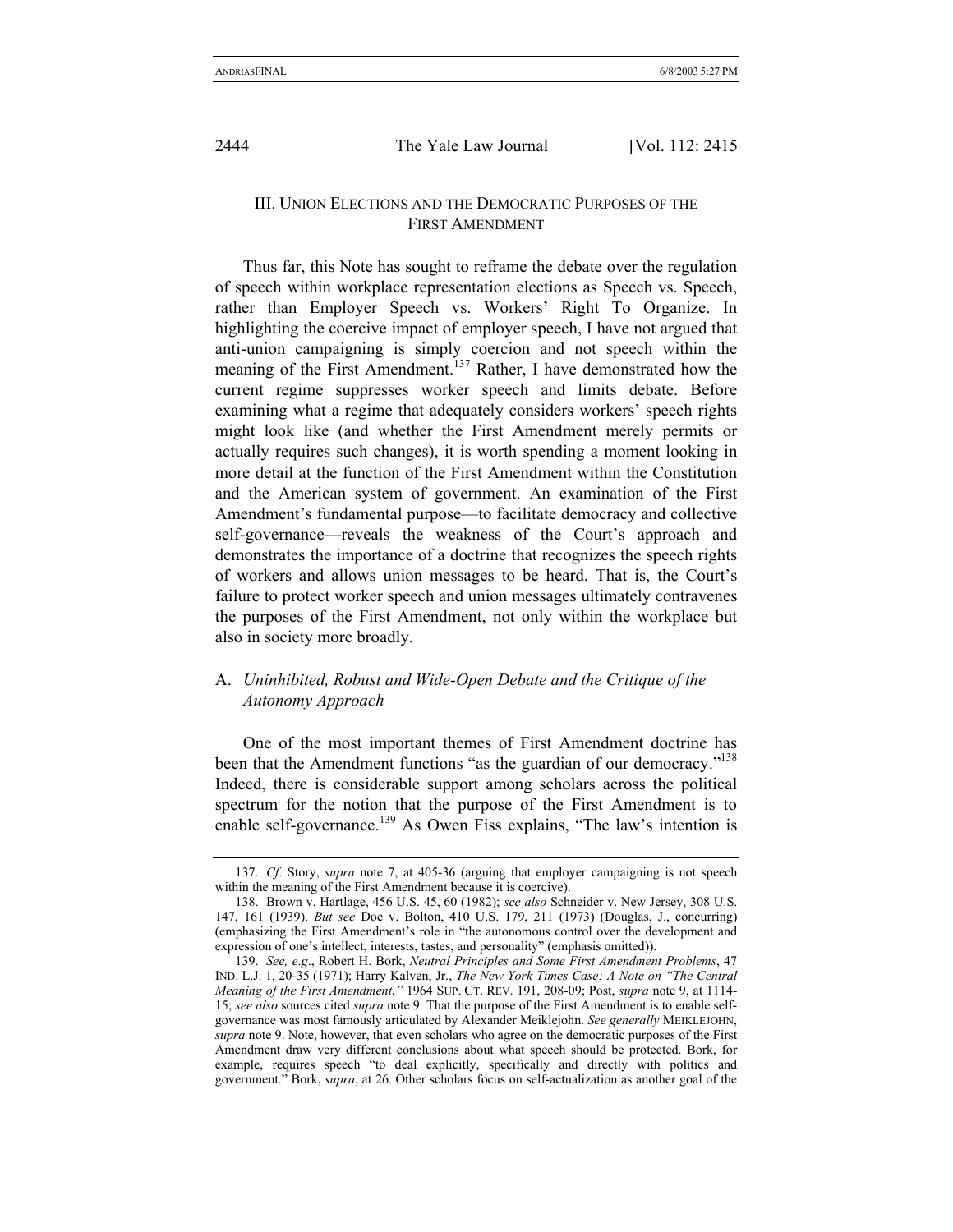to broaden the terms of public discussion as a way of enabling common citizens to become aware of the issues before them and of the arguments on all sides and thus to pursue their ends fully and freely."<sup>140</sup> Scholars performing a historical, textual, and structural analysis of the First Amendment support this view.<sup>141</sup> The free speech guarantee appears as part of a legal instrument largely concerned with establishing the structure of government.

Yet, despite broad consensus on the purpose of the First Amendment, scholars diverge on how best to achieve the goal of enabling selfgovernance—how to determine which speech to protect. Some argue that the best approach is to protect the individual speaker's autonomy from government incursion.<sup>142</sup> As discussed previously, the Court's approach has been in line with this "autonomy" theory of the First Amendment: Increasingly over time, the Court has protected the individual speaker from the state.<sup>143</sup> The period from World War I until the early 1970s witnessed a series of profound debates about the role of dissent in society. For civil libertarians, the premise was that "the state was the natural enemy of freedom. It was the state that was trying to silence the individual speaker, and it was the state that had to be curbed."<sup>144</sup> During this period, between *Schenk*<sup>145</sup> in 1919 and *Brandenberg*<sup>146</sup> in 1969, the Court expanded protections for the dissenter, creating what Harry Kalven termed a "worthy tradition."147 This body of doctrine can be understood as protecting the "street corner speaker" from being silenced by the state, $148$  and the rule that emerged from the period was, in its most basic form, a rule against content regulation: The state cannot silence someone just because it does not like what is being said. $149$ 

Building on the work of Alexander Meiklejohn, democratic First Amendment scholars have challenged the Court's focus on the individual

First Amendment. *See* Thomas I. Emerson, *Toward a General Theory of the First Amendment*, 72 YALE L.J. 877, 879-81 (1963).

<sup>140.</sup> FISS, *supra* note 2, at 3.

<sup>141.</sup> For such a reading of the First Amendment, see AKHIL REED AMAR, THE BILL OF RIGHTS 20-21 (1998) ("[The First Amendment] sounds in structure and focuses (at least in part) on the representational linkage between Congress and its constituents. On this account, the First Amendment reaffirms the structural role of free speech and a free press in a working democracy."); and *id*. at 20-26.

<sup>142</sup>**.** *See, e*.*g*., Post, *supra* note 9, at 1120 ("[T]he value of individual autonomy is inseparable from the very aspiration for self-government . . . ."). *See generally* KALVEN, *supra* note 60, at 119-236 (celebrating the Court's move over time to protecting the autonomous speaker from state incursion).

<sup>143.</sup> FISS, *Social Structure*, *supra* note 19, at 12; FISS, *supra* note 70, at 37.

<sup>144.</sup> FISS, *supra* note 2, at 2.

<sup>145.</sup> Schenk v. United States, 249 U.S. 47 (1919).

<sup>146.</sup> Brandenburg v. Ohio, 395 U.S. 444 (1969).

<sup>147.</sup> KALVEN, *supra* note 60.

<sup>148.</sup> FISS, *supra* note 19, at 12.

<sup>149.</sup> *See id*.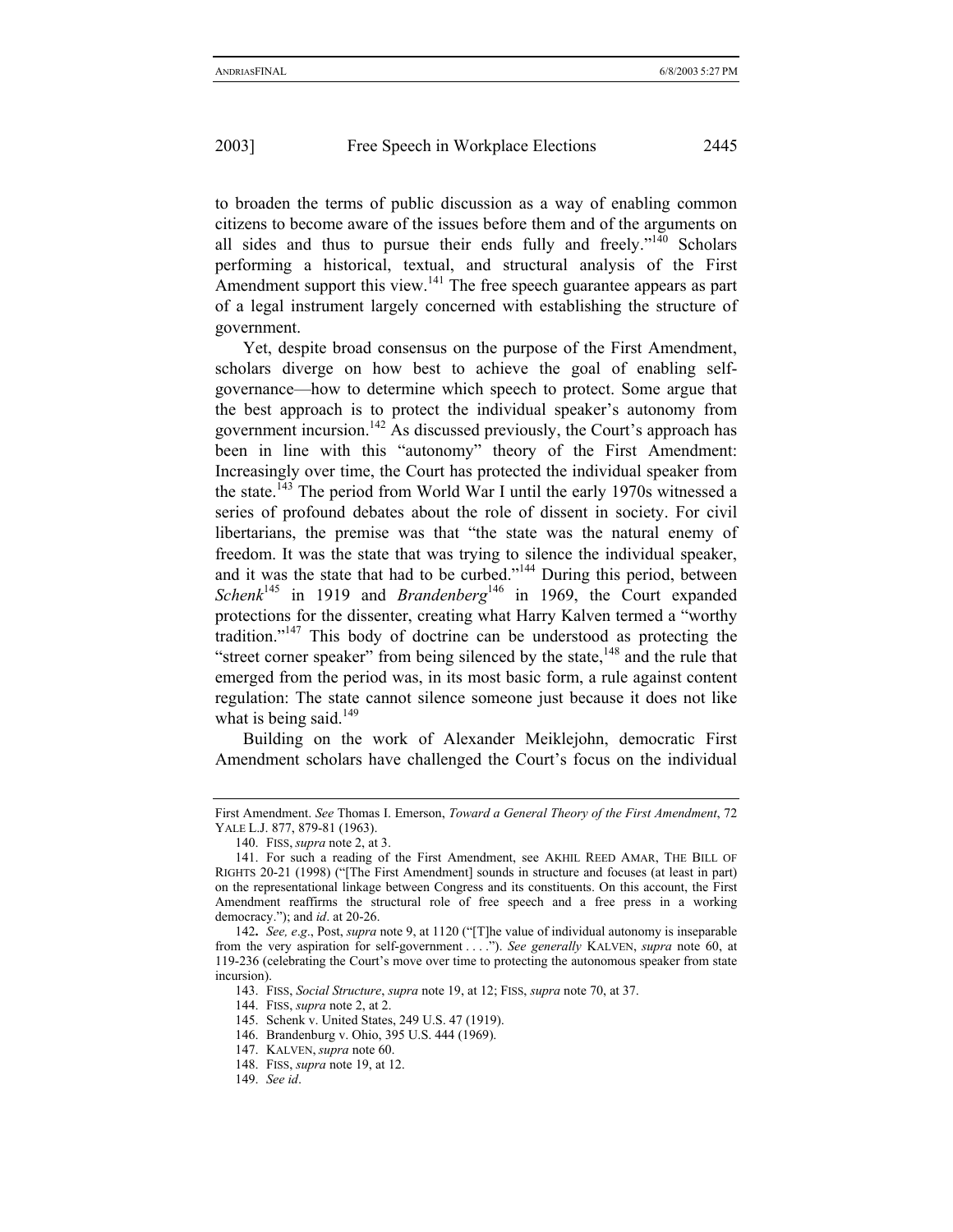speaker's autonomy, arguing that the protection of the street corner speaker from government interference does not necessarily achieve the First Amendment's purpose of safeguarding the democratic system.<sup>150</sup> These scholars acknowledge that the Court's focus on self-expression, and its attempt to guard against state repression, have served to protect the marginal political dissenter and, therefore, have been essential and valuable parts of the American tradition.<sup>151</sup> Yet, they argue, the approach fails to recognize how the freedom to speak depends upon the resources at one's disposal and how, given the distribution of political and economic power in society, freedom from state intervention does not always result in a rich public debate.152 Autonomy might enhance public debate and promote collective self-determination in a Jeffersonian democracy, "where the dominant social unit is the individual and power is distributed equally."<sup>153</sup> But it does not have the same effect in a modern society characterized by gross disparities of power, wealth, and access to information.<sup>154</sup>

In short, democratic free speech scholars argue that, in order to fulfill the purposes of the First Amendment, the Court's focus should not be on protecting the individual street corner speaker from the state. Rather, it should be on enriching public debate and making sure that all views are heard. Under this view,

[t]he state might also have the right to stop the general advocacy of an idea when that advocacy has the effect of interfering with the speech rights of others. In that instance, the state ban on speech does not restrict or impoverish public debate, but paradoxically enough, broadens it, for it allows all voices to be heard. The state acts not as a censor, but rather as a parliamentarian, requiring some to shut up so others can speak.<sup>155</sup>

<sup>150.</sup> Meiklejohn criticizes Justice Holmes and the focus on autonomy for rob[bing] the amendment of its essential meaning—the meaning of our common agreement that, working together as a body politic, we will be our own rulers. That meaning is the highest insight which men have reached in their search for political freedom. And Mr. Holmes—at least in his "clear and present danger" thinking—misses it.

MEIKLEJOHN, *supra* note 9, at 75.

<sup>151.</sup> Jack Balkin urges us to remember that "for most of America's history, protecting free speech has helped marginalized or unpopular groups to gain political power and influence. The first amendment normally has been the friend of left wing values . . . ." Balkin, *supra* note 9, at 383; *see also* FISS, *Social Structure*, *supra* note 19, at 13 ("A body of doctrine that fully protects the street corner speaker is indeed an accomplishment of some note . . . .").

<sup>152.</sup> *See, e*.*g*., FISS, *Social Structure*, *supra* note 19, at 10; Balkin, *supra* note 9, at 379 (noting that in our society, "the power of persons to put their messages across loudly and repeatedly because of their economic power and influence effectively silences other, excluded and marginalized voices").

<sup>153.</sup> FISS, *supra* note 70, at 37.

<sup>154.</sup> *Id*.

<sup>155.</sup> FISS, *supra* note 95, at 84-85.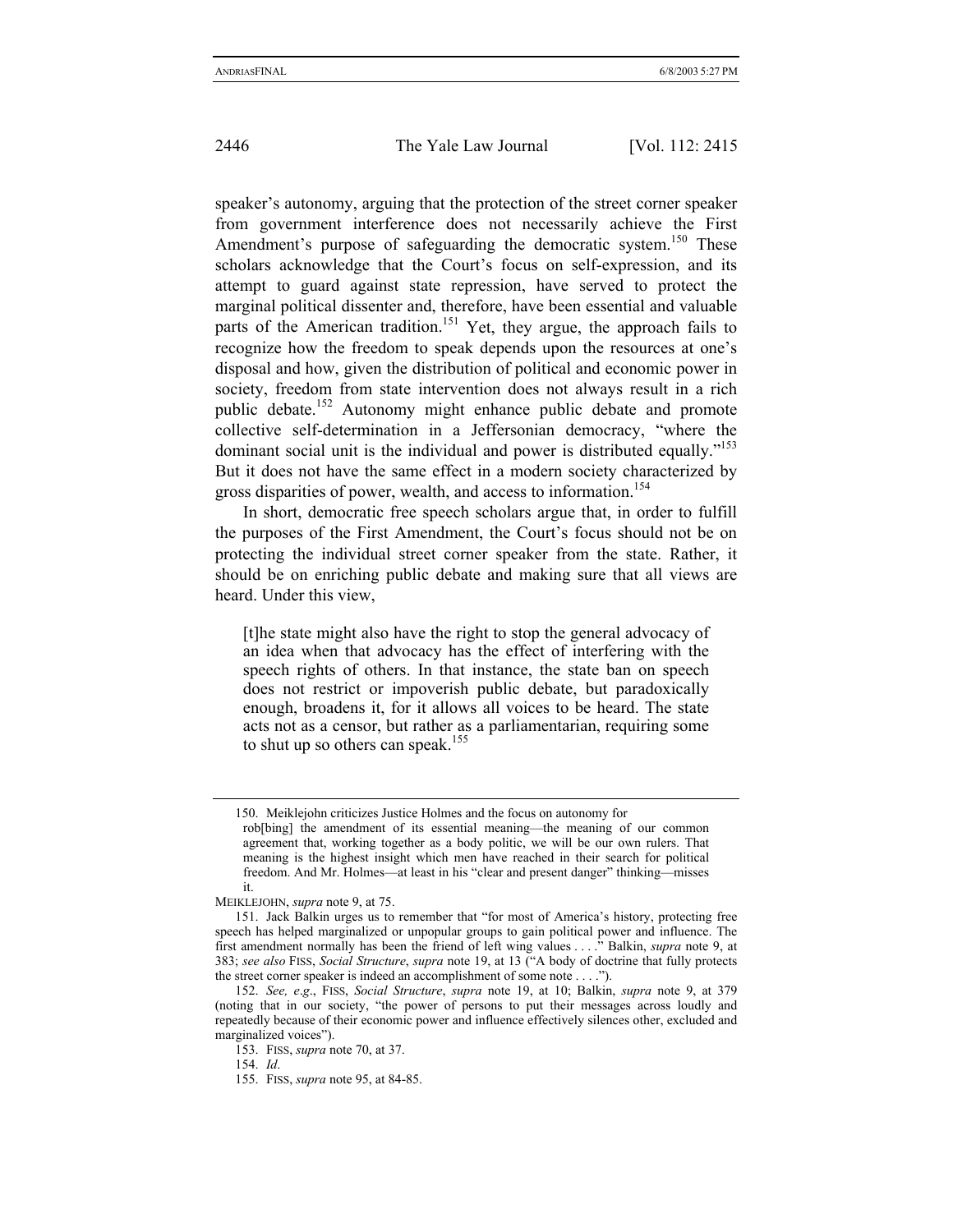The democratic theory of the First Amendment has gained explicit support from the Court. Most famously, Justice Brennan wrote in *New York Times Co. v*. *Sullivan* that democracy and popular sovereignty require a public debate that is "uninhibited, robust and wide-open."156 To support the theory, democratic scholars also point to Justice Brandeis's concurrence in *Whitney v*. *California*<sup>157</sup> and the Court's opinion in *Associated Press v*. United States.<sup>158</sup> These decisions, which form the basis for the democratic theory of the First Amendment, have received new attention in several recent concurring opinions of Justice Breyer.<sup>159</sup> Critically, Breyer has recognized that there can be speech on both sides of the legal equation and that regulation imposing limited restrictions on particular speech is permissible if such governmental policy enhances public discussion.

## B. *Workplace Speech, Unions, and the Robustness of Political Debate in Society at Large*

The Court's approach to speech in the workplace representation election, outlined in Parts I and II, illustrates the problem with an "autonomy" approach to free speech: By focusing exclusively on the expressive interests of the employer and on government (NLRB) limits on such expression, the Court has allowed workers to be silenced and union views to be excluded. As demonstrated in Part II, the autonomy approach has failed to ensure any meaningful right of free speech for workers and has failed to enable an "uninhibited, robust and wide-open debate" within the workplace. Rather, it has allowed employees to be routinely silenced and pro-union messages to be excluded. Congress through the Taft-Hartley Act, and the Board and courts through their enforcement capacities, have legitimated and maintained a system in which worker speech and union messages are suppressed.

Critics of this Note might argue that to give more deference to workers and union speech interests would unduly trammel the speech, property, and managerial rights of employers. This Section responds to such objections by arguing that worker speech and union messages must be given more weight relative to employer's property and managerial interests, and must be better balanced with employer speech because of their particular import for the First Amendment's aim of safeguarding democracy.

<sup>156. 376</sup> U.S. 254, 270 (1964).

<sup>157. 274</sup> U.S. 357, 375 (1927) (Brandeis, J., concurring) ("Those who won our independence . . . believed that . . . public discussion is a political duty; and that this should be a fundamental principle of the American government.").

<sup>158. 326</sup> U.S. 1 (1945).

<sup>159.</sup> *See infra* notes 202-210 and accompanying text.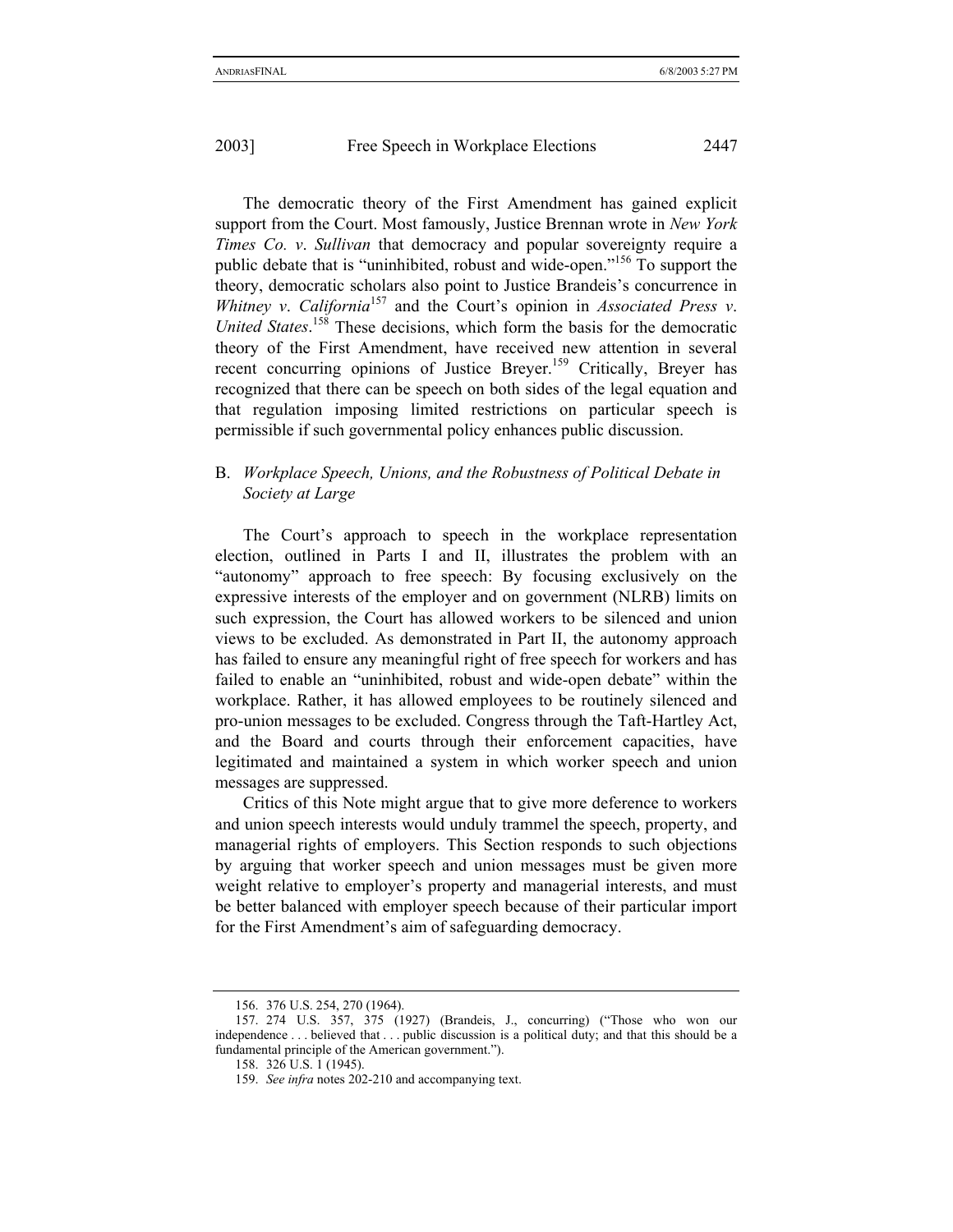#### 1. *Inside the Workplace*

For the most part, First Amendment scholars have not considered the workplace generally, and the union election specifically, to be a particularly important area for free speech.<sup>160</sup> Some even treat the workplace as a nonpublic sphere in which government regulation of speech is not problematic.161 This Note, however, rejects the notion that the site where Americans spend much of their waking lives is or can ever be outside the domain of public discourse. In fact, the workplace is central to citizenship, identity, and community.<sup>162</sup> It is not merely a marginal part of the general domain of public discourse; it serves important functions within the larger system of freedom of expression.<sup>163</sup> For many citizens, particularly the vast majority who are not political activists, the workplace is a main site of discussion about political and social issues in addition to matters of individual personal significance.<sup>164</sup> Rather than being outside the domain of public discourse, the workplace is a critical locus in which speech rights are exercised and in which the public debate is formed. This is not to argue that there cannot or should not be any restrictions on what workers (or employers) can say while at work, only that the workplace cannot be considered irrelevant to public discourse. While the Court has not offered a coherent theory of freedom of speech within the workplace, it has recognized that employee speech in the workplace should not be wholly beyond the reach of the First Amendment.<sup>165</sup>

Not only is speech within the workplace generally worthy of First Amendment protection, a democratic theory of the First Amendment

162. For a general discussion of the centrality of work to citizenship, identity, and community, see Vicki Schultz, *Life's Work*, 100 COLUM. L. REV. 1881 (2000).

<sup>160.</sup> To the degree that First Amendment scholars do examine the issues of labor speech and speech in the workplace, they tend to focus on protection of public-employee grievances; regulation of harassing speech; and the status of workers' collective action, such as boycotts and pickets. *See* sources cited *supra* note 10.

<sup>161.</sup> For example, Robert Post goes so far as to define the workplace as clearly outside the domain of public discourse, asserting that "an image of dialogue among autonomous selfgoverning citizens would be patently out of place" in the workplace. Robert C. Post, *Racist Speech, Democracy, and the First Amendment*, 32 WM. & MARY L. REV. 267, 289 (1991). For a provocative discussion of Post and other academics who treat the workplace as lying outside the realm of public discourse, and of the few commentators who have challenged such conceptions, see Estlund, *supra* note 10, at 719-20 nn.139-48.

<sup>163.</sup> *See* Estlund, *supra* note 10, at 694, 717-18 (arguing that the workplace is an institution where citizens relate with their fellow citizens; form and exchange opinions about how the workplace is regulated; and gain, or could gain, experience with self-governance). Estlund puts forth a theory in which "the core domain of public discourse is surrounded by satellite domains of discourse within intermediate institutions such as the workplace." *Id*. at 720.

<sup>164.</sup> KENT GREENAWALT, FIGHTING WORDS: INDIVIDUALS, COMMUNITIES, AND LIBERTIES OF SPEECH 83 (1995); Kingsley R. Browne, *Title VII as Censorship: Hostile-Environment Harassment and the First Amendment*, 52 OHIO ST. L.J. 481, 515 (1991).

<sup>165.</sup> For a discussion of how the Court has treated employee speech within the workplace generally, see Estlund, *supra* note 10, at 708-11.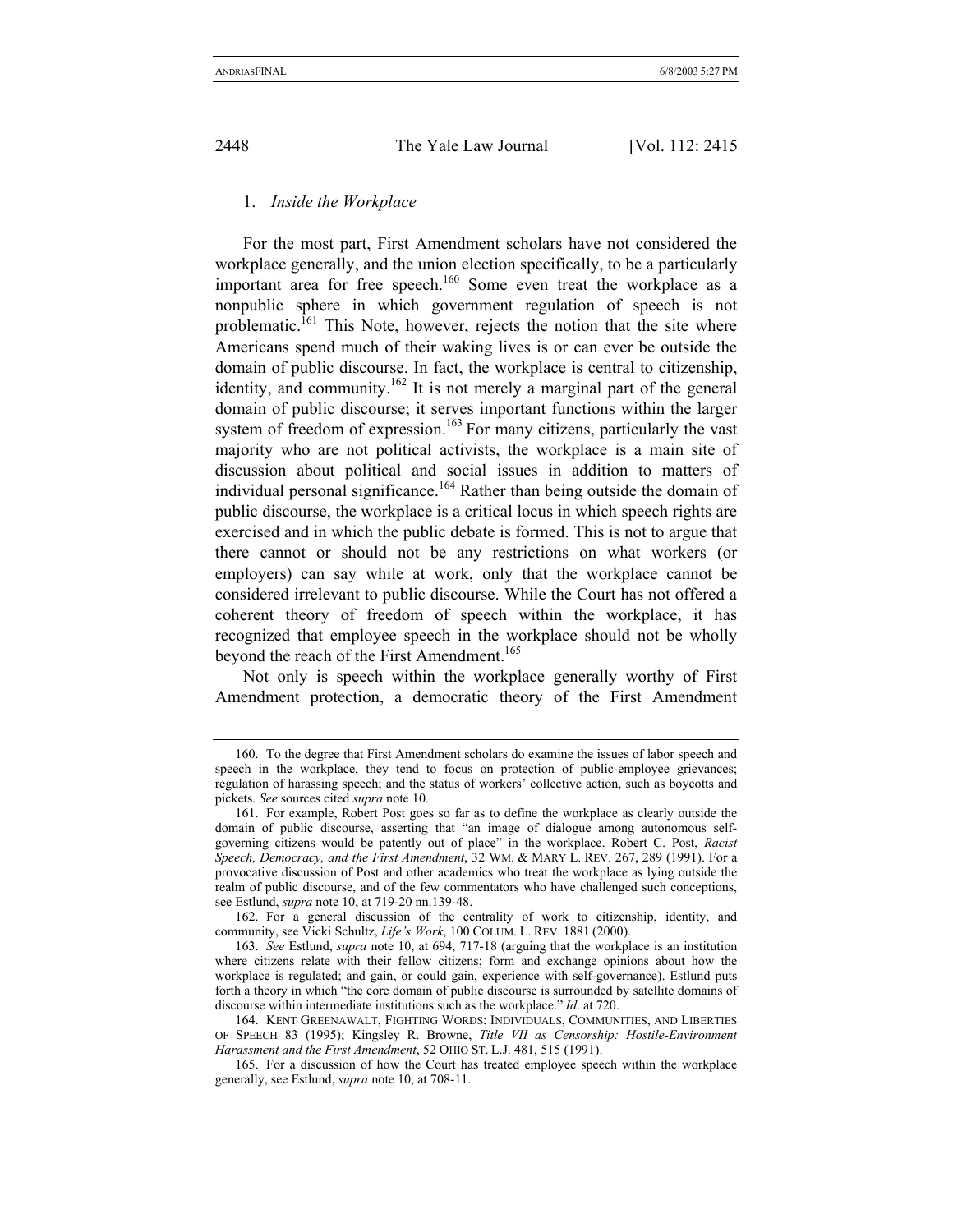demands that workplace speech pertaining to unionization be given particular protection, for several reasons. First, unionization-related speech involves questions of collective self-determination. By deciding whether or not to unionize, workers are deciding whether to establish a representative system of governance at work; they are determining how power should be distributed both in their workplace and in the economy. Because the decision about governance and power is fundamentally political, and because it is a democratic decision usually made by voting, related speech should be protected. After all, the First Amendment protects speech because speech is an "instrument of collective self-determination."<sup>166</sup> Second, unionization gives workers the ability to be heard within the workplace and, therefore, should be seen as speech-enhancing. That is, as employees-atwill, without a collective organization, workers' speech is often inconsequential; it can be disregarded by the employer, leaving employees with no legal or practical recourse. In contrast, unionized employees have a mechanism to make their voices heard through the practice of collective bargaining and collective action. Third, unionization enables greater speech of all kinds within the workplace because unionized workers, unlike employees-at-will, generally cannot be terminated without just cause.<sup>167</sup> Their job protection and due process rights make them much more likely to speak freely, whether as whistle-blowers or as open critics of their employers.<sup>168</sup>

#### 2. *Outside the Workplace*

Perhaps even more important, at least from the democratic perspective, is that the silencing of worker and union speech during the course of union elections does not just limit speech within the workplace on the question of collective self-determination, but it also limits the robustness of public debate *outside* the workplace. There are two components to this claim. First, the ability of employers to suppress speech and to thwart unionization efforts means that Americans spend much of their waking lives without any meaningful free speech or democratic participation rights. This limits their experience with collective self-governance—the focus of the First Amendment—and tends to decrease their participation in public life and voting. Second, it narrows the scope of political debate in society: Without the existence of powerful worker organizations, corporate interests increasingly dominate public debate, and the scope of political speech in

<sup>166.</sup> FISS, *Social Structure*, *supra* note 19, at 13.

<sup>167.</sup> *See* Estlund, *supra* note 15. Because this issue is well-examined by Estlund, I will not discuss it in any depth.

<sup>168.</sup> *Id*.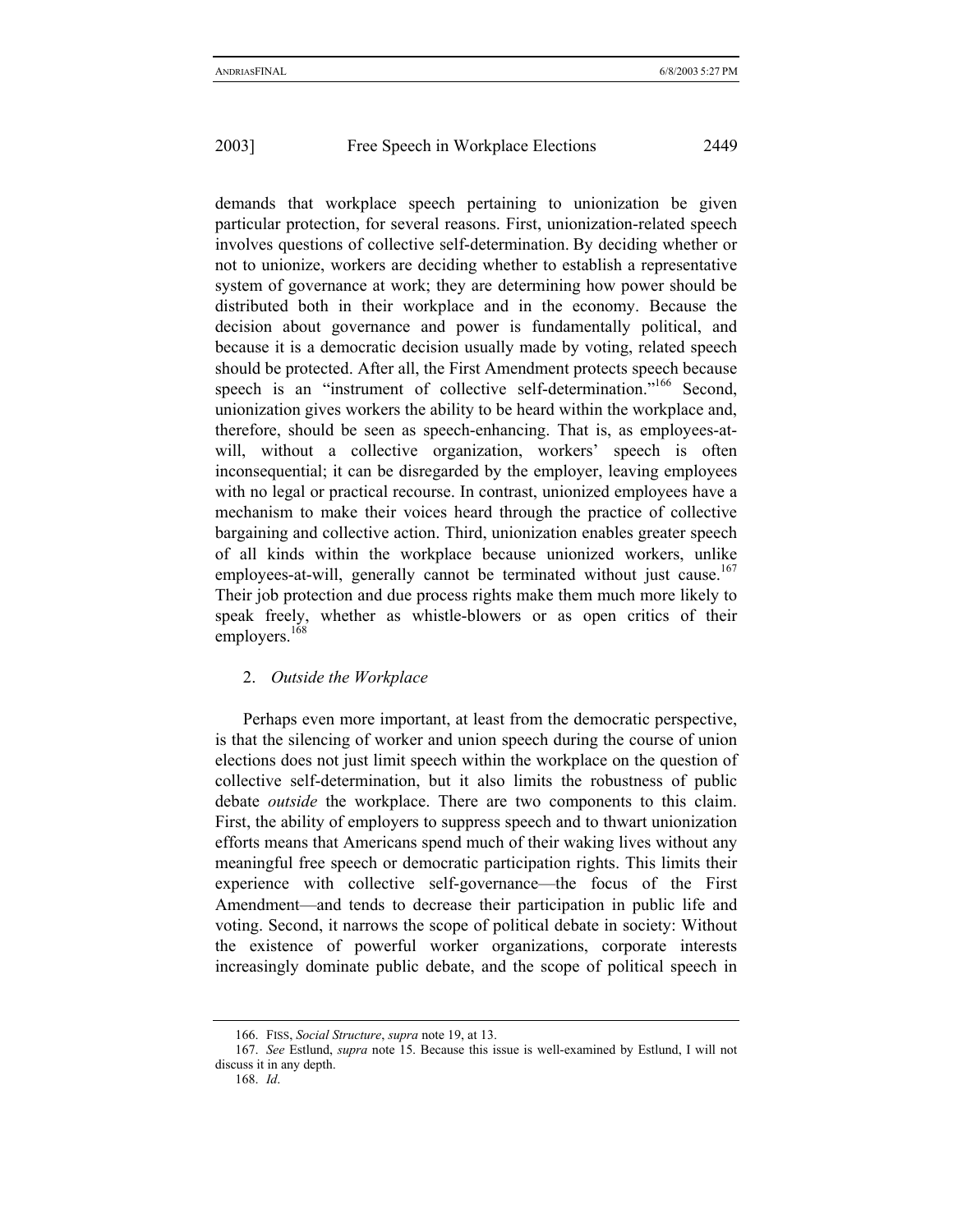American society, as well as the health of American democracy, is compromised.

While the link between unionization and the First Amendment's goal of safeguarding the democratic system is largely unexplored, the connection between unionization and democracy is not a new theory. Indeed, the NLRA itself was born out of a belief in the connection between participation rights at work and democratic self-governance.<sup>169</sup> During the debates over the Wagner Act, themes of democracy, self-government, and citizenship were repeatedly offered as justifications for the Act.<sup>170</sup> Senator Wagner emphasized the connection between unionization and democracy, stating that the "struggle for a voice in industry through the process of collective bargaining is at the heart of the struggle for the preservation of political as well as economic democracy in America," and positing that if people "know the dignity of freedom and self-expression in their daily lives . . . they will never bow to tyranny in any quarter of their national life."<sup>171</sup> The AFL later defended the Wagner Act's constitutionality on the ground that it contributed to democracy by invoking Article IV, Section 4's guarantee that every state be granted a republican form of government: The counsel for the AFL told Congress that "the preservation of industrial democracy [was] essential to the preservation of a republican form of government."<sup>172</sup>

Political theorists, most famously Carol Pateman, have given theoretical and empirical support to the claim made by the Act's historical defenders. Workers who have a meaningful role in decisionmaking at work develop a sense of political efficacy that may make them more informed and active citizens in the project of self-governance.<sup>173</sup> As de Tocqueville

<sup>169.</sup> *See* Becker, *supra* note 7, at 503-04. In labor's view, the legislation was also grounded in the Thirteenth Amendment's ban on slavery and its implicit promise of free labor. *See generally* Pope, *supra* note 22 (describing and critiquing the decision of progressive lawyers and legislators who decided to defend the NLRA using the Commerce Clause, rather than a Thirteenth Amendment human rights theory as advocated by the labor movement).

<sup>170.</sup> Becker, *supra* note 7, at 503. Becker argues that the model of political democracy provided the framers of the law with powerful images but that the conception has subverted labor's right to representation, "for it rests on a fiction of equality between unions and employers as candidates vying in the electoral arena." *Id*. at 497.

<sup>171.</sup> *The Ideal Industrial State—as Wagner Sees It*, N.Y. TIMES, May 9, 1937, § 6 (Magazine), at 8, 23.

<sup>172.</sup> *To Create a National Labor Board: Hearing on S*. *2926 Before the Senate Comm*. *on Education and Labor*, 73d Cong. 51 (1934), *reprinted in* 1 NLRB, LEGISLATIVE HISTORY OF THE NATIONAL LABOR RELATIONS ACT, 1935, at 27, 139 (1959) (statement of William Green, President, AFL).

<sup>173.</sup> CAROLE PATEMAN, PARTICIPATION AND DEMOCRATIC THEORY (1970). Pateman writes:

<sup>[</sup>I]t is only if the individual has the opportunity directly to participate in decision making and choose representatives in the alternative areas that, under modern conditions, he can hope to have any real control over the course of his life or the development of the environment in which he lives.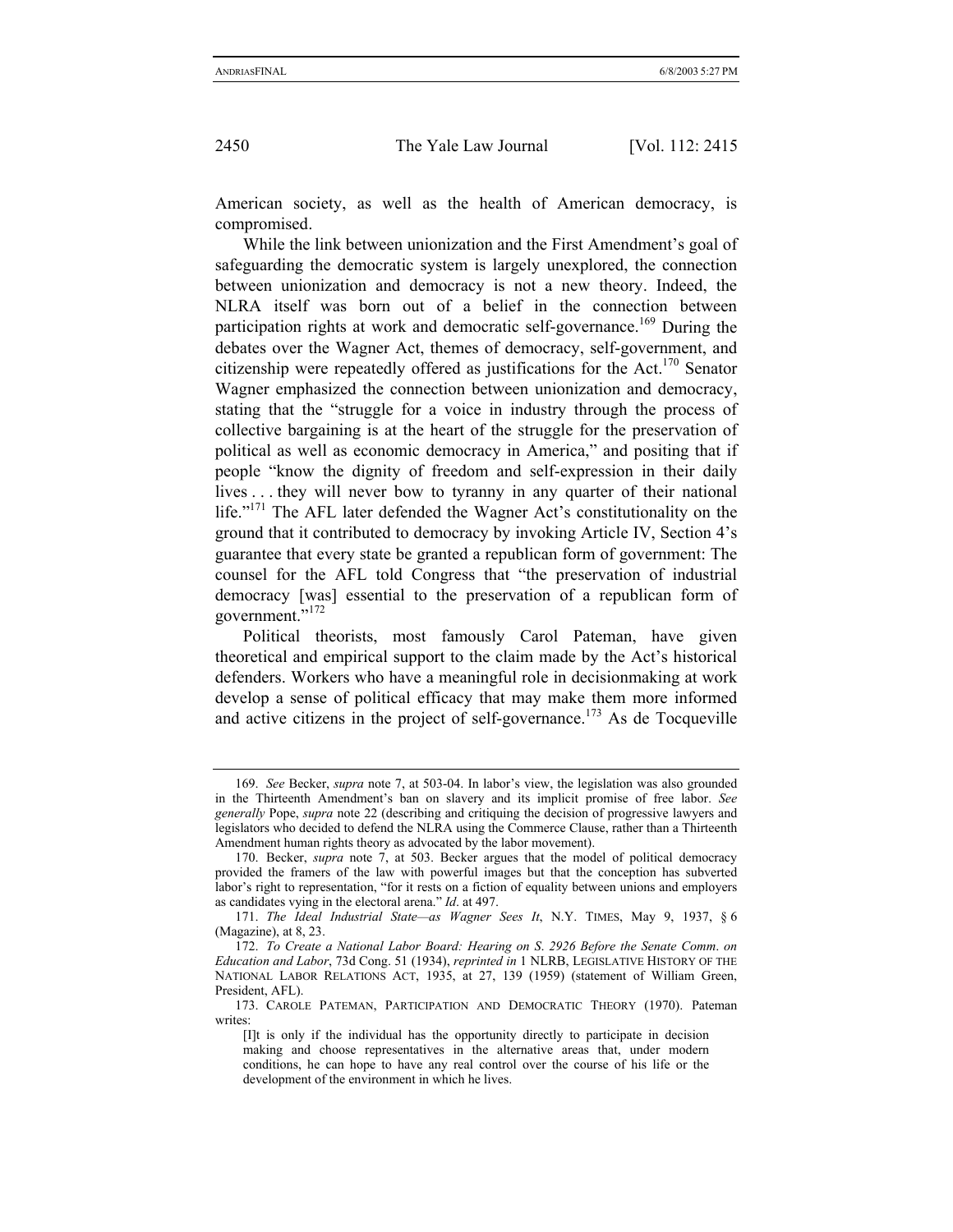emphasized over a century ago, collective membership organizations serve as schools for democracy.<sup>174</sup> In particular, aside from elected bodies, unions are some of the most formally democratic institutions in American society, and they therefore provide to workers an important personal experience with representative structures and democratic participation.<sup>175</sup> Unions historically have fostered political participation among their members, and as they and other membership organizations have become a weaker force in the United States, involvement in civic life and electoral politics has declined.<sup>176</sup>

By no means is unionization the sole method by which workers can learn the values of democracy, nor is it the only means by which there can be participation at work. However, collective bargaining was a right created for the express purpose of building democracy and encouraging civic participation. Even those who doubt the theories of such political scientists as Pateman would acknowledge that daily experience with freedom of speech and representative structures is far more closely tied to democracy and participation in electoral politics than are the art and literature that Meiklejohn conceded were protected by the First Amendment as necessary to voting.177 If the project of the First Amendment is to protect speech in

177. "I believe, as a teacher, that the people do need novels and dramas and paintings and poems 'because they will be called upon to vote.'" Alexander Meiklejohn, *The First Amendment* 

*Id*. at 110; *see also* Thomas C. Kohler, *The Overlooked Middle*, 69 CHI.-KENT L. REV 229, 230 (1993) ("[I]t is the small associations and mediating bodies, where society is realized, that act as the seedbeds for the civic virtues. For it is in them that we learn the habits necessary to sustain democratic political life."). There is also a growing literature supporting both the instrumental and intrinsic value of "employee voice" in workplace governance. *See* Estlund, *supra* note 10, at 723.

<sup>174.</sup> ALEXIS DE TOCQUEVILLE, DEMOCRACY IN AMERICA 517 (J.P. Mayer ed. & George Lawrence trans., Perennial Classics 2000) (1835) ("In democratic countries knowledge of how to combine is the mother of all other forms of knowledge; on its progress depends that of all the others. . . . If men are to remain civilized or to become civilized, the art of association must develop and improve among them.").

<sup>175.</sup> There is no question that American unions have, at times, failed to embody the democratic vision to which the idea of representation at work aspires. For a law reform argument urging greater union democracy, see Clyde W. Summers, *Democracy in a One-Party State: Perspectives from Landrum-Griffin*, 43 MD. L. REV. 93 (1984). However, just as failures of political democratic systems do not make us reject the notion of democracy, examples of undemocratic unions should not lead us to reject the project of representational democracy at work. Even when labor unions fall short of their democratic potential, they offer workers greater participation rights than does employment-at-will.

<sup>176.</sup> ROBERT PUTNAM, BOWLING ALONE 31-32, 53, 80-82 (2000) (discussing the decline of political participation in America and the concomitant decline of membership in workplace organizations); *see also* Theda Skoçpol, *Advocates Without Members: The Recent Transformation of American Civic Life*, *in* CIVIC ENGAGEMENT IN AMERICAN DEMOCRACY 461, 462, 498-506 (Theda Skoçpol & Morris P. Fiorina eds., 1999) [hereinafter CIVIC ENGAGEMENT] (arguing that "new civic America [is] largely run by advocates and managers without members," and that this shift away from membership organizations results in greater power and social leverage for elite Americans); Theda Skoçpol et al., *A Nation of Organizers: The Institutional Origins of Civic Voluntarism in the United States*, 94 AM. POL. SCI. REV. 527 (2000) (arguing that translocal federations, such as federated labor organizations, have historically been central to American civic life, and concluding that revitalization of American democracy might depend on rebuilding such membership organizations).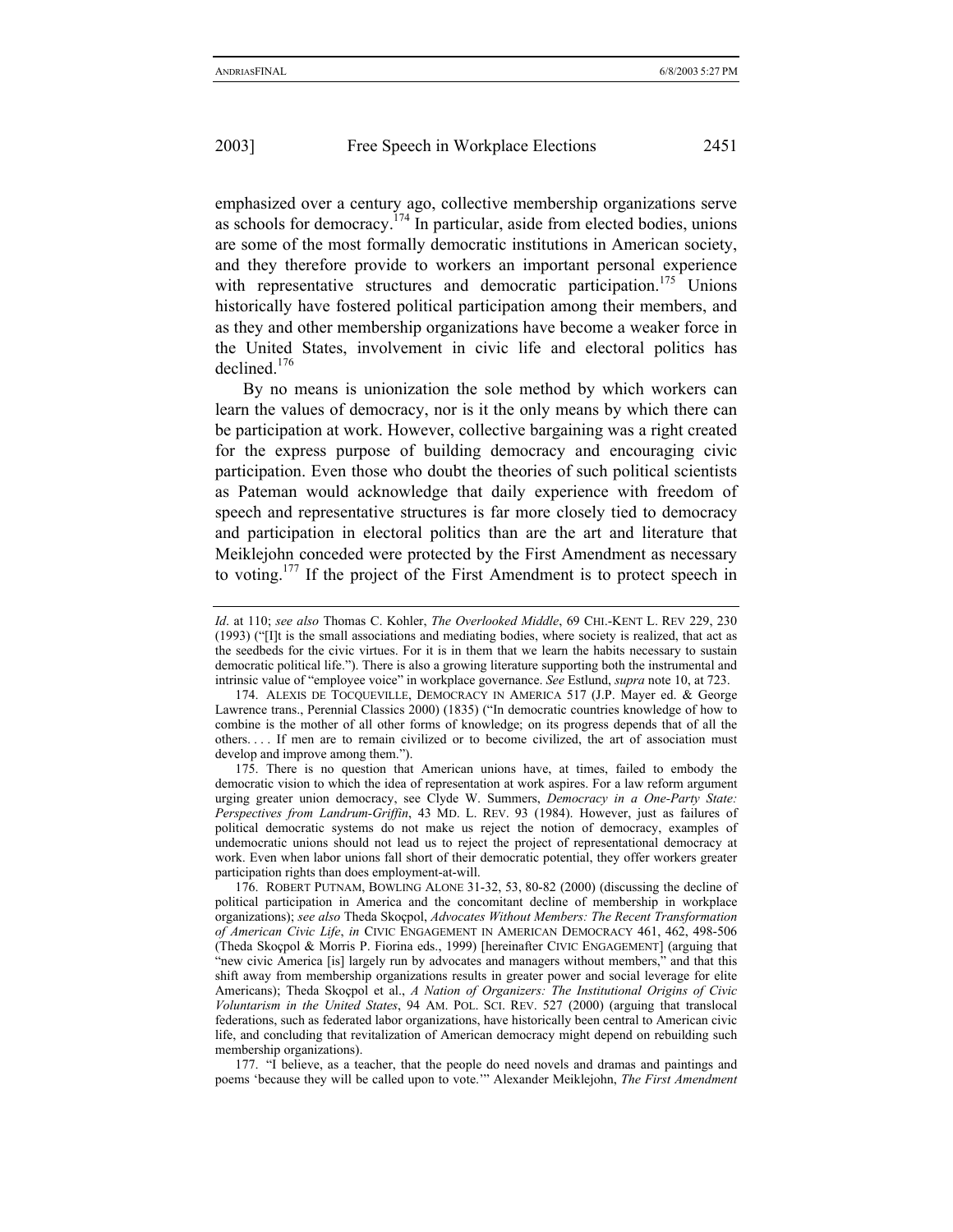order to enable popular sovereignty, then speech that enables democracy deserves special consideration. Conversely, speech that thwarts democracybuilding activity should be considered more suspect.

Organization at work also implicates the First Amendment in that it enables working people to play a larger role in the public debate. By this I do not refer to the ability of workers to speak publicly about the conditions of their work, through boycotts, strikes, or pickets, nor do I mean to refer to public employees' grievances and the question of whether such grievances deserve First Amendment protection, although working conditions arguably are matters of profound public concern.178 Rather, I mean that organization enables working people to collectively challenge the corporate agenda in the public arena, whether through pooling their voices, their voting power, or their financial resources.<sup>179</sup> On topics ranging from health care to NAFTA to the Family Medical Leave Act, individual workers have little ability to be heard: They are alone on the street corner and without the resources of large corporations. In the aggregate, however, they have the power to communicate effectively.

Advocates of the Wagner Act recognized this. They saw collective bargaining as necessary, not only to dismantle economic inequalities and to bring the values of democracy to industry, but also to vindicate workers'

*Id.* at 102-03 (citations omitted).

*Is an Absolute*, 1961 SUP. CT. REV. 245, 263 (quoting Harry Kalven, *Metaphysics of the Law of Obscenity*, 1960 SUP. CT. REV. 1, 15-16).

<sup>178.</sup> There is a good deal of scholarship and doctrine debating whether "labor speech" such as boycotts and pickets, as well as public-employee grievances, should be protected under the First Amendment. In *Thornhill v*. *Alabama*, 310 U.S. 88 (1940), the Court struck down a state anti-picketing statute and held that the First Amendment protected picketing. The Court declared:

In the circumstances of our times the dissemination of information concerning the facts of a labor dispute must be regarded as within that area of free discussion that is guaranteed by the Constitution. . . . [L]abor relations are not matters of mere local or private concern. Free discussion concerning the conditions in industry and the causes of labor disputes appears to us indispensable to the effective and intelligent use of the processes of popular government to shape the destiny of modern industrial society.

The constitutional status of labor speech, and especially labor picketing, has declined sharply since 1940. Labor speech, both in the form of collective action and employee grievances, is now often considered unprotected as economic activity or as a matter of private concern. *See, e*.*g*., Connick v. Myers, 461 U.S. 138 (1983) (holding that an employee's grievance, expressed through a questionnaire, was not a matter of public concern and was therefore unprotected by the First Amendment). For an analysis of the constitutional protection of labor picketing, see Pope, *Labor and the Constitution*, *supra* note 10, at 1094-96, 1113-18; Cynthia Estlund, Note, *Labor Picketing and Commercial Speech: Free Enterprise Values in the Doctrine of Free Speech*, 91 YALE L.J. 938, 940-41 (1981); and Mark D. Schneider, Note, *Peaceful Labor Picketing and the First Amendment*, 82 COLUM. L. REV. 1469, 1475-95 (1982).

<sup>179.</sup> The Supreme Court indirectly recognized this expressly political role of unions in *Abood v*. *Detroit Board of Education*, 431 U.S. 209 (1977), which held that employees cannot be compelled to contribute financially to unions' activities that express political views unrelated to their duties as exclusive bargaining representatives. Without commenting on the merits of the decision, I think it relevant insofar as it underlines the expressly ideological role that unions often play.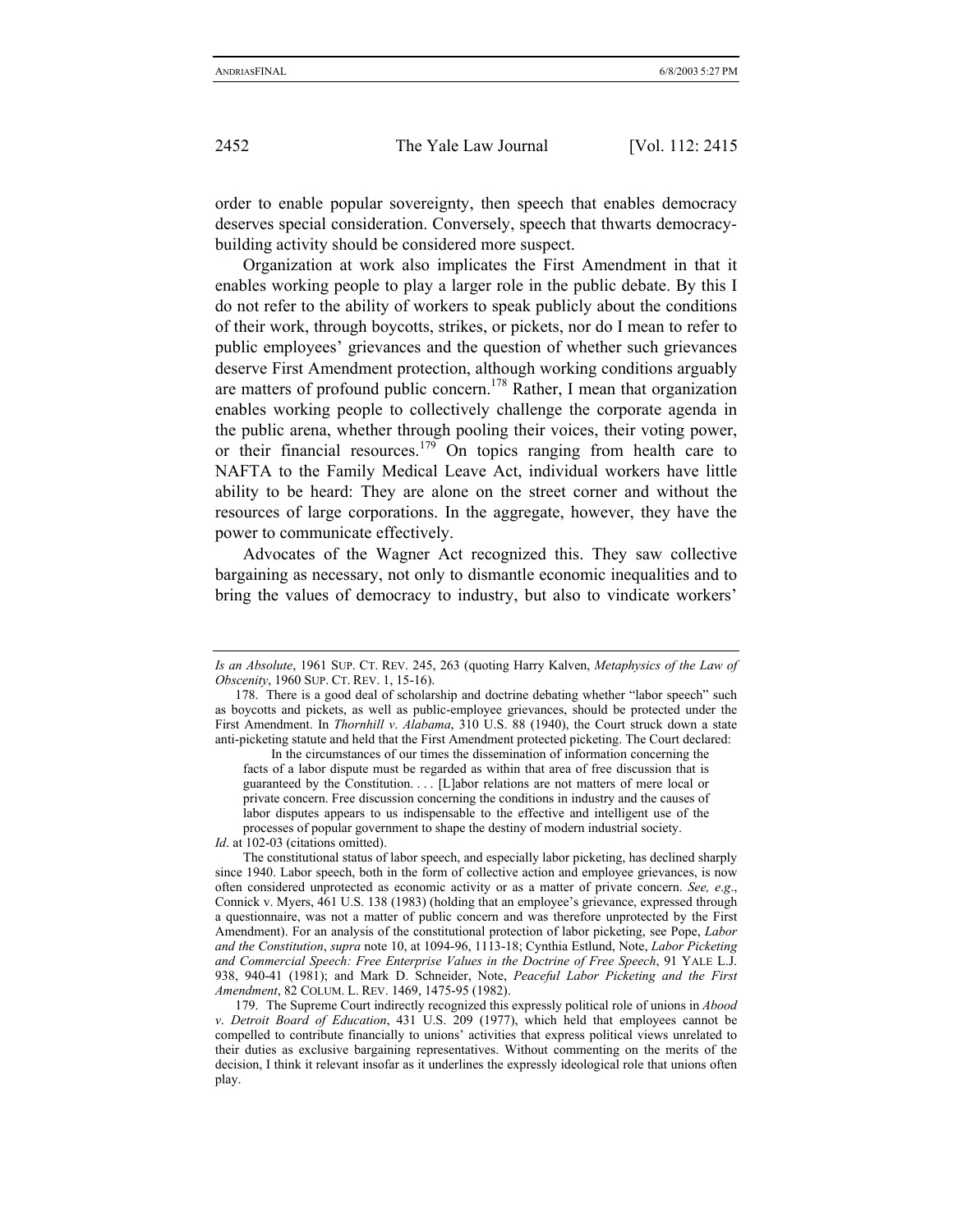rights of expression in national and local politics.<sup>180</sup> To some extent, their vision has been borne out. Unions have constituted a fundamental basis for progressive coalitions in American politics and have exercised significant influence in Congress, particularly when it comes to general social legislation.181 As they have become weaker in the United States and have come to represent a smaller fraction of the work force, political issues important to the working class have fallen farther from the public screen,<sup>182</sup> creating a debate that is increasingly dominated by corporate interests. Meiklejohn wrote, "What is essential is not that everyone shall speak but that everything worth saying shall be said."183 With the decline of collective organizations of workers, it becomes increasingly questionable whether everything worth saying shall be said.

## IV. A NEW REGIME: PERMISSIBLE AND OBLIGATORY UNDER THE FIRST AMENDMENT

Given that the current doctrine actually silences worker speech, unfairly compels workers to listen, excludes pro-union messages voiced by both workers and union organizers, and thereby limits the existence of meaningful debate and collective self-governance within and outside of the workplace, what can be done (or must be done) under the First Amendment? This Note answers that, in light of the First Amendment's goal of ensuring robust debate to enable collective self-governance, new regulation to enable worker and union speech during workplace representation elections should be seen as permissible under the First Amendment and, perhaps more importantly, should be required. That is, the First Amendment's commitment to political liberty both allows and mandates the state to intervene in order to achieve a better balance between the competing speech rights of workers and employers.

<sup>180.</sup> *See* Becker, *supra* note 7. Conversely, employers sought to minimize unionization through the Taft-Hartley Act in order to limit the influence of workers in politics. *See supra*  Section I.C.

<sup>181.</sup> *See* RICHARD B. FREEMAN & JAMES L. MEDOFF, WHAT DO UNIONS DO? 191-206 (1984) (concluding that unions exercise significant power influencing the passage of general social legislation, although they have less power to enact legislation specific to unionism that business opposes). In other countries, unions have played an even greater role in shaping the public debate and in enabling worker speech in society at large. *See* Kay Lehman Schlozman et al., *Civic Participation and the Equality Problem*, *in* CIVIC ENGAGEMENT, *supra* note 176, at 427, 454 ("In many other democracies, politically engaged trade unions serve as partners of parties of the left in organizing the less affluent."). Moreover, trade unions have played a democratizing effect in such countries as Poland. *See generally* DENIS MACSHANE, SOLIDARITY: POLAND'S INDEPENDENT TRADE UNION (1981).

<sup>182.</sup> *See* Schlozman et al., *supra* note 181, at 457 (noting that the decreasing presence of issues of class and economic justice in American political discourse can be explained in part by "the erosion of the membership and power of labor unions"); *id*. at 444, 453-57.

<sup>183.</sup> MEIKLEJOHN, *supra* note 9, at 26.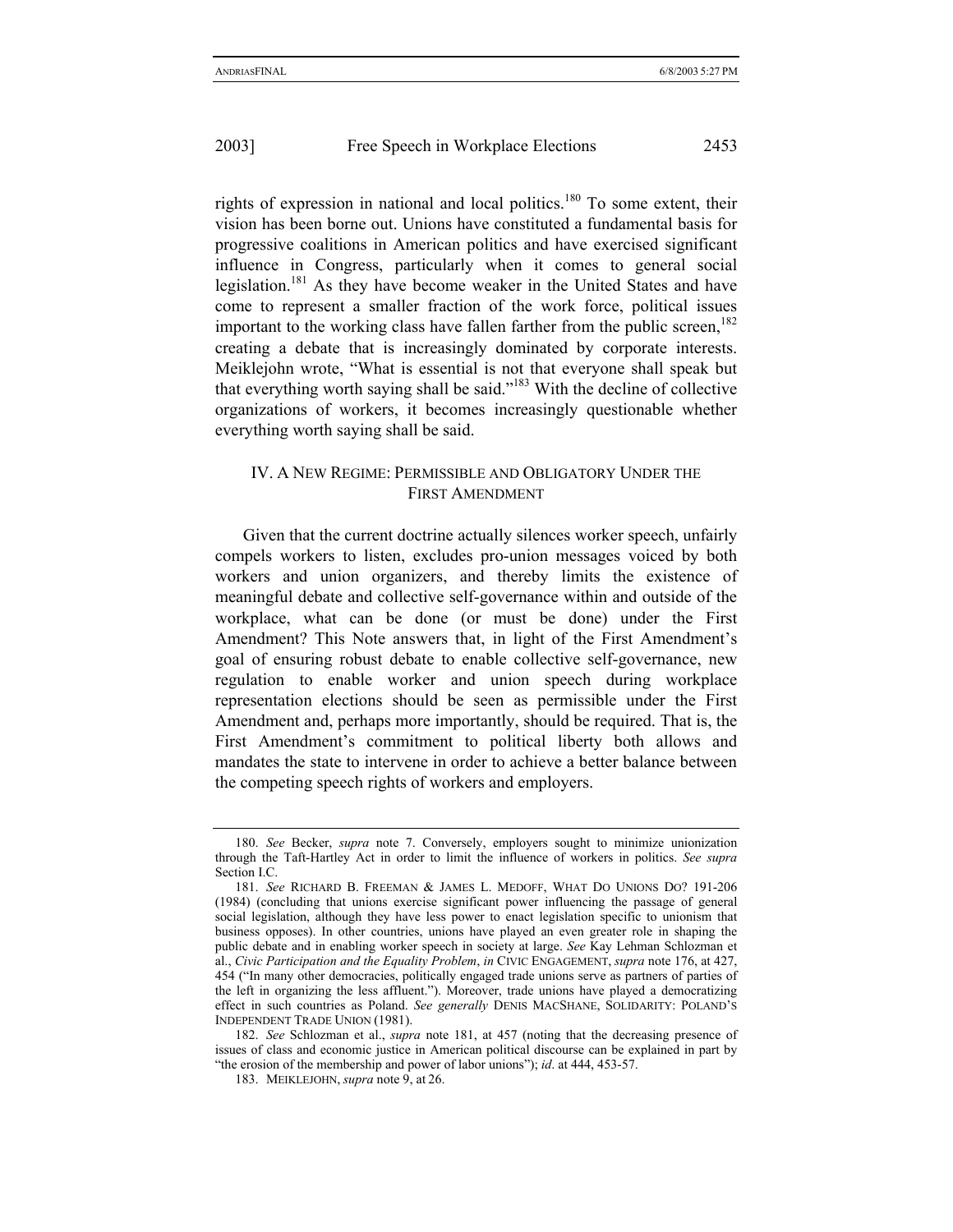# A. *The First Amendment Allows Regulation*

Consider first the issue of permissible regulation.<sup>184</sup> A new local or federal law, a revised interpretation of the NLRA, or a state constitutional interpretation that requires access to the workplace for union organizers and off-duty workers; that more stringently protects workers' ability to speak; that eliminates the compulsion to listen; and that places time, place, and manner restrictions on employer speech due to the silencing effect of such speech should be considered permissible under the First Amendment.<sup>185</sup> Such state action would not violate the First Amendment because it would enhance public debate.186 As Justice Black wrote in *Associated Press v*. *United States*, "[The First] Amendment rests on the assumption that the widest possible dissemination of information from diverse and antagonistic sources is essential to the welfare of the public .... Freedom ... from governmental interference . . . does not sanction repression of that freedom by private interests."<sup>187</sup>

## 1. *Enabling Access*

The question of access is the easiest to reconcile with current Supreme Court doctrine. In *Pruneyard Shopping Center v*. *Robins*, the Supreme Court held that a state did not violate the First Amendment, or the Fifth Amendment's Takings Clause, by interpreting its constitution to grant citizens the right of reasonable speech and petition in privately owned shopping malls.<sup>188</sup> The Court emphasized that the right of property owners to exclude others was subject to limitation.<sup>189</sup> Moreover, the Court

<sup>184.</sup> My argument concerning permissive regulation draws from the analysis in Owen M. Fiss, *The Censorship of Television*, *in* ETERNALLY VIGILANT: FREE SPEECH IN THE MODERN ERA 257 (Lee B. Bollinger & Geoffrey R. Stone eds., 2002), but applies the concept beyond the media and electoral context, for, as discussed above, public debate and democracy happen not only in the voting booths and in the press but also in the workplace, particularly with regard to the decision of whether or not to unionize.

<sup>185.</sup> Obviously, a municipal or state law or a state constitutional interpretation that affects the process by which private-sector workers elect unions might raise issues of federal preemption. Although the question of preemption is beyond the scope of this Note, it is important to state that the extent to which local laws are preempted is not an uncontroversial question. Michael Gottesman, for example, makes a persuasive argument that, "contrary to prevailing wisdom, the National Labor Relations Act (NLRA) does not wholly preempt the states' ability to adopt laws facilitating unionization and enhancing employee leverage in collective bargaining with employers." Michael H. Gottesman, *Rethinking Labor Law Preemption: State Laws Facilitating Unionization*, 7 YALE J. ON REG. 355, 355 (1990). For the purposes of this Note, I will assume no preemption issues and will focus only on the First Amendment implications of such a rule.

<sup>186.</sup> Throughout this Part, I use the term "state" to refer to official governmental action, whether it be by Congress, state government, or municipal government.

<sup>187.</sup> Associated Press v. United States, 326 U.S. 1, 20 (1945) (citation omitted).

<sup>188. 447</sup> U.S. 74 (1980).

<sup>189.</sup> Dismissing the takings claim, the Court wrote: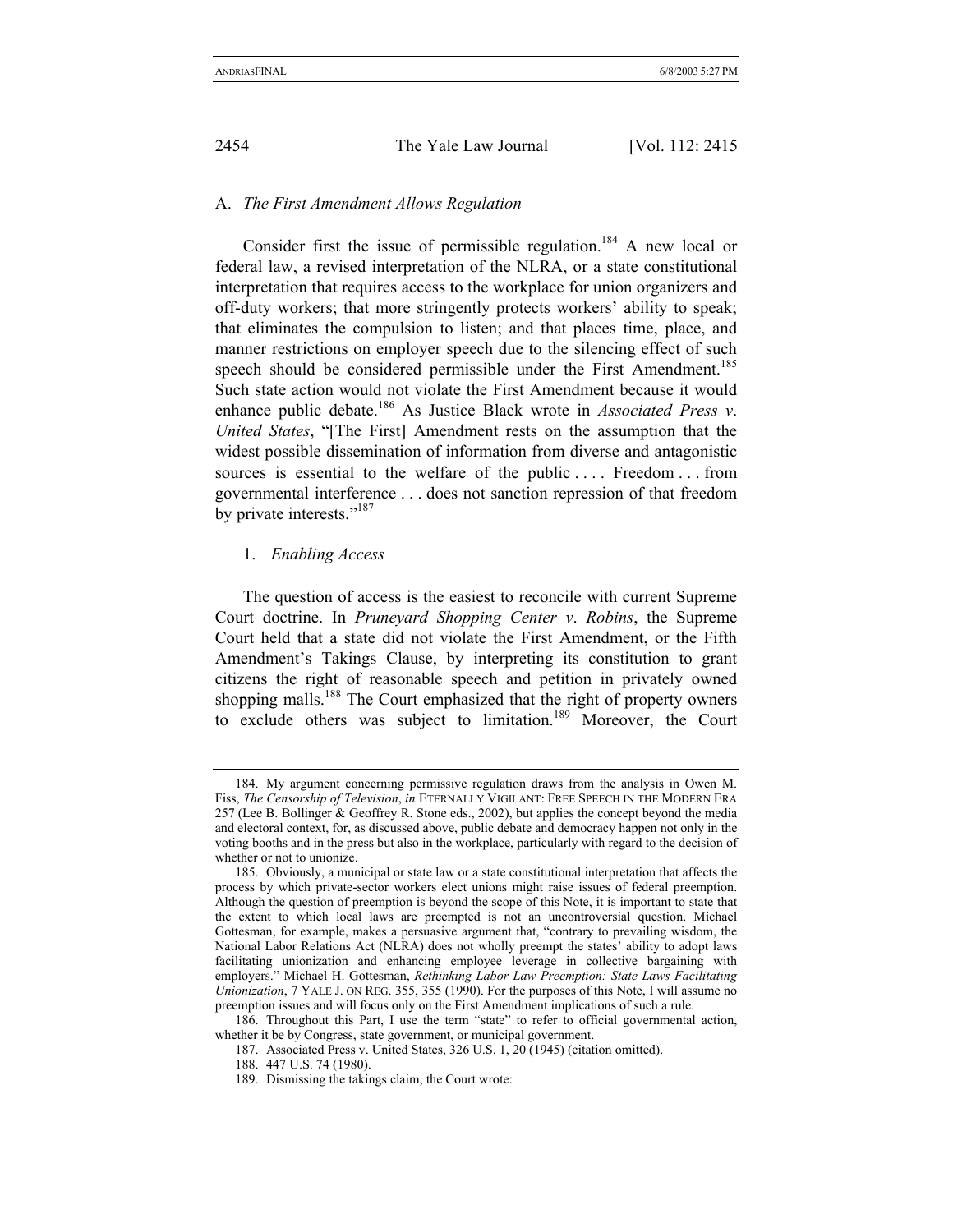maintained that California's decision to provide a right of access did not impinge upon the property owners' speech rights. By allowing other citizens to enter the property and engage in free expression, the government was not forcing the property owner to express particular speech. Thus, the Court held that states could, consistent with the First and Fifth Amendments, provide a right of access to private property.

By this same logic, a municipal, state, or federal law allowing union organizers and off-duty workers access to company property in order to communicate messages regarding unionization during a representation election would not violate the First (or Fifth) Amendment. As in *Pruneyard*, the views expressed by union organizers and workers granted access to the property "[would] not likely be identified with those of the owner,"190 and "no specific message [would be] dictated by the State to be displayed on appellants' property."191 Anti-union off-duty workers would have the right of access and anti-union consultants already do have such rights, granted by management. That employers might disagree with the speech of those granted access is not a bar to regulation. Our taxation system is ample evidence that an individual's property can be used to support activities with which he or she disagrees; in fact, this concept is part and parcel of our democratic system.<sup>192</sup>

An objection might be raised that in *Pruneyard* the property involved was a shopping center, a forum described by the Court as "open to the public to come and go as they please,"<sup>193</sup> whereas workplaces are not necessarily open to the public. Yet, this distinction is inapposite for several reasons. Current law already grants significant rights of access to workplaces. For example, employers may not exclude customers or workers on the basis of their race, and they must grant access to government inspectors of all sorts. Moreover, a regulation granting access to workplaces in no way would force private owners to "bear public burdens which, in all fairness and justice, should be borne by the public as a whole.<sup> $194$ </sup> Finally, and most important in light of the purposes of the First Amendment, just as the mall rendered the street corner obsolete as a political forum, the modern

It is true that one of the essential sticks in the bundle of property rights is the right to exclude others . . . . But it is well established that not every destruction or injury to property . . . has been held to be a "taking" in the constitutional sense. Rather, the determination whether a state law unlawfully infringes a landowner's property in violation of the Taking Clause requires an examination of whether the restriction on private property forc[es] some people alone to bear public burdens which, in all fairness and justice, should be borne by the public as a whole.

*Id.* at 82-83 (citations omitted).

<sup>190.</sup> *Id*. at 87.

<sup>191.</sup> *Id*.

<sup>192.</sup> For elaboration on this point, see OWEN M. FISS, *Building a Free Press*, *in* LIBERALISM DIVIDED, *supra* note 9, at 139, 156.

<sup>193.</sup> *Pruneyard Shopping Ctr*., 447 U.S. at 87.

<sup>194.</sup> *Id*. at 83 (internal quotation marks and citations omitted).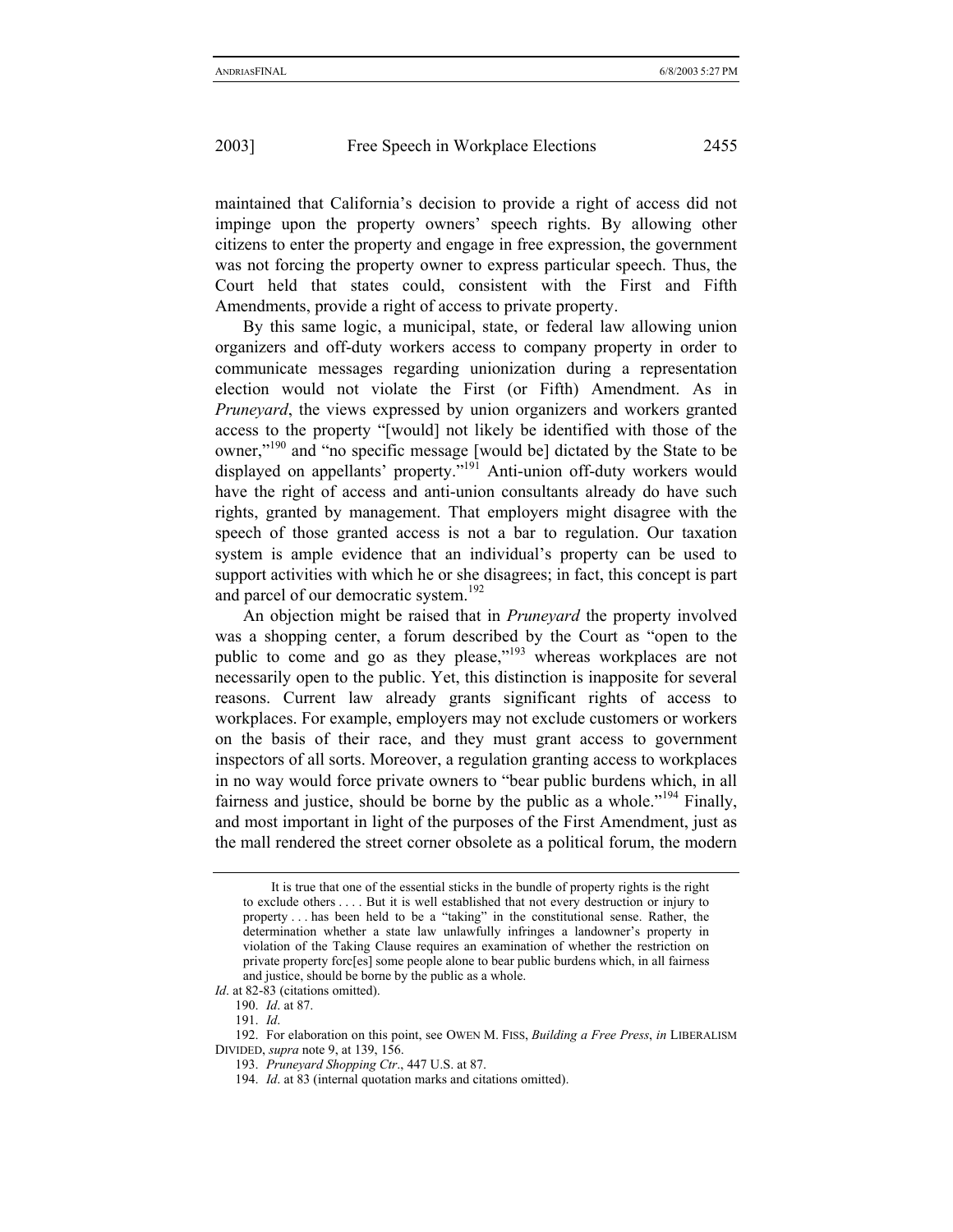landscape of highways and office parks has rendered the street corner equally ineffective as a means for communication to workers about unionization. If the goal is to create real deliberation and informed debate on the important political question of unionization, there is no effective forum other than the workplace.

## 2. *Barring Employers' Captive Audience Meetings and Protecting Worker Expression*

While access is important, the state could do more than simply allow admission to private property. First, the state could outlaw captive audience or other mandatory meetings, which unfairly require one view to be heard, and which compel workers to listen. Prohibiting captive audience meetings in no way would trammel employers' speech rights, even under an autonomy version of the First Amendment. The Court, in other contexts, has repeatedly held that speech to a captive audience is not protected and can be prohibited.<sup>195</sup> Not only could a ban on captive audience meetings be supported under current doctrine, but such regulation would also further the democratic aims of the First Amendment by allowing free, rather than forced, deliberation.

Second, the state could protect workers' expression of pro-union messages by eliminating the possibility that such comments can be actionable as insubordination, as well as by significantly increasing enforcement mechanisms and sanctions against retaliation on the basis of pro-union expression. These policy measures, too, would be permissible under current doctrine. Increasing penalties on employers for suppressing worker speech in no way would impinge on employers' speech rights; on the contrary, it would facilitate worker speech and would significantly promote meaningful debate and deliberation within the workplace.

#### 3. *Limiting the Silencing Speech of Employers*

Third, consistent with a democratic reading of the First Amendment, states or Congress could intervene to enable worker and union speech and could establish certain limits on employer speech. For example, new regulation could require equal time for pro-union and anti-union messages, perhaps by establishing a series of debates during the pre-election period. Acting as a parliamentarian, the government might also place certain limits on employer speech because of the silencing effect of such speech. The state could require total employer neutrality within the workplace with

<sup>195.</sup> For a discussion of how regulation of captive audience speeches in the union context is inconsistent with broader First Amendment doctrine, see *supra* note 117 and accompanying text.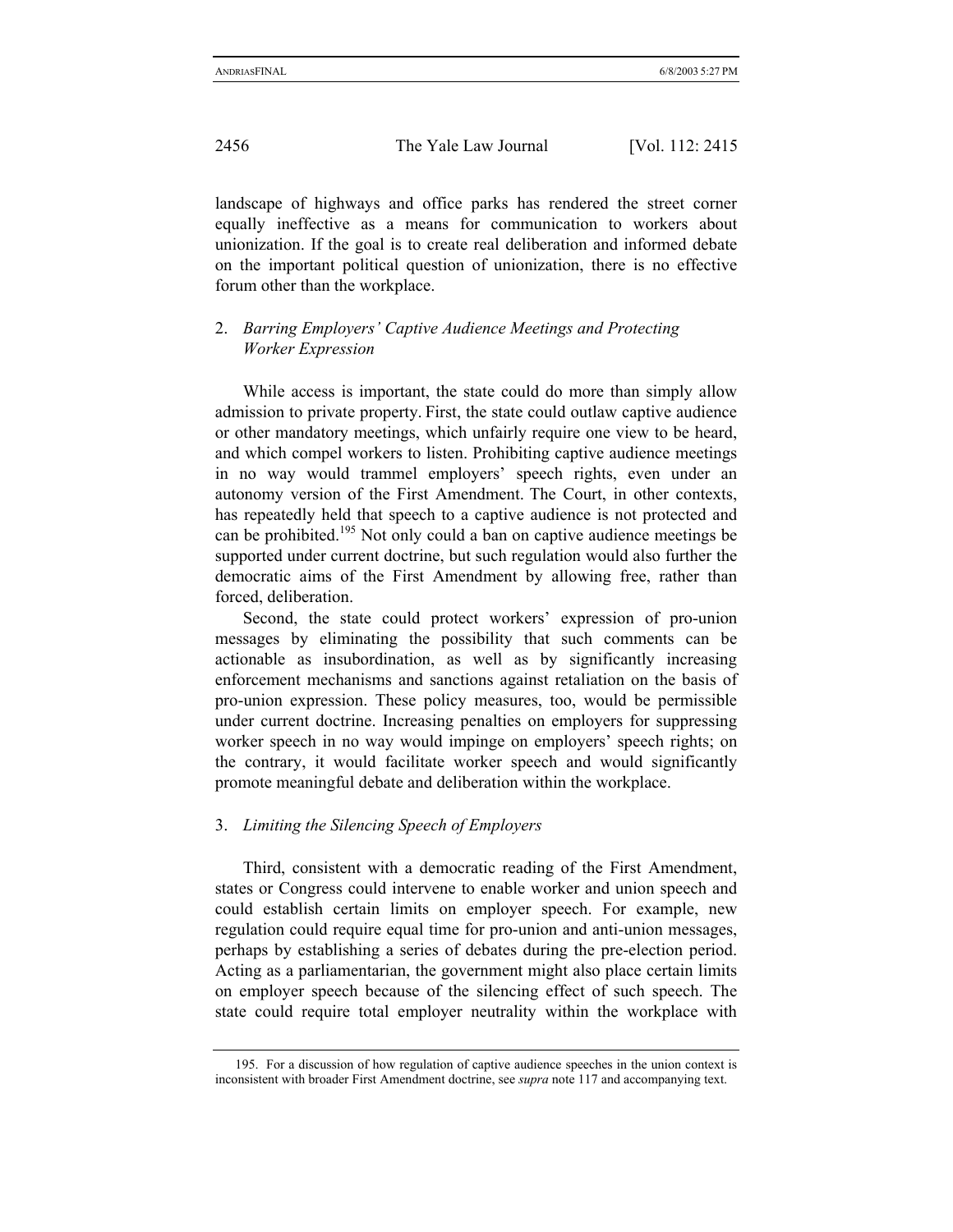respect to unionization, as the Board initially did in the first years of its existence.<sup>196</sup> This would not mean that anti-union speech need be wholly proscribed. Instead, limitations placed upon employer speech should be thought of as time, place, and manner regulations. Employers could still voice opposition to unions through other forums outside the coercive setting of the workplace, such as editorials in public papers. Moreover, employees—because they do not exercise coercive power—could speak out against unions within the workplace.

In the alternative, the law could be changed so as to collapse the current artificial distinction between employer "predictions" and threats, making all such silencing and coercive speech illegal. Such regulations might continue to allow other nonpredictive speech in certain limited contexts. For example, new regulation might permit company representatives to make formal statements opposing unionization or to speak at forums that allowed both sides to present views, while proscribing speeches made by supervisors to the workers they oversee.<sup>197</sup>

The argument that equal time should be established for pro-union messages, and that employer speech should be further constrained because

<sup>196.</sup> Several states, including New York and California, have in fact enacted laws that attempt to reduce silencing and coercive employer speech. *See* Prohibition on Use of State Funds and Facilities To Assist, Promote, or Deter Union Organizing, CAL. GOV'T CODE §§ 16,645- 16,649 (West Supp. 2003); An Act To Amend the Labor Law, ch. 601, 2002 N.Y. Laws 1413. These statutes limit the ability of employers to use public money or property to promote or oppose unionization, and are currently being challenged on both First Amendment and federal preemption grounds. A district court recently held the California statute to be preempted by the NLRA. The court did not rule on the First Amendment claim. *See* Chamber of Commerce v. Lockyer, 225 F. Supp. 2d 1199 (C.D. Cal. 2002).

<sup>197.</sup> I emphasize the wide array of options for limiting employer speech with the idea that state legislatures should be given latitude to determine what regulation would best achieve the goals of enabling worker speech and achieving a robust debate. I would favor legislation that, in addition to creating a right of access, banning captive audience meetings, and increasing penalties for suppression of speech, would require supervisors to remain neutral with respect to unionization when dealing with employees over whom they have authority. This would leave room for employers to oppose unions in forums unrelated to their own workplaces. I take this position because of current conditions under which workers organize—the powerful coercive effect of employer speech in the employment-at-will context and employees' widespread belief that union speech results in retaliation. Because of these factors, strict limits on employer speech would best enable the individuals who are making the decision about self-governance—the workers themselves—to engage in free and full discussion. The opposition to my favored solution would be twofold. First, some might argue that more limited constraints on the silencing speech of employers could achieve the same goal. In the current typical workplace, I question whether this is true. However, I would not foreclose legislators' ability to come up with other options, such as the debate forums and bans on predictive speech that I suggest in the text, particularly once there are effective sanctions in place and once retaliation for union speech is no longer so prevalent. Second, some might argue that my proposals do not allow robust debate, because they exclude anti-union viewpoints. This is false: Anti-union workers can express their viewpoints and can draw on anti-union expertise, such as the Right to Work Foundation, if they so desire. Moreover, this argument seems far removed from reality. In the contemporary American workplace, employees are acutely aware of their employer's opposition to unionization and have been inundated with anti-union arguments for years. I do not suggest that the balance cannot shift, in the future, if the conditions under which workers organize change.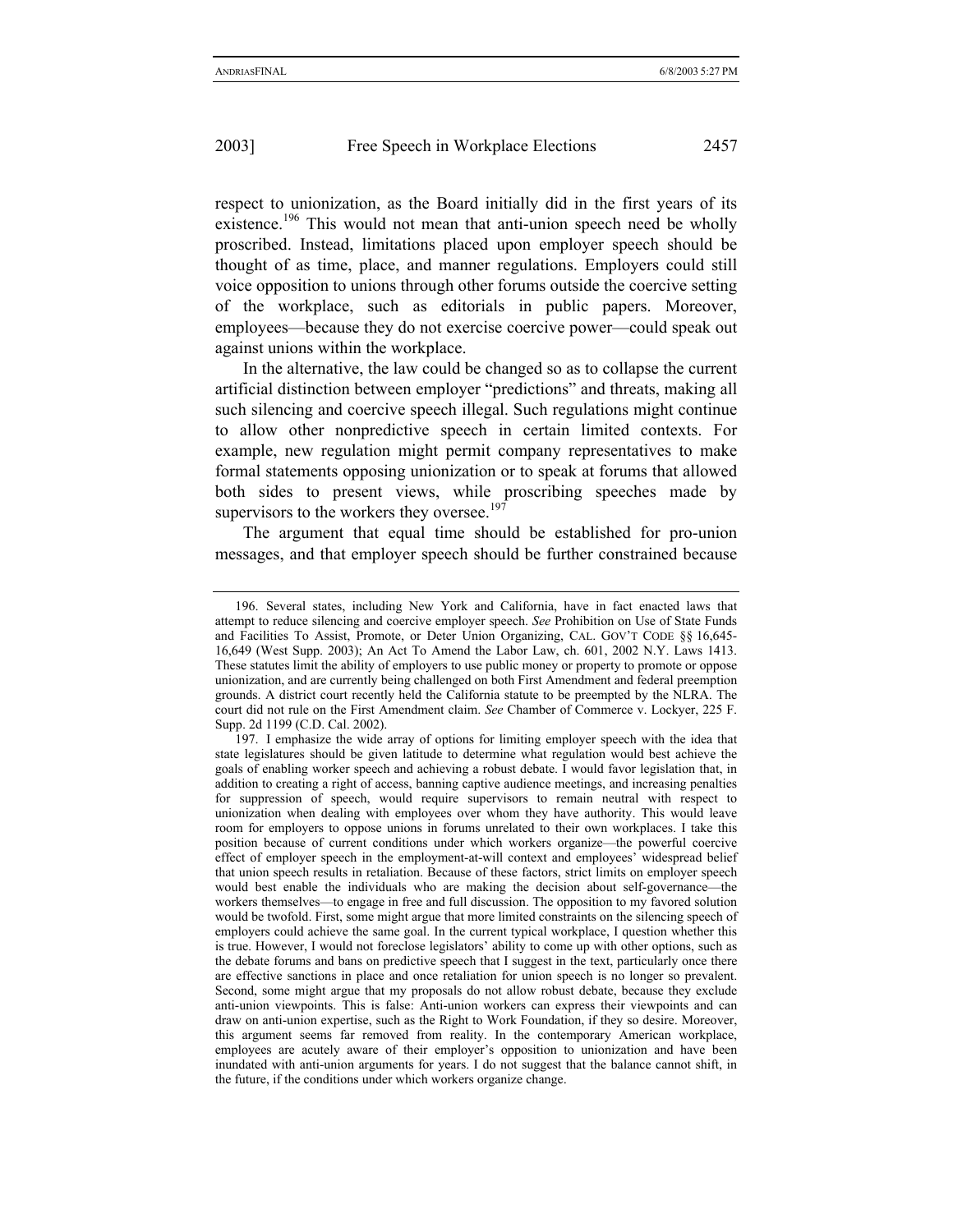of its coercive and silencing effect, is a normative argument based on a democratic reading of the First Amendment. Recall the cases of *R*.*A*.*V*. and *Virginia v*. *Black*. There, the argument of democratic free speech scholars was that, by banning supremacists' cross burning, the state was not unconstitutionally constraining free speech and collective selfdetermination; rather, it was protecting the speech rights of its black citizens and enhancing public discussion by ending a pattern of behavior that tended to silence one group and thus distort or skew public debate.<sup>198</sup> In other words, under the democratic theory of the First Amendment, social equality is critical to free and open debate; by regulating speech that has a silencing, coercive, and subordinating effect, the state advances the goals of the First Amendment.

Although this logic about speech on both sides of the equation differs significantly from the Court's autonomy focus, in that it allows constraints on speech in order to enable uninhibited debate and to facilitate democratic deliberation,<sup>199</sup> there is some implicit support for such an argument in existing doctrine. In *Red Lion Broadcasting Co*. *v*. *FCC*, for example, the Court emphasized the ability of the government to ensure that all viewpoints are heard; it upheld FCC rules requiring privately owned radio stations to devote a reasonable percentage of broadcast time to public issues and to ensure fair coverage for both sides.<sup>200</sup> In affirming the FCC's regulations, the Court recognized the ability of the state to intervene in order to ensure the robustness of debate. The FCC later ended the use of the fairness doctrine, and the Court's decisions in the 1970s and 1980s declined to extend the doctrine to other areas.<sup>201</sup> However, the state's ability to enhance public discussion has recently found support again in the opinions of Justice Breyer. For example, in *Turner Broadcasting System v*. *FCC*  (*Turner II*), Breyer emphasized the ability of the government to enhance public discussion and to provide for all viewpoints.<sup>202</sup> "That policy . . . seeks to facilitate the public discussion and informed deliberation, which, as Justice Brandeis pointed out many years ago,

<sup>198.</sup> FISS, *supra* note 12, at 117.

<sup>199.</sup> *See, e*.*g*., Buckley v. Valeo, 424 U.S. 1, 48-49 (1976) (holding that political expenditures, as protected speech, could not be curbed, and rejecting the argument that "government may restrict the speech of some elements of our society in order to enhance the relative voice of others").

<sup>200.</sup> The Court wrote, "Just as the Government may limit the use of sound-amplifying equipment potentially so noisy that it drowns out civilized private speech, so may the Government limit the use of broadcast equipment." 395 U.S. 367, 387 (1969).

<sup>201.</sup> *See, e*.*g*., Miami Herald Publ'g Co. v. Tornillo, 418 U.S. 241, 247-58 (1974).

<sup>202. 520</sup> U.S. 180, 226-27 (1997) (Breyer, J., concurring in part). Justice Breyer concurred with the majority opinion upholding the provisions of a congressional law that required cable operators to carry the programs of over-the-air broadcasters, thereby guaranteeing that cable subscribers receive those programs, but he articulated a different theory from Justice Kennedy's antitrust theory. Justice Breyer conceptualized the "must-carry" rules as part of a national policy to further debate. For further discussion, see Fiss, *supra* note 184, at 282-83.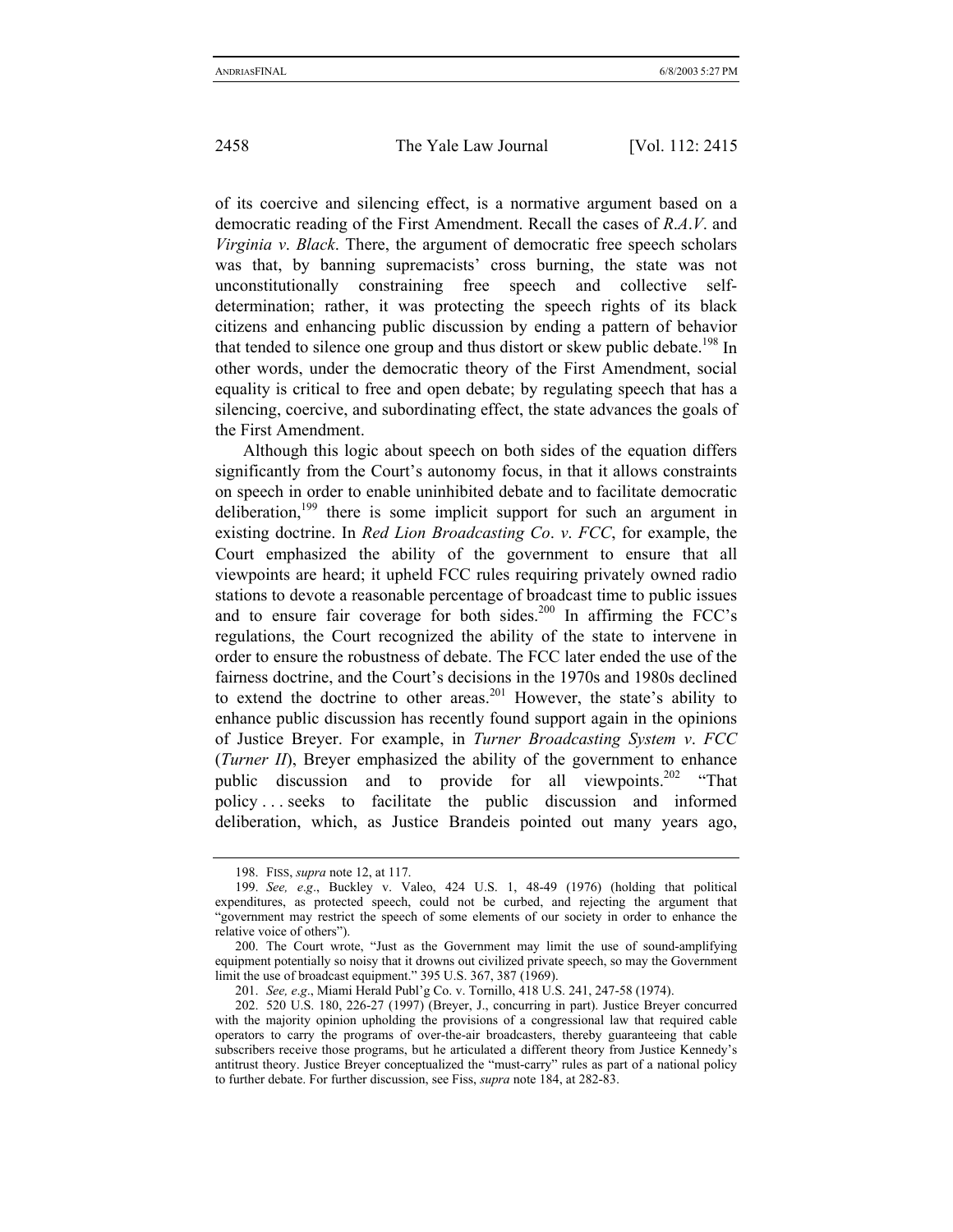democratic government presupposes and the First Amendment seeks to achieve."203

Moreover, Breyer recognized that there can be speech interests on both sides of a regulation, and he wrote that occasionally some speech has to be restricted in order to further other speech: "I do not deny that the compulsory carriage that creates the 'guarantee' extracts a serious First Amendment price.... This 'price' amounts to a 'suppression of speech.' But there are important First Amendment interests on the other side as well."<sup>204</sup> In such cases, Breyer continued, the Court may uphold a statute regulating speech if it "strikes a reasonable balance between potentially speech-restricting and speech-enhancing consequences."<sup>205</sup>

Several years later, Justice Breyer, this time joined by Justice Ginsburg, wrote a concurring opinion in a case that upheld a state law imposing dollar limits on campaign contributions.<sup>206</sup> He once again focused the Court on the purposes of the First Amendment, and attacked the dissenters for "oversimplifying the problem" and turning a difficult constitutional issue into "a lopsided dispute between political expression and governmental censorship."207 Pointing out that the case of campaign finance was one in which "constitutionally protected issues lie on both sides of the legal equation," Justice Breyer upheld the law on the grounds that, although it restricted the speech of wealthy contributors, the restriction was limited in scope and was designed by the legislature to increase public debate and to strengthen democracy.<sup>208</sup>

Breyer has addressed the constitutionality of regulations requiring debate and facilitating certain types of speech in the context of the media and of campaign financing; the same logic should be applied when evaluating regulation in the union election context. As demonstrated in Part II, there are speech interests on both sides of the legal equation in workplace representation elections, and as argued in Part III, the silencing of worker speech and the exclusion of union messages under the NLRA have particular consequences for democracy. The imposition of additional, but limited, regulations on employer speech, such as those discussed above, would work to achieve the real purposes of the First Amendment—to facilitate public discussion and informed deliberation. The safeguarding of worker speech and the protection of robust debate are compelling reasons for the state to intervene.<sup>209</sup> Because such regulation would enable workers

<sup>203.</sup> *Turner II*, 520 U.S. at 226-27.

<sup>204.</sup> *Id*. at 226.

<sup>205.</sup> *Id*. at 227.

<sup>206.</sup> Nixon v. Shrink Mo. Gov't PAC, 528 U.S. 377, 399 (2000) (Breyer, J., concurring).

<sup>207.</sup> *Id*.

<sup>208.</sup> *Id*. at 400, 401-03.

<sup>209.</sup> Such a regime would not be that far from the approach the Board and courts took prior to the emergence of the one-sided paradigm. *See supra* Section II.A.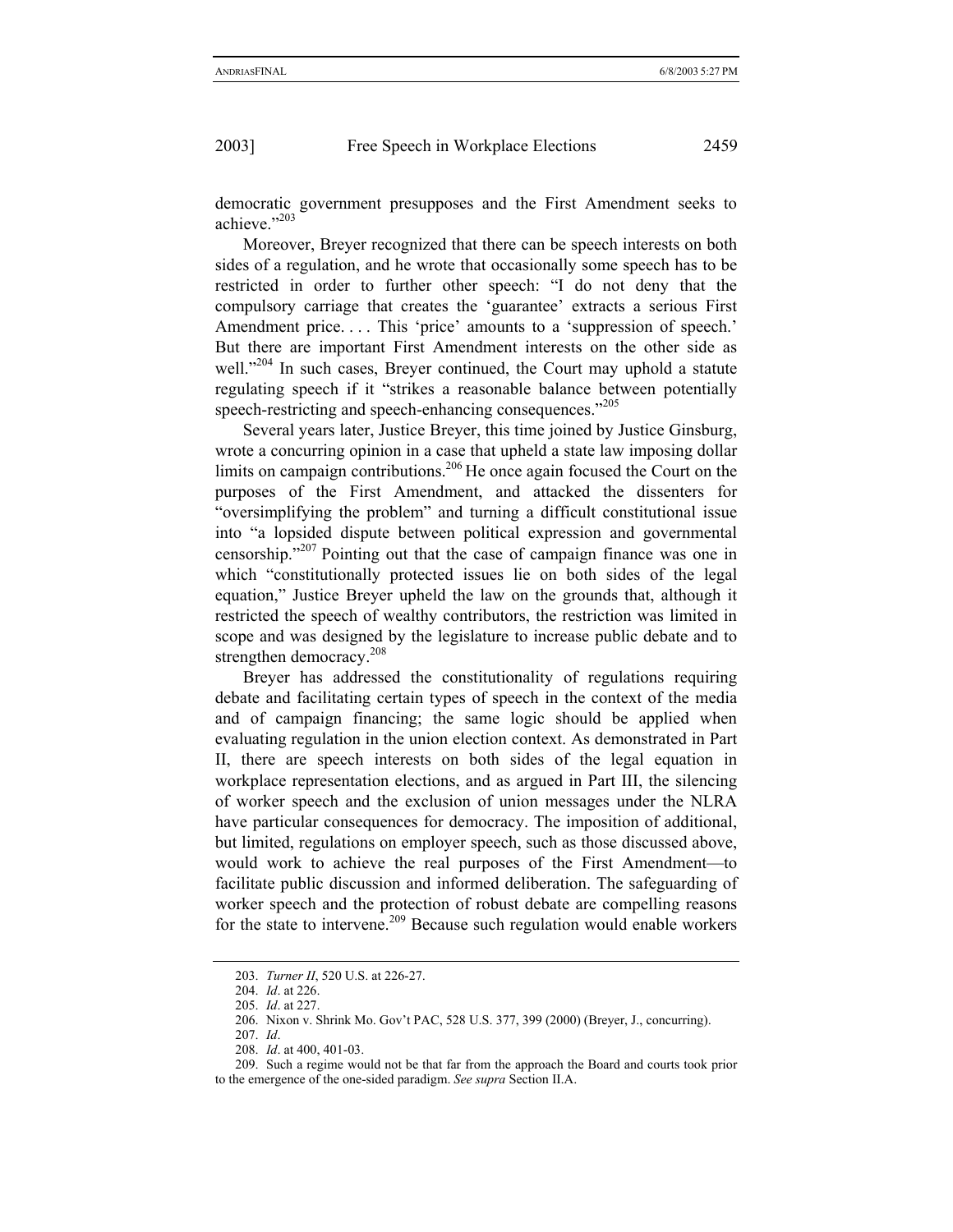to speak without fear; would allow pro-union messages to be heard; and would still permit employers to speak in a noncoercive, nonsilencing manner, the speech-enhancing consequences of such actions would outweigh the speech-restrictive ones. $210$ 

### B. *The State's Affirmative Obligation*

An understanding of the political aims of the First Amendment does not simply demand that this type of government regulation be permitted under the First Amendment; some form of such state action—specifically a ban on captive audience meetings, greater protection of worker speech from employer retaliation, and access rights for organizers and off-duty workers—should be seen as obligatory. The claim is twofold. First, the First Amendment demands a new regime because the suppression of worker speech and pro-union messages is caused not just by private employer action, but by state action as well.<sup>211</sup> As demonstrated in Part II, Congress enacted the Taft-Hartley Act with the aim of reducing collective action by workers and the political influence of unions. In the years since, the federal government has administered and enforced a system of regulation that fails to protect worker and union speech. In fact, it explicitly allows workers to be fired for certain speech as insubordination or for refusing to listen to employer speech; it sharply limits the right of workers and unions to communicate their messages. In other words, the employer's autonomy and its power to silence workers, "because it is guaranteed by law, is itself  $\ldots$  an abridgement"<sup>212</sup> of the freedom of speech.

Second, even if the history is understood as evidencing less direct state action, the commitment to democracy and political freedom embodied in the First Amendment imposes an affirmative obligation on government to intervene in order to ensure protection of worker speech and union messages. Just as the state can censor, nongovernmental entities can exercise "managerial censorship"; this, too, can violate the First Amendment.<sup>213</sup> The argument that the state has an affirmative obligation to protect union and worker speech from private censorship, while it requires a larger leap from precedent, $2^{14}$  is well-grounded in the First Amendment's

<sup>210.</sup> *See Turner II*, 520 U.S. at 226-27 (Breyer, J., concurring in part) (stating that the statute at issue should be upheld if the method is not significantly more restrictive than alternative possible methods and if the speech-enhancing consequences would outweigh the speechrestricting ones).

<sup>211.</sup> For a development of the argument that state action should be conceived of more broadly, see generally Sunstein, *Free Speech Now*, *supra* note 9.

<sup>212.</sup> *Id*. at 262 (arguing that what seems to be free speech in markets might amount to an abridgement of speech).

<sup>213.</sup> *See* Fiss, *supra* note 184, at 265-67.

<sup>214.</sup> *See, e*.*g*., Hudgens v. NLRB, 424 U.S. 507 (1976) (rejecting the notion that the First Amendment requires a right of access to private workplaces for union organizers).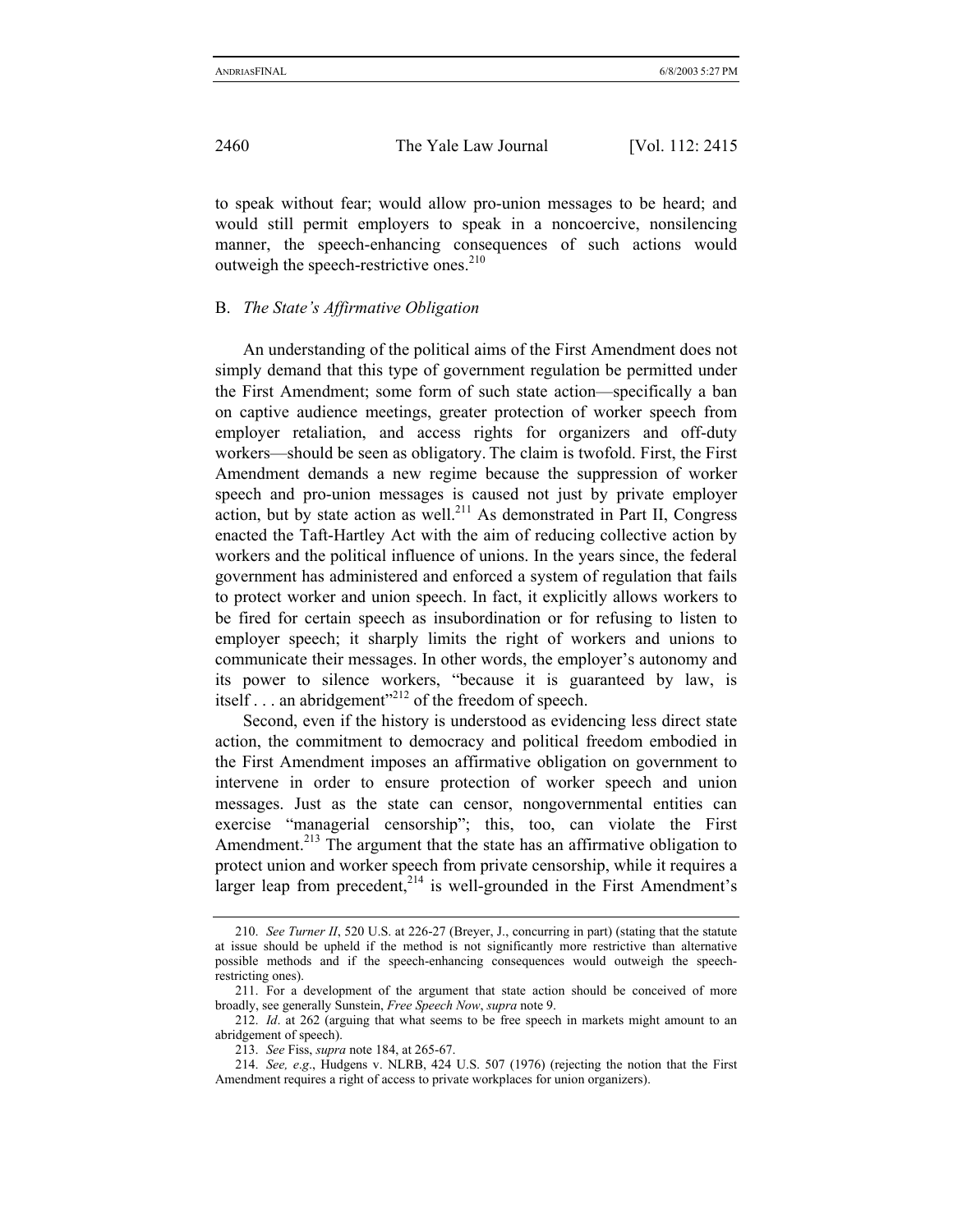commitment to political liberty and democracy, and it finds some implicit support in Court jurisprudence. The Court has occasionally recognized that private actors can threaten public debate just as much as state actors, and that the state may be the only power in society capable of keeping these forces at bay. $215$ 

The Court's recognition of the state's affirmative obligation to protect speech can be traced to Justice Black's dissent in *Feiner v*. *New York*. 216 In *Feiner*, Justice Black was adamant that the state was required by the First Amendment to prevent a speaker from being silenced by a crowd who disagreed with his message. Justice Black wrote, "[The police officers'] duty was to protect petitioner's right to talk, even to the extent of arresting the man who threatened to interfere."217 Black's insistence that the government has, in some circumstances, an affirmative obligation to protect individuals from being silenced by private citizens later would become majority doctrine. For example, decisions of federal courts throughout the civil rights era made plain that the police had an affirmative responsibility to protect civil rights demonstrators from being silenced by angry white Southerners.<sup>218</sup>

Just as the state had an affirmative obligation to protect the street corner speaker in *Feiner*, the democratic state in the context of union elections has an affirmative obligation to prevent citizens—in this case, workers—from being silenced by private entities. To borrow Justice Black's words, the government's duty is to protect the workers' "right to talk, even to the extent" of sanctioning and punishing the employers who "threaten to interfere." The decision of the police officer to turn a blind eye to the crowd in *Feiner* constituted an act of the state and, therefore, a violation of the First Amendment. Similarly*,* the decision of the NLRB and the Court to turn a blind eye to the silencing of worker speech and to the exclusion of pro-union messages violates the First Amendment. If the state fails to intervene against such repression of speech, then the First Amendment

<sup>215.</sup> For a more thorough analysis of the doctrinal and theoretical basis for the state's affirmative obligation to act to protect speech, see Owen Fiss, *The Idea of Political Freedom*, *in*  LOOKING BACK AT LAW'S CENTURY 35, 46-52 (Austin Sarat et al. eds., 2002).

<sup>216. 340</sup> U.S. 315 (1951). In *Feiner*, a crowd of people grew restless while listening to Feiner make a controversial political speech. An onlooker threatened to silence Feiner himself if police officers did not do so. The police asked Feiner to stop speaking. When he refused, they arrested him. The Court upheld the conviction and treated the police directive as a reasonable attempt to maintain order. *Id*. at 320. Justice Black, in dissent, vehemently disagreed with the Court's conclusion.

<sup>217.</sup> *Id*. at 327 (Black, J., dissenting); *see also* Fiss, *supra* note 215, at 47. The importance of Black's insistence that the state had an affirmative obligation to deny street corner "hecklers" a veto over other citizens' speech was first discussed by KALVEN, *supra* note 60, at 140-41.

<sup>218.</sup> *See, e*.*g*., Cox v. Louisiana, 379 U.S. 536 (1965) (reversing the convictions of civil rights activists that had been predicated on the hostile reaction that their speech would have elicited from whites); Williams v. Wallace, 240 F. Supp. 100 (M.D. Ala. 1965) (ordering state police to provide protection for Dr. King's march); *see also* Fiss, *supra* note 215, at 47.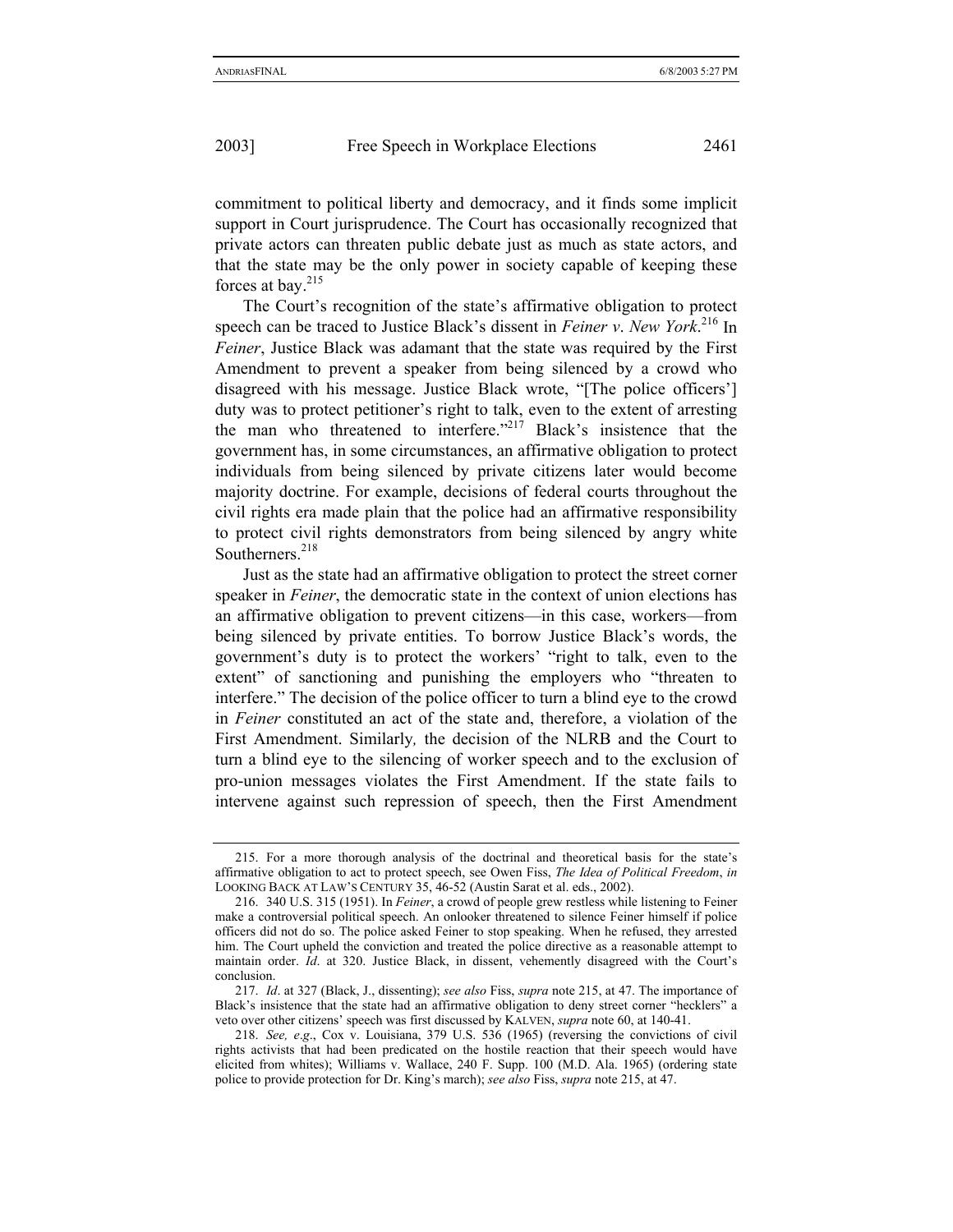ceases to be an instrument of democracy. Current interpretations of the NLRA are unconstitutional—the First Amendment demands their revision—because they fail to create a meaningful debate as they silence worker and union speech.

#### **CONCLUSION**

Current doctrine on workplace representation elections is incompatible with the requirements of a genuine democracy. A product of employers' post-*Lochner* efforts to maintain control over the workplace and the Court's conventional autonomy approach to the First Amendment, the current doctrine wrongly equates free speech in union elections with a formal right to be free from state interference. In short, Congress, the Board, and the courts together have systematically legitimated and enforced a legal regime that enshrines the free speech rights of employers while failing to acknowledge the presence of labor's free speech interests on the other side of the legal equation.

The current regime suppresses worker speech and union messages within the workplace. Employers are allowed wide latitude to speak under the protection of the First Amendment, even when their speech has a silencing effect. Moreover, they routinely and harshly suppress pro-union speech (in violation of the NLRA but without real penalty), while they exercise their managerial and property rights to exclude union messages and to compel workers to listen. Not only is worker speech inhibited within the workplace, but the current system also limits the scope of public debate outside of the workplace, and decreases the ability of workers to participate in the project of self-governance. This is both because workers are denied rights of expression and participation at work and because the system serves to inhibit the free formation of collective worker organizations capable of participating in the public debate. Because the state has acted to enforce this system (and, simultaneously, has failed to act to remedy it), the state prevents the First Amendment from serving its purpose as our society's main safeguard for, and instrument of, democracy.

A legal framework more faithful to the First Amendment's democratic aims would effectively protect workers' ability to engage in pro-union speech, would eliminate employers' power to compel workers to listen to anti-union speech, and would grant off-duty workers and union organizers access to the workplace and freedom to communicate pro-union messages to workers. Moreover, new local, state, and federal laws creating additional restrictions upon employer speech would be held permissible, even if not compelled by the First Amendment. As Justice Breyer has written,